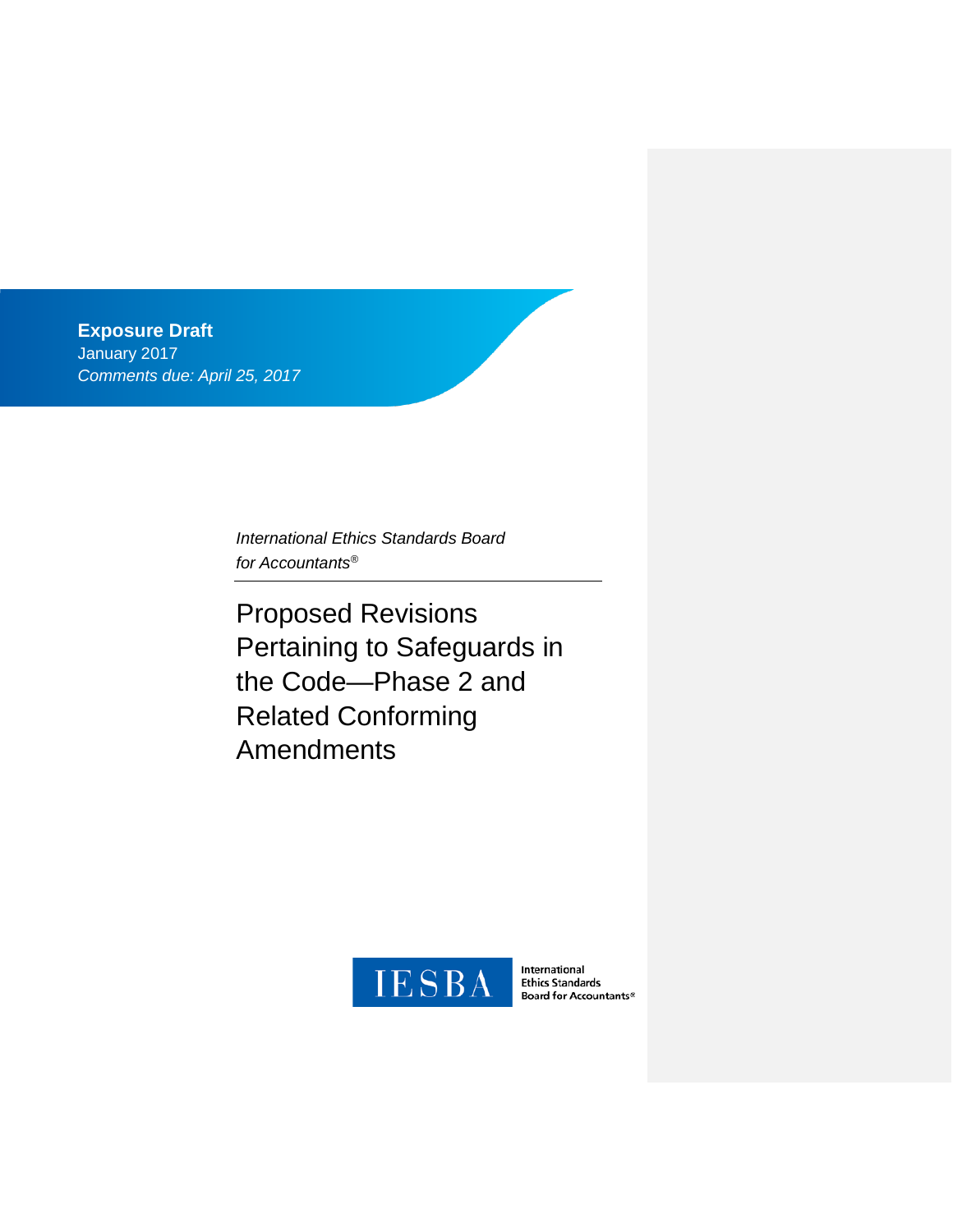

International **Ethics Standards** Board for Accountants®

This Exposure Draft was developed and approved by the [International Ethics Standards Board for](http://www.ifac.org/ethics)  [Accountants®](http://www.ifac.org/ethics) (IESBA®).

The IESBA is a global independent standard-setting board. Its objective is to serve the public interest by setting high-quality ethics standards for professional accountants worldwide and by facilitating the convergence of international and national ethics standards, including auditor independence requirements, through the development of a robust, internationally appropriate *Code of Ethics for Professional Accountants™* (the Code).

The structures and processes that support the operations of the IESBA are facilitated by the International Federation of Accountants® (IFAC®).

Copyright © January 2017 by the International Federation of Accountants (IFAC). For copyright, trademark, and permissions information, please see [page 57.](#page-56-0)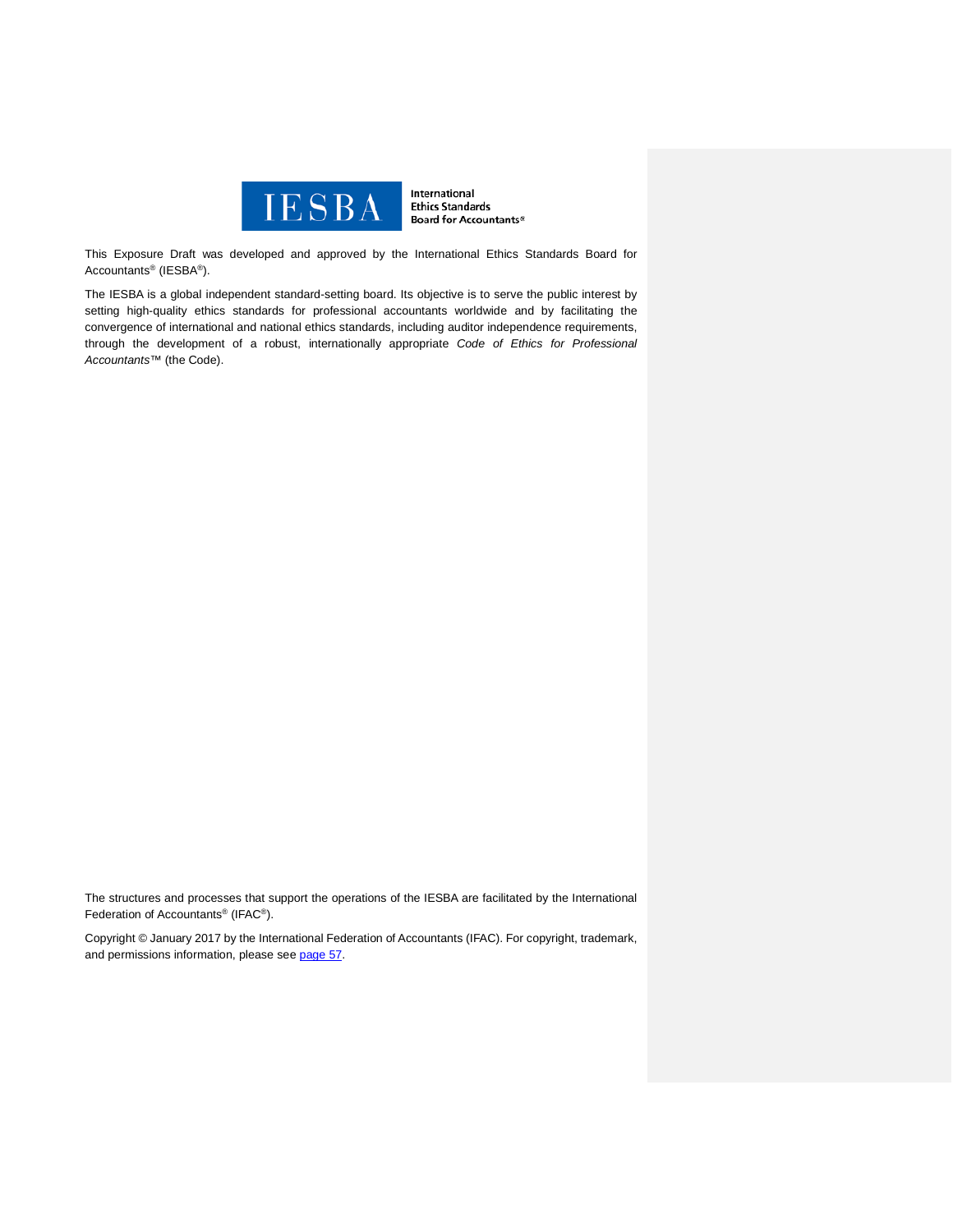## **REQUEST FOR COMMENTS**

This Exposure Draft, *[Proposed Revisions Pertaining to Safeguards in the Code—Phase 2 and Related](http://www.ifac.org/publications-resources/proposed-revisions-pertaining-safeguards-code-phase-2-and-related-conforming)  [Conforming Amendments](http://www.ifac.org/publications-resources/proposed-revisions-pertaining-safeguards-code-phase-2-and-related-conforming)* (Safeguards ED-2)*,* sets out the IESBA's proposals in Phase 2 of the Safeguards project. It also explains the rationale for the revisions to the non-assurance services section of the extant Code (Proposed Section 600, *Provision of Non-assurance Services to an Audit Client* and Section 950, *Provision of Non-assurance Services to an Assurance Client*); and the proposed conforming amendments arising from the Safeguards project as these relate to the text of Phase 1 of the Structure of the Code project ("Structure project"). Proposed conforming amendments as these relate to the text of Phase 2 of the Structure project are presented in gray text in the January 2017 Exposure Draft: *[Improving the Structure](https://www.ifac.org/publications-resources/improving-structure-code-ethics-professional-accountants-phase-2)  [of the Code of Ethics for Professional Accountants—Phase 2](https://www.ifac.org/publications-resources/improving-structure-code-ethics-professional-accountants-phase-2)* (Structure ED-2)*.* 

The proposals in Safeguards ED-2 and the gray text in Structure ED-2 may be modified in light of comments received before being issued in final form. **Comments are requested on the Safeguards Phase 2 proposals, including on the gray text in Structure ED-2, by April 25, 2017.**

Respondents are asked to submit their comments electronically through the IESBA website, using the ["Submit a Comment"](http://www.ifac.org/publications-resources/proposed-revisions-pertaining-safeguards-code-phase-2-and-related-conforming) link. Please submit comments in both PDF and Word files. Also, please note that firsttime users must register to use this feature. All comments will be considered a matter of public record and will ultimately be posted on the website. Although the IESBA prefers that comments are submitted via its website, comments can also be sent to Ken Siong, IESBA Technical Director at [KenSiong@ethicsboard.org.](mailto:KenSiong@ethicsboard.org)

This publication may be downloaded from the IESBA website: [www.ethicsboard.org/restructured-code.](http://www.ethicsboard.org/restructured-code) The approved text is published in the English language.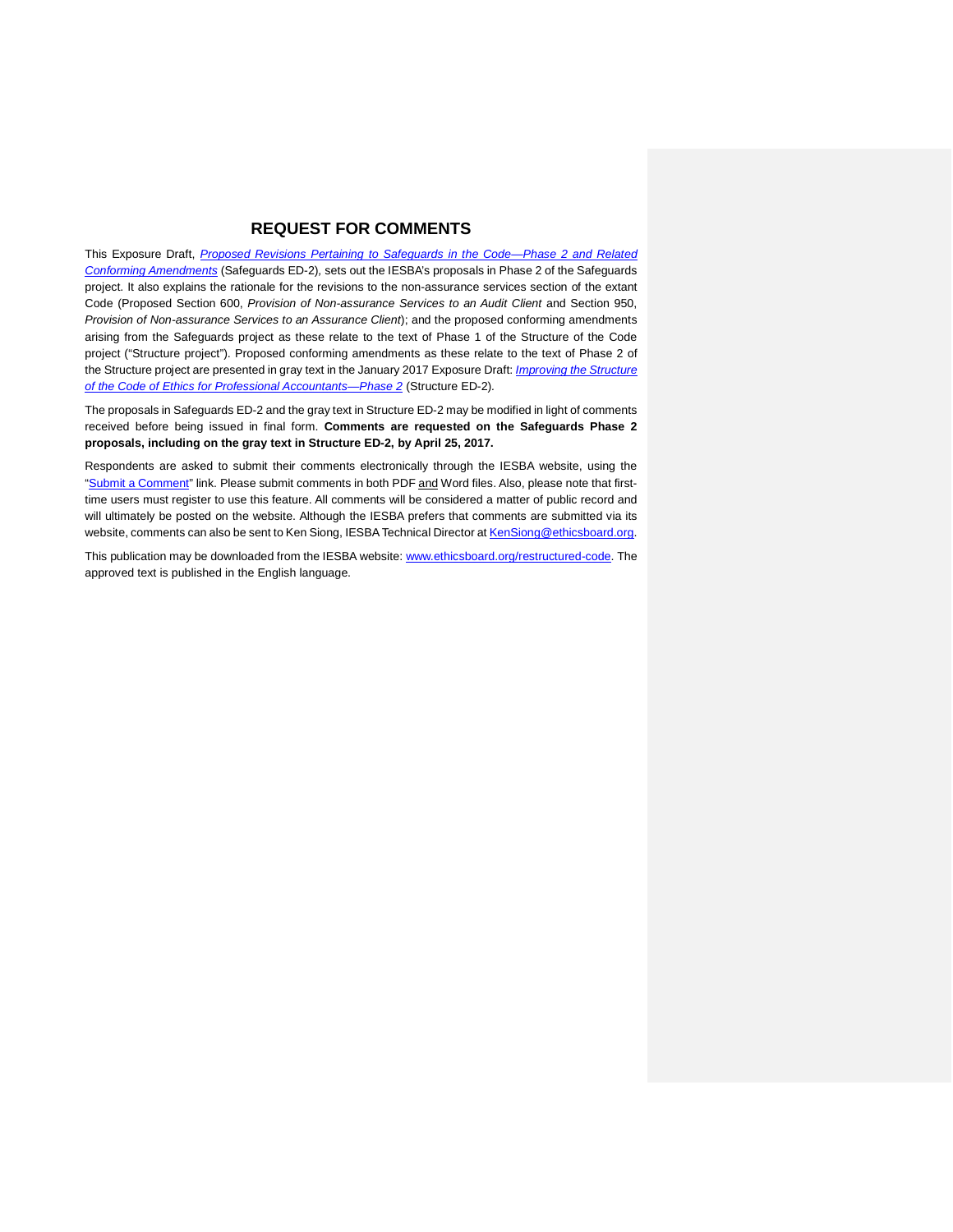# **PROPOSED REVISIONS PERTAINING TO SAFEGUARDS IN THE CODE—PHASE 2 AND RELATED CONFORMING AMENDMENTS**

**CONTENTS**

|                                                                   | Page |
|-------------------------------------------------------------------|------|
|                                                                   | 5    |
| L                                                                 | 5    |
| Ш.                                                                | 5    |
|                                                                   | 6    |
|                                                                   | 8    |
|                                                                   | 15   |
|                                                                   | 16   |
| EXPOSURE DRAFT: PROPOSED REVISIONS PERTAINING TO SAFEGUARDS       | 18   |
| Chapter 1 – Proposed Revisions to Safeguards in the Non-Assurance | 18   |
| Chapter 2 – Conforming Amendments Arising from the Safeguards     | 42   |

4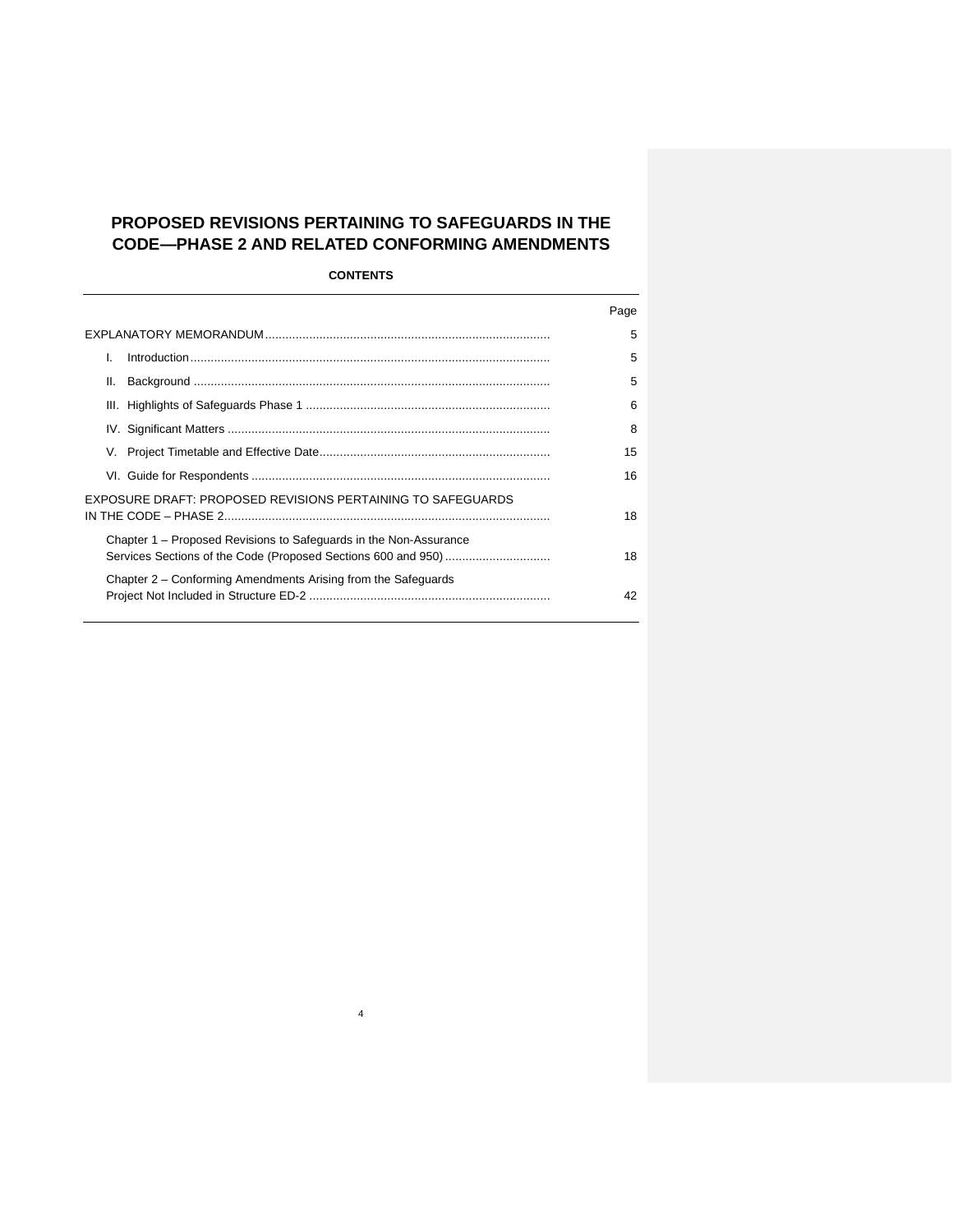# **EXPLANATORY MEMORANDUM**

### <span id="page-4-1"></span><span id="page-4-0"></span>**I. Introduction**

- 1. This memorandum provides background to, and an explanation of, the proposed changes to the Code pertaining to the provision of non-assurance services (NAS) to audit and other assurance clients in Sections 290 and 29[1](#page-4-3) of the extant Code<sup>1</sup> (numbered proposed Sections 600 and 950 in the restructured Code<sup>[2](#page-4-4)</sup>); and the proposed conforming amendments arising from the Safeguards project.
- <span id="page-4-2"></span>2. The IESBA approved these proposed changes for exposure at its December 2016 meeting.

### **II. Background**

 $\overline{a}$ 1

<span id="page-4-4"></span><span id="page-4-3"></span>2

- 3. Responsive to concerns raised by stakeholders, in particular by some regulators, in January 2015 the IESBA approved the Safeguards project with the aim of improving the clarity, appropriateness, and effectiveness of the safeguards in the Code. For example, it was noted that certain safeguards in the Code may be inappropriate or ineffective, and that some safeguards merely duplicate existing requirements imposed by quality control and auditing standards or existing best practice and are not tailored to address the specific threats to independence or compliance with the fundamental principles. Some regulators suggested that the IESBA should:
	- (a) Clarify the safeguards that are not clear in the extant Code and eliminate those that are inappropriate or ineffective;
	- (b) Better correlate a safeguard with the threat it is intended to address; and
	- (c) Clarify that not every threat can be addressed by a safeguard.

In addition, some stakeholders within the small and medium practices (SMP) community suggested that the IESBA consider the practical challenges currently faced by some SMPs as a result of limited resources when reviewing the safeguards in the extant Code.

4. The Exposure Draft, *[Proposed Revisions Pertaining to Safeguards in the Code—Phase 1](https://www.ifac.org/publications-resources/proposed-revisions-pertaining-safeguards-code-phase-1)* (Safeguards ED-1) was approved and released in December 2015. Fifty-three comments letters were received from various respondents, including regulators and audit oversight authorities, national standard setters, firms, public sector organizations, preparers, IFAC member bodies and other professional organizations. There was general support for the IESBA's proposals, as well as some suggested revisions and comments. At its December 2016 meeting, the IESBA agreed in principle the text of Phase 1 of the Safeguards project using the new structure and drafting conventions established under Phase 1 of the Structure project, taking into account feedback on Safeguards ED-1 and input from the IESBA Consultative Advisory Group (CAG). IESBA Staff has prepared a document, *Basis for Agreement in [Principle for Proposed Revisions](https://www.ifac.org/publications-resources/structure-safeguards-revisions-agreed-principle)  [Pertaining to Safeguards in the Code—Phase 1](https://www.ifac.org/publications-resources/structure-safeguards-revisions-agreed-principle)* (Safeguards BFAP), to summarize the IESBA's conclusions with respect to Phase 1 of the project and to explain the rationale for them. Highlights of the

Phase 2 of the Safeguards project includes revisions to the following paragraphs in the extant Code:

<sup>•</sup> 290.100–290.101, *Application of the Conceptual Framework Approach to Independence*.

<sup>•</sup> 290.154–290.214, *Provision of Non-Assurance Services to an Audit Client*.

<sup>•</sup> 291.138–291.148, *Provision of Non-Assurance Services to an Assurance Client*.

<sup>•</sup> Conforming amendments arising from the Safeguards project to other sections of the Code.

Sections 600, *Provision of Non-assurance Services to an Audit Client* and 950, *Provision of Non-assurance Services to an Assurance Client*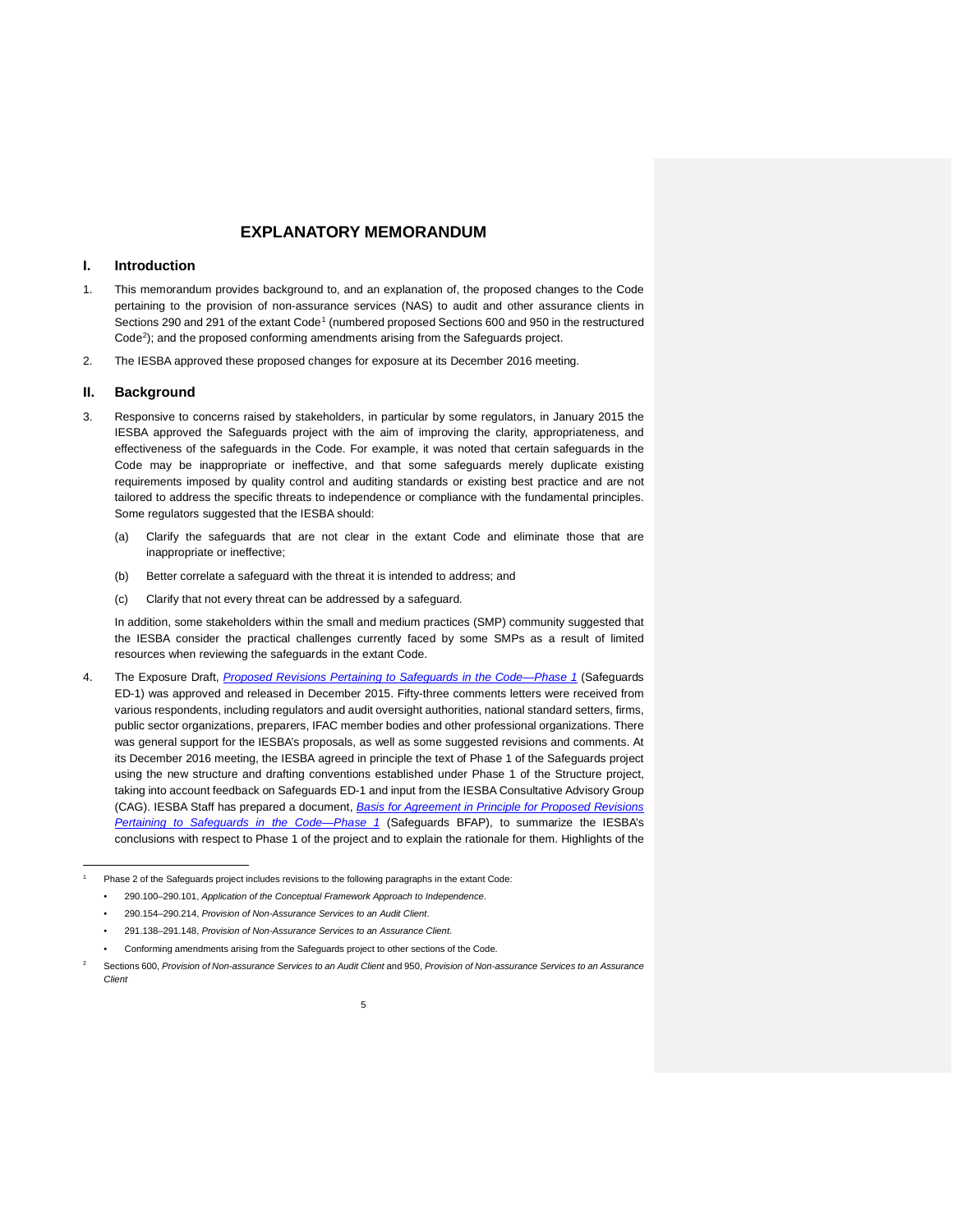Safeguards BFAP are included in Section III.

- 5. Safeguards ED-2 reflects the IESBA's conclusions under Phase 1 of the Safeguards project and Phase 1 of the Structure project. Consistent with Safeguards Phase 1, the proposals for Phase 2 have been drafted in accordance with the new structure and drafting conventions for the Code. Additional information about the IESBA's conclusions with respect to Phase 1 of the Structure project are included in the document *[Basis for Agreement in Principle for Improving the Structure](https://www.ifac.org/publications-resources/structure-safeguards-revisions-agreed-principle) of the Code of Ethics for [Professional Accountants—Phase 1](https://www.ifac.org/publications-resources/structure-safeguards-revisions-agreed-principle)* (Structure BFAP). This Structure BFAP also explains the rationale for the IESBA's conclusions with respect to the proposals in the December 2015 Exposure Draft: *[Improving the Structure of the Code of Ethics for Professional Accountants—Phase 1](http://www.ifac.org/publications-resources/exposure-draft-improving-structure-code-ethics-professional-accountants-phase)* (Structure ED-1).
- 6. Consistent with the approach used in Structure ED-1, Safeguards ED-2 includes comments alongside each paragraph to explain the derivation of the proposed provisions, i.e., whether they are from particular paragraphs in the extant Code or represent new material. These comments are also included in the staffprepared [compilation of the proposed restructured Code](https://www.ifac.org/publications-resources/iesba-update-toward-restrutured-international-code-ethics) as of January 2017 to facilitate review and comparison of the material in the proposed restructured Code and the extant Code. In response to requests for an understanding of how Phases 1 and 2 of the Structure and Safeguards projects will interact, IESBA Staff has prepared several resources including, in addition to the compilation of the proposed restructured Code as of January 2017, the Safeguards BFAP, the Structure BFAP, and a [mapping table](https://www.ifac.org/publications-resources/iesba-update-toward-restrutured-international-code-ethics) to facilitate tracking of the changes from the extant Code to the proposed restructured Code. Those resources are available at: [www.ethicsboard.org/restructured-code.](http://www.ethicsboard.org/restructured-code)
- <span id="page-5-0"></span>7. The IESBA has discussed its proposals with its CAG throughout this project.

### **III. Highlights of Safeguards Phase 1**

- 8. Phase 1 of the Safeguards project comprises revisions to the provisions in the extant Code relating to the conceptual framework (i.e., restructured Section  $120<sup>3</sup>$ ) and the application of the conceptual framework to professional accountants (PAs) in public practice (restructured Section 300<sup>4</sup>). Phase 1 of the project establishes an enhanced and more robust conceptual framework with more explicit requirements and application material to explain how to identify, evaluate and address threats to compliance with the fundamental principles.<sup>[5](#page-5-3)</sup> This enhanced conceptual framework:
	- (a) Explicitly states that a PA is required to address threats to compliance with the fundamental principles by eliminating them or reducing them to an acceptable level by:[6](#page-5-4)
		- (i) Eliminating the circumstances, including interests or relationships, that are creating the threats;
		- (ii) Applying safeguards, where available and capable of being applied; or
		- (iii) Declining or ending the specific professional activity.
	- (b) Clarifies the safeguards in the extant Code and no longer includes safeguards that the IESBA determined were inappropriate or ineffective. The enhanced conceptual framework:
		- (i) States that safeguards are actions, individually or in combination, that the PA takes that

<sup>3</sup> Section 120, *The Conceptual Framework* (Part 1, Complying with the Code, Fundamental Principles and the Conceptual Framework)

*<sup>4</sup>* Section 300, *Applying the Conceptual Framework – Professional Accountants in Public Practice* (Part 3, Professional Accountants in Public Practice)

<sup>5</sup> Section 120, paragraphs R120.6, R120.7 and R120.10

<span id="page-5-4"></span><span id="page-5-3"></span><span id="page-5-2"></span><span id="page-5-1"></span>Section 120, paragraph R120.10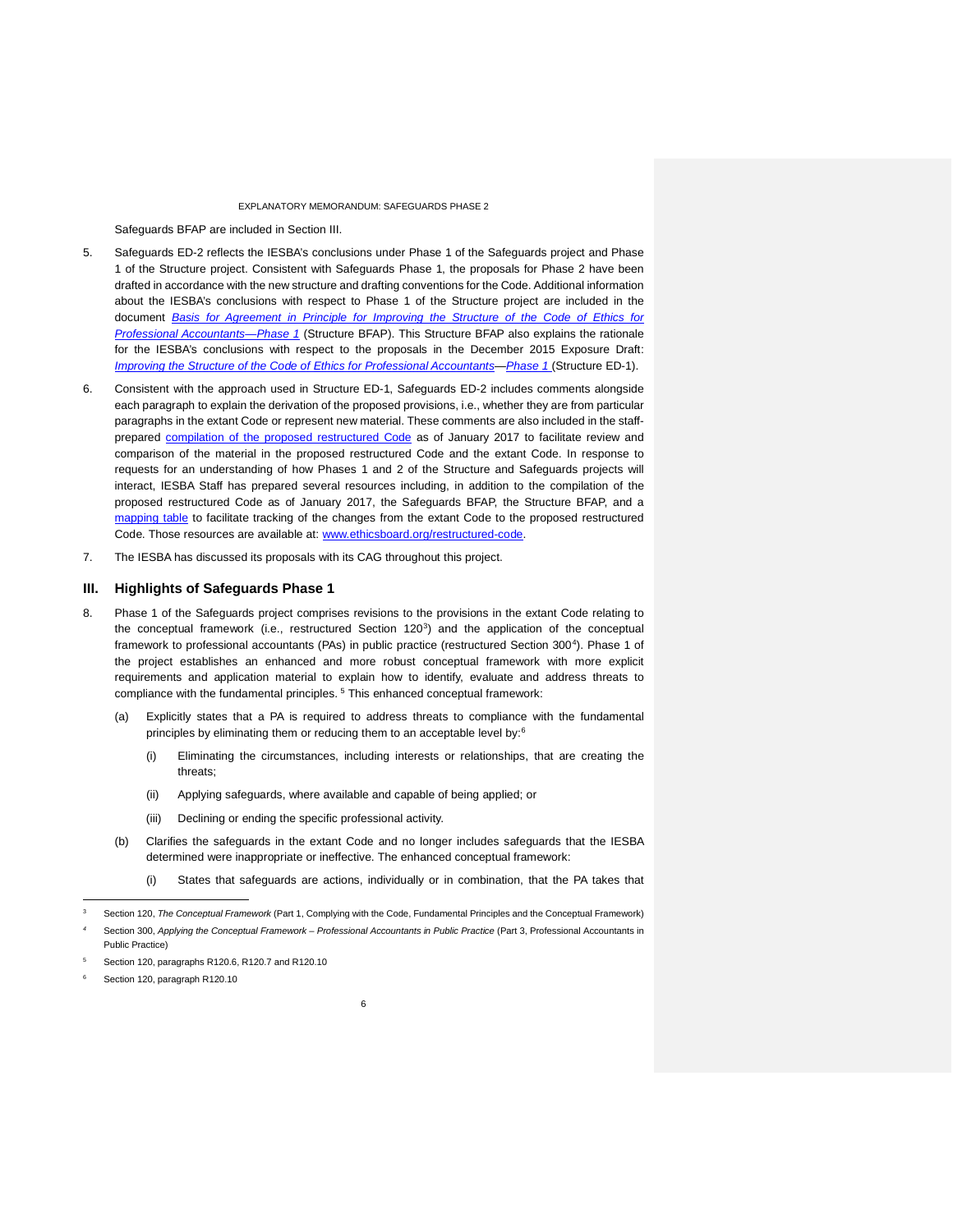effectively reduce threats to compliance with the fundamental principles to an acceptable level; [7](#page-6-0)

- (ii) Explains that certain conditions, policies and procedures established by the profession, legislation, regulation, the firm, or the employing organization, that can enhance the PA acting ethically and which might also impact the identification and evaluation of threats to compliance with the fundamental principles, are no longer safeguards.<sup>[8](#page-6-1)</sup> In contrast to the extant Code, those conditions, policies and procedures are no longer characterized as safeguards because they do not meet the new description of safeguards in the enhanced conceptual framework;
- (iii) Provides improved examples of actions that might be safeguards to address specific threats and provides a link between those examples and the threats they are intended to address; and
- (iv) Includes new application material that explains that there are some situations in which threats can only be addressed by declining or ending the specific professional activity. This is because the circumstances that created the threats cannot be eliminated and safeguards are not capable of being applied to reduce the level of the threat to an acceptable level.<sup>[9](#page-6-2)</sup>
- (c) Includes new requirements to assist PAs in evaluating and addressing threats. Specifically:
	- (i) In evaluating threats, PAs are required to consider new information or changes in facts and circumstances. This means that if a PA becomes aware of new information or changes in facts and circumstances that might impact whether a threat has been eliminated or reduced to an acceptable level, the accountant is required to re-evaluate and address that threat accordingly. New application material explains that remaining alert throughout the professional activity assists the PA in determining whether new information has emerged or changes in facts and circumstances have occurred. The IESBA's agreed-in-principle text also explain that if new information results in the identification of a new threat, the PA is required to evaluate and, as appropriate, address this threat<sup>[10](#page-6-3)</sup>
	- (ii) In addressing threats, PAs are required to form an overall conclusion about whether the actions that they take, or intend to take, to address the threats will eliminate or reduce them to an acceptable level. In forming this overall conclusion, PAs are required to review any significant judgments made or conclusions reached, and use the reasonable and informed third party test.

#### *Reasonable and Informed Third Party*

- 9. Phase 1 of the project emphasizes the existing requirement for PAs to use the reasonable and informed third party test when applying the conceptual framework. It also includes new application material to explain the reasonable and informed third party test.<sup>[11](#page-6-4)</sup> This new application material clarifies that the reasonable and informed third party test is:
	- A consideration by the PA about whether the same conclusions would likely be reached by another

j

8 Section 120, paragraphs 120.6 A1 and 120.7 A2

Section 120, paragraphs R120.9, 120.9 A1 and 120.9 A2

Section 120, paragraph 120.10 A1

<sup>9</sup> Section 120, paragraph 120.10 A2

<span id="page-6-4"></span><span id="page-6-3"></span><span id="page-6-2"></span><span id="page-6-1"></span><span id="page-6-0"></span>Section 120, paragraphs R120.5 and 120.5 A1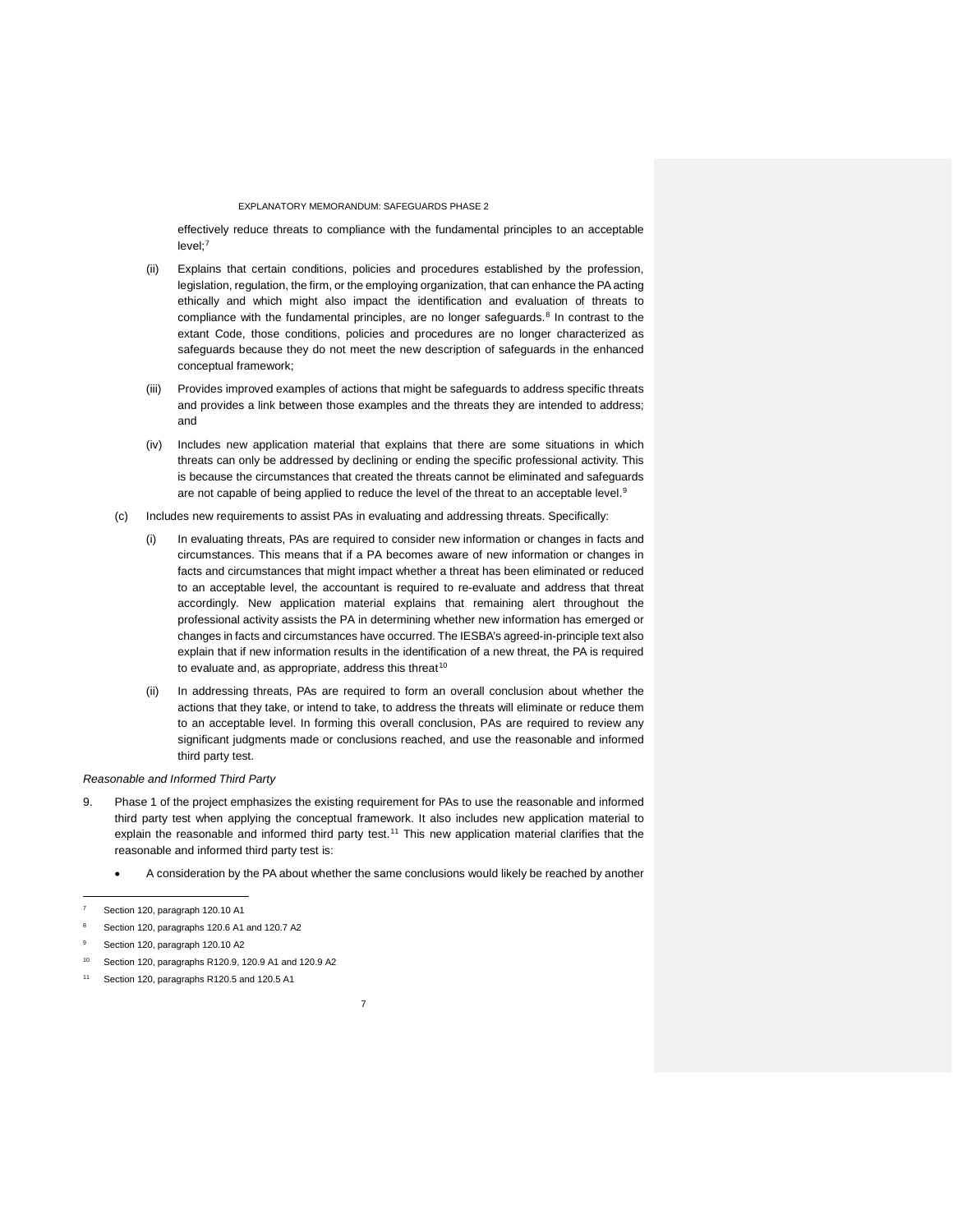party.

- Made from the perspective of a "reasonable and informed third party," who weighs all the relevant facts and circumstances that the accountant knows, or could reasonably be expected to know, at the time the conclusions are made.
- 10. The IESBA concluded that that the reasonable and informed third party is a concept and is not a real person. However, because of the importance that the concept has in applying the requirements in the Code, the IESBA believes that it is important to establish a clear description of the attributes for this "reasonable and informed third party" to help PAs in applying the test. The IESBA agrees with its CAG and some respondents to Safeguards ED-1 that the "reasonable and informed third party" does not need to be a professional accountant. However, the IESBA also believes that the "reasonable and informed third party" needs to possess the relevant knowledge and experience, to understand and evaluate the appropriateness of the accountant's conclusions in an impartial manner.
- 11. The IESBA believes that the enhanced conceptual framework will better support all PAs in fulfilling their responsibility to act in the public interest, including with respect to audits of financial statements, and thereby will contribute to support audit quality.

### <span id="page-7-0"></span>**IV. Significant Matters**

### **Safeguards in NAS Section of the Code**

- 12. Specific to Sections 600 and 950, the proposals also build on an already enhanced and more robust set of NAS requirements and application material set out in the IESBA's April 2015 Release, *[Changes to the](http://www.ifac.org/publications-resources/changes-code-addressing-certain-non-assurance-services-provisions-audit-and-a)  [Code Addressing Certain Non-Assurance Services Provisions for Audit and Assurance Clients](http://www.ifac.org/publications-resources/changes-code-addressing-certain-non-assurance-services-provisions-audit-and-a)* (2015 NAS Release).<sup>[12](#page-7-1)</sup> The proposals also incorporate several suggestions that the IESBA received from respondents to the October 2014 Structure Consultation Paper: *[Improving the Structure of the IESBA](http://www.ifac.org/publications-resources/improving-structure-code-ethics-professional-accountants)  [Code](http://www.ifac.org/publications-resources/improving-structure-code-ethics-professional-accountants)*, and the May 2014, Exposure Draft: *[Proposed Changes to Certain Provisions of the Code](http://www.ifac.org/publications-resources/proposed-changes-certain-provisions-code-addressing-long-association-personne)  [Addressing Non-Assurance Services for Audit Clients](http://www.ifac.org/publications-resources/proposed-changes-certain-provisions-code-addressing-long-association-personne)*.
- 13. The focus of the proposed revisions in Sections 600 and 950 is to clarify the safeguards in the NAS sections of the Code and, more broadly, enhance the requirements for addressing threats that are created by providing NAS to audit and assurance clients. Accordingly, there have been no changes to the specific types of NAS addressed in the Code.
- 14. Many of the "examples of safeguards" in the NAS sections of the Code have been retained. However, Sections 600 and 950 reflect several clarifications and refinements to:
	- (a) Explain that the examples are "actions that might be safeguards" to address the threat created by providing the specific type of NAS. This change is intended to refocus firms and network firms on being mindful of other actions that might be more appropriate to address specific threats, depending on the facts and circumstances of each specific engagement and NAS. For example, a

<sup>12</sup> The 2015 NAS Release became effective in April 2016 and:

<sup>•</sup> Prohibits auditors from assuming management responsibility when providing NAS to audit clients;

<sup>•</sup> Removes provisions that permitted an audit firm to provide certain bookkeeping and taxation services to public interest entity (PIE) audit clients in emergency situations;

<span id="page-7-1"></span><sup>•</sup> Introduces new and clarified application material regarding what constitutes management responsibility; and

<sup>•</sup> Clarifies guidance regarding the concept of "routine or mechanical" services relating to the preparation of accounting records and financial statements for audit clients that are not PIEs.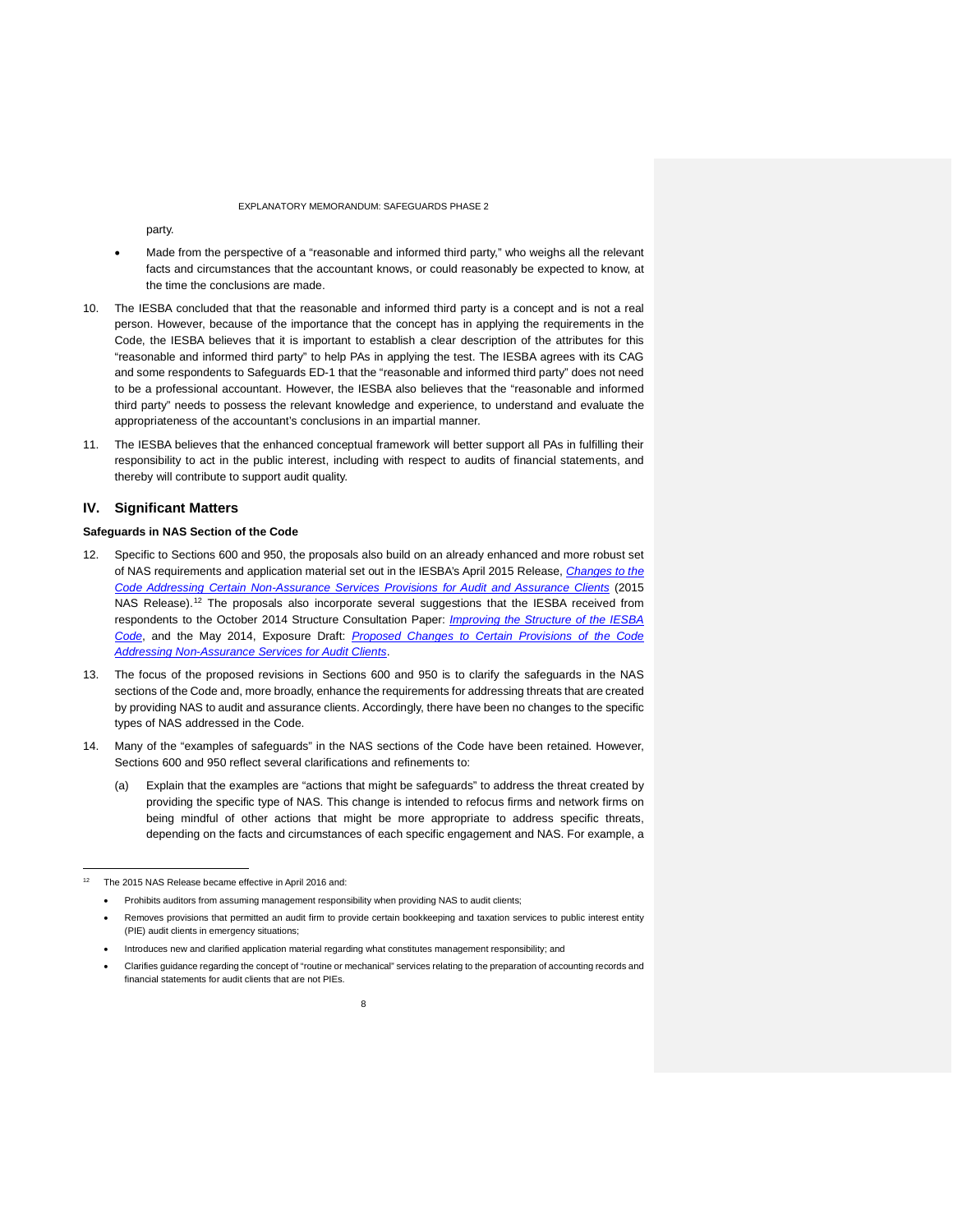firm might decide that it might be more appropriate to address a threat created by providing a NAS to an audit or other assurance client by:

- (i) Eliminating the circumstance, including interests or relationships, that is creating the threat;  $\Omega$
- (ii) Declining or ending the specific professional activity;
- (b) Clarify that seeking advice from another party no longer meets the revised definition of a safeguard; $13$  and
- (c) Describe similar safeguards in a consistent manner.
- 15. The IESBA has carefully reviewed the examples of safeguards in the NAS and other sections of the extant Code to ensure that they align with the revised description of a safeguard. It has also endeavored to identify other actions that might qualify as safeguards in the different NAS situations or other contexts. However, the IESBA acknowledges that some firms, particularly those in the SMP community, might continue to face practical challenges in applying appropriate safeguards given resource constraints. The IESBA welcomes input from respondents regarding additional actions they believe might meet the revised description of a safeguard in the different situations.

#### **Matters Relevant to Section 600**

#### *Avoiding Management Responsibilities*

- 16. Consistent with the requirement in the extant Code, the proposals emphasize that firms and network firms "shall not assume management responsibility" for their audit clients. With a new heading titled "Avoiding Management Responsibilities" to precede those requirements and application material, the IESBA intends for this overarching prohibition to be more prominent in the Code. Section 600 continues to include application material to describe management responsibilities and provides examples of activities that would be considered a management responsibility.<sup>[14](#page-8-1)</sup> As in the extant Code, Section 600 indicates that assuming a management responsibility not only creates self-review and self-interest threats, but also creates familiarity threats because the firm becomes too closely aligned with the views and interests of management.
- 17. Section 600 explains that providing advice and recommendations to assist the management of an audit client in discharging its responsibilities is not assuming a management responsibility. Section 600 retains the requirement in the extant Code for the firm or network firm to be satisfied that client management makes all judgments and decisions that are the proper responsibility of management in order to avoid the risk of assuming management responsibility when providing a NAS to an audit client.[15](#page-8-2)

#### *Considerations for Certain Related Entities*

18. The IESBA deliberated the exception in the extant Code that permits firms or network firms to assume management responsibility or provide NAS that would otherwise be prohibited to certain related entities of the client on whose financial statements the firm will express an opinion provided that certain conditions

<sup>13</sup> Extant paragraphs 290.180, 290.186, 290.187, 290.205, 290.207, 290.211 and 290.212 include providing advice as an example of a safeguard.

Section 600, paragraphs R600.7-600.7 A3

<span id="page-8-2"></span><span id="page-8-1"></span><span id="page-8-0"></span>Section 600, paragraphs 600.7 A4 and R600.8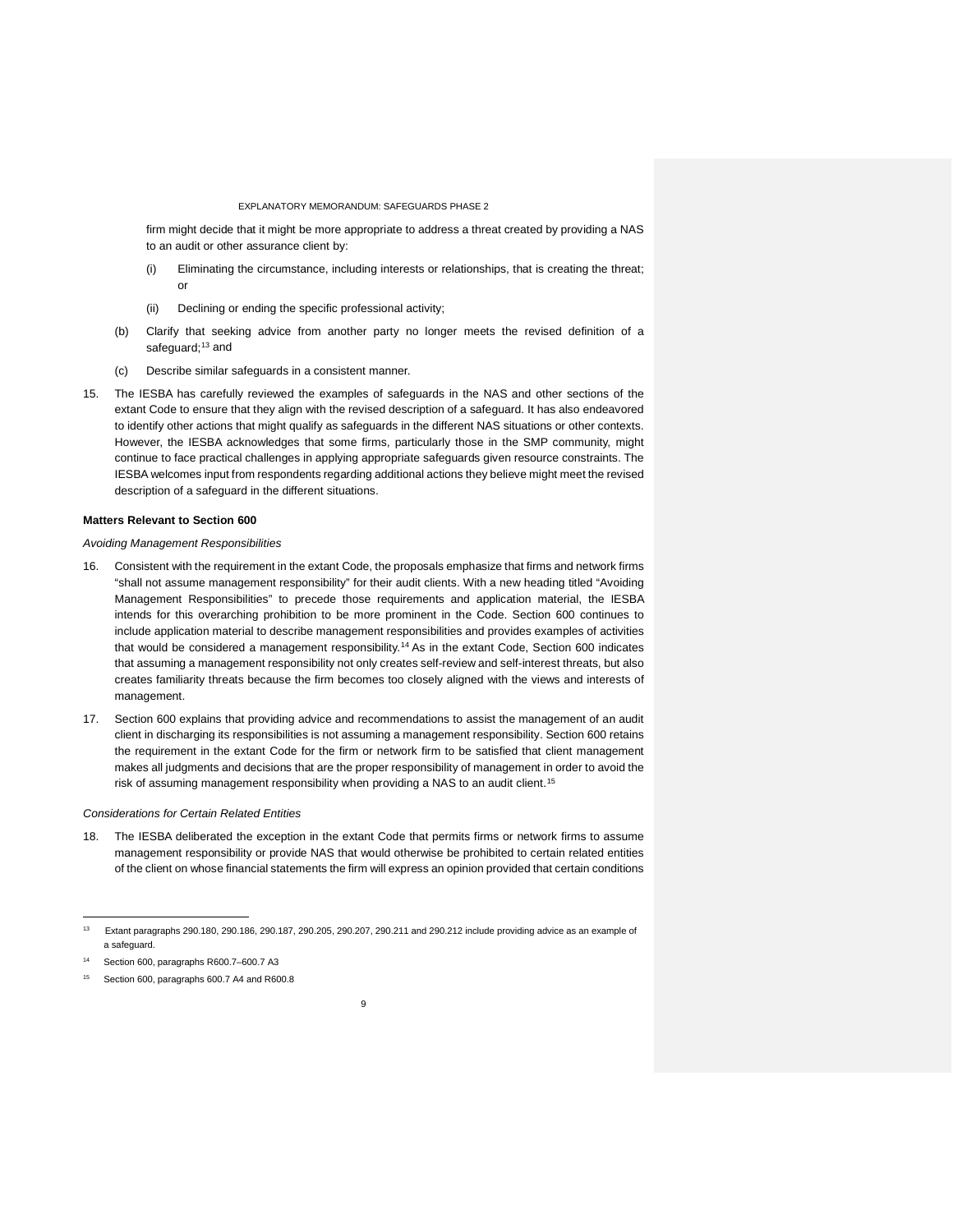are met.<sup>[16](#page-9-0)</sup> The IESBA reviewed those conditions and concluded that they continue to provide a sufficient basis to retain the exception. Accordingly, the changes to this requirement were limited to restructuring and are not intended to change the meaning of the requirement in the extant Code.

#### *Enhanced General Provisions for Providing NAS to Audit Clients*

- 19. The proposals clarify that when providing NAS to audit clients, firms are required to comply with the fundamental principles, be independent, and apply the conceptual framework set out in Section 120 to identify, evaluate and address threats to independence. In addition to enhanced general requirements and application material to identify, evaluate and address threats created by providing NAS more broadly, the proposals include specific requirements and application material relevant to providing certain NAS to audit clients and indicate the type of threats that might be created as a result.
- 20. Section 600:
	- (a) Includes clear and explicit statements that, in certain situations, the Code prohibits firms and network firms from providing certain NAS to an audit client because there can be no safeguards to address the threats to independence;
	- (b) Aligns to the enhancements developed in Phase 1 of the project (see paragraphs below under the heading "Conforming Amendments Arising from the Safeguards Project)". Accordingly, the proposals:
		- (i) Include guidance regarding factors that might be relevant in evaluating the level of any threat created by providing a NAS. Those factors are relevant only when there are existing conditions, policies and procedures established by the profession, legislation, regulation or the firm; and
		- (ii) Clarify examples of actions that might be safeguards to address threats created by providing a specific NAS. This approach is intended to emphasize that there might be other actions that, depending on the facts and circumstances, might be more appropriate to address the threat created by providing a specific NAS to an audit client;<sup>[17](#page-9-1)</sup> and
	- (c) Includes new application material to remind firms and network firms to consider the combined effect of threats created from providing multiple NAS to the same audit client.

#### Materiality in Relation to an Audit Client's Financial Statements

21. In developing Safeguards ED-1, the IESBA was of the view that the words "material," "significant" or "significance," the meaning of which is consistent with the concept of materiality as addressed in the International Standards on Auditing (ISAs), are not appropriate for establishing the overarching requirements and principles about threats and safeguards. The IESBA continues to hold this view. Further, the IESBA has concluded that additional material is needed in the Code to clarify the meaning of those words in the context of providing NAS to audit clients.<sup>[18](#page-9-2)</sup> Accordingly, Section 600 includes new application material with respect to materiality in relation to an audit client's financial statements. This

Section 600, paragraph R600.10

Other actions that might address threats as set out in paragraph R120.10 are to:

<sup>(</sup>a) Eliminate the circumstance, including interests or relationships, that is creating the threat(s); or

<sup>(</sup>b) Decline or end the specific professional activity.

<span id="page-9-2"></span><span id="page-9-1"></span><span id="page-9-0"></span>See Section 600, paragraph 600.5 A1.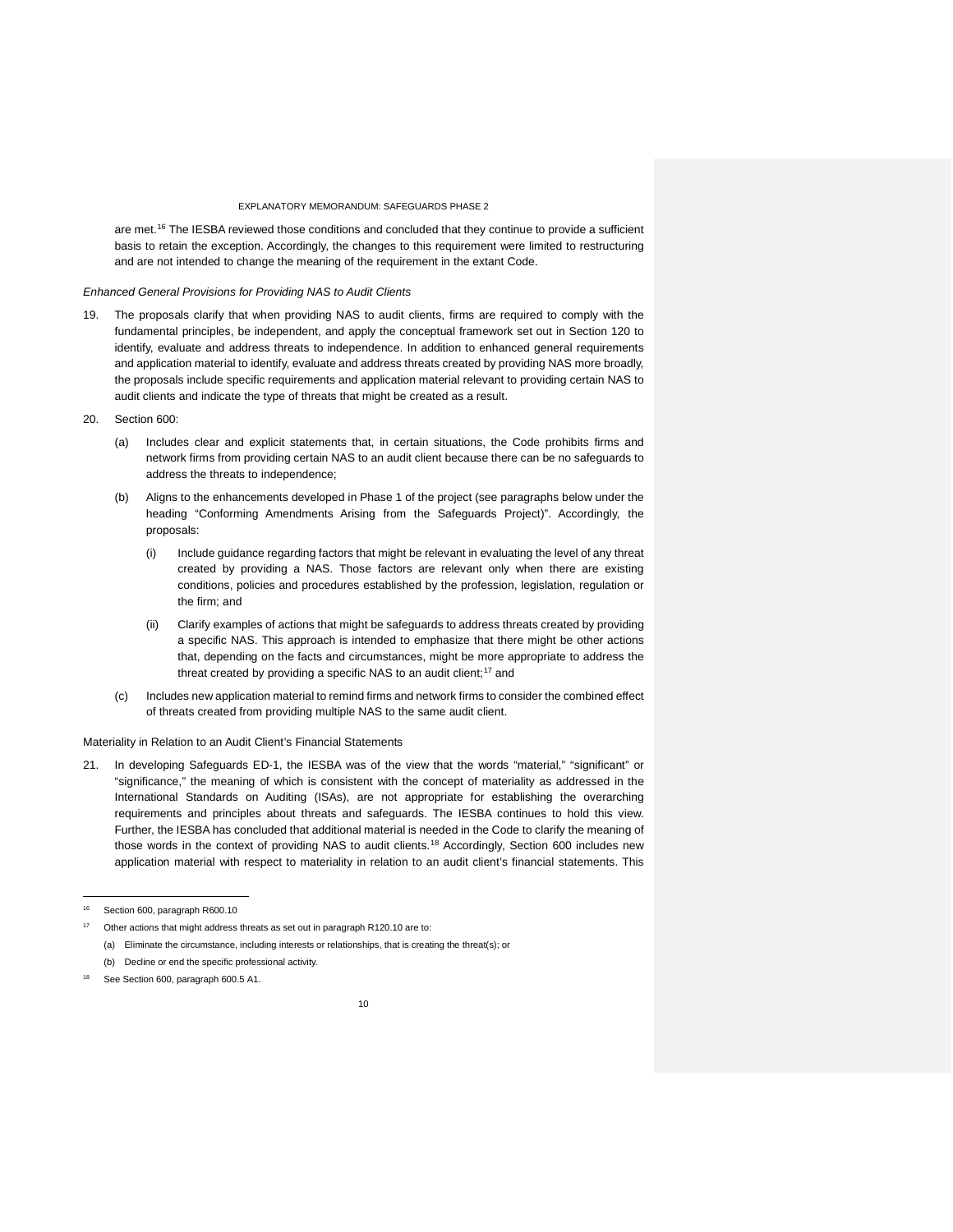new application material draws on relevant information that was included in the 2012 IESBA Staff Q&A, *Implementing the Code of Ethics—Part II* and includes a reference to ISA 320.<sup>[19](#page-10-0)</sup>

- 22. The new application material also explains that the determination of materiality involves the exercise of professional judgment, is impacted by both quantitative and qualitative factors, and is affected by perceptions of the financial information needs of users. This new application material for "Materiality in Relation to an Audit Client's Financial Statements" is relevant to Section 600 only. Therefore, the use of the words "significant" or "significance" in the rest of the Code, for example in Section 510, $^{20}$  $^{20}$  $^{20}$  is consistent with the concept of materiality as discussed in ISA 320.
- 23. The IESBA notes that some stakeholders are of the view that a broader consideration of how the concept of materiality should apply in the context of the full Code, and not just NAS, is needed. However, the IESBA is of the view that undertaking such an initiative goes beyond the scope of the Safeguards project and would require coordination with others, including the IAASB and the International Accounting Standards Board.

#### *Requirements and Application Material in NAS Subsections*

- 24. Drawing from the conclusions reached in its Structure project, the IESBA developed a consistent layout for the material in each of the subsections in Section 600. Consistent with the extant Code, Section 600 includes requirements and application material addressing the provision of certain types of NAS to audit clients. However, those requirements and application material are now consistently positioned in Section 600 as follows:
	- (a) General application material that supports the overarching requirements in the conceptual framework.
	- (b) Requirements and application material for audit clients that are not PIEs.
	- (c) Requirements and application material for audit clients that are PIEs.[21](#page-10-2)
- 25. For those subsections that include requirements that prohibit the provision of certain NAS in certain circumstances (i.e., Sections 601, 603, 604, 605, 606, 608, 609 and 610), a statement is included as part of the introduction section to clarify that in some circumstances the specific NAS is expressly prohibited because the threats cannot be eliminated, or there can be no safeguards to reduce the threat to an acceptable level. In developing the new layout in Section 600, duplicative material from the NAS section of the extant Code was deleted.
- 26. Some of the proposed revisions in the subsections in Section 600 result from restructuring while others are a change in meaning of the extant Code. Many of the substantive revisions are already discussed above. Below is a summary of the remaining substantive revisions in Section 600 with respect to specific types of NAS as well as highlights of where there have been no substantive changes:
	- (a) Subsection 601, *Accounting and Bookkeeping Services* Drawing from the material in the extant Code, the IESBA has developed new application material in 601.3 A1 to describe the nature of accounting and bookkeeping services.<sup>[22](#page-10-3)</sup> This was done in part in support of a more streamlined

*<sup>19</sup>* ISA 320*, Materiality in Planning and Performing an Audit* 

<sup>20</sup> Section 510, *Financial Interests*

<sup>&</sup>lt;sup>21</sup> The IESBA plans to consider in future electronic enhancements to facilitate navigation to relevant material in the restructured Code, for example, to focus on the requirements and application that are applicable to PIEs.

<span id="page-10-3"></span><span id="page-10-2"></span><span id="page-10-1"></span><span id="page-10-0"></span><sup>22</sup> Extant paragraph 290.165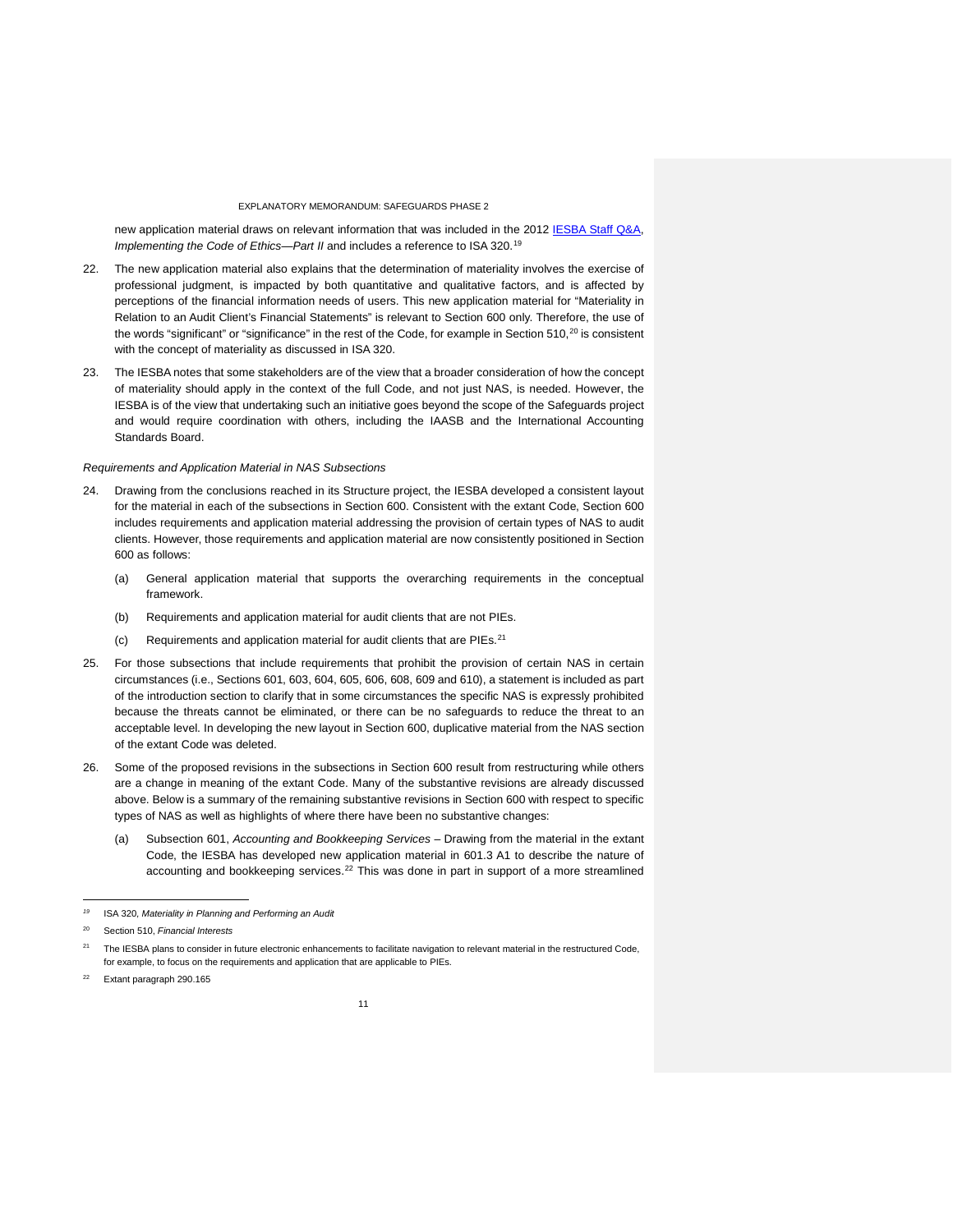title in comparison to the one in the extant Code, "Accounting and Bookkeeping Services, Including Preparing Accounting Records and Financial Statements."

- (a) Subsection 602, *Administrative Services* The IESBA revisited its discussions about whether the Code should include a stand-alone administrative services subsection, or whether the material should be subsumed into another subsection. The IESBA concluded that having a stand-alone subsection for administrative services makes the Code clearer because administrative services are a type of NAS that might be provided by firms and network firms. The IESBA noted that in some circumstances, firms and network firms might often provide administrative services in conjunction with other types of NAS. In such circumstances, the IESBA is of the view that the enhanced general requirements in Section 600 and the other relevant NAS subsections might also apply.
- (b) Subsection 603, *Valuation Services* No substantive revisions.
- (c) Subsection 604, *Taxation Services* Consistent with the extant Code, this subsection explains that taxation services comprise a broad range of services, including tax return preparation, tax calculation for the purpose of preparing the accounting entries, tax planning and other tax advisory services, and assistance in the resolution of tax disputes. Paragraph 604.4 A2 includes a list of factors that are relevant in evaluating the level of threats created by providing all taxation services. Subsection 604 also includes additional application material with factors that are relevant in evaluating the level of threats created by providing each specific type of tax services.<sup>[23](#page-11-0)</sup> For clarity, a reference to the general factors has been added to the paragraph listing the factors for the specific types of tax services.
- (d) Subsection 605, *Internal Audit Services* No substantive revisions.
- (e) Subsection 606, *Information Technology* (IT) Systems Services New application material regarding factors that are relevant in evaluating the level of threats created by providing IT systems services to an audit client has been added in paragraph 606.4 A1.
- (f) Subsection 607, *Litigation Support Services* A new application material paragraph with factors that are relevant in evaluating the level of threat created by providing litigation support services to an audit client has been added in paragraph 607.4 A1.
- (g) Subsection 608, *Legal Services* No substantive revisions.
- (h) Subsection 609, *Recruiting Services* The extant Code prohibits firms and network firms from providing the following recruiting services to an audit client that is a PIE with respect to a director or officer of the entity or senior management in a position to exert significant influence over the preparation of the client's accounting records or the financial statements on which the firm will express an opinion: [24](#page-11-1)
	- (i) Searching for or seeking out candidates for such positions; and
	- (ii) Undertaking reference checks of prospective candidates for such positions.

The extant Code is silent about whether this NAS could be provided to audit clients that are not PIEs, but notes that "firms may generally provide recruiting services such as reviewing the professional qualifications of a number of applicants and providing advice on their suitability for the post; interviewing candidates and advising on a candidate's competence for financial accounting,

<sup>23</sup> Section 600, paragraphs 604.7 A1, 604.10 A1, 604.13 A1 and 604.16 A3

<span id="page-11-1"></span><span id="page-11-0"></span>Extant paragraph 290.210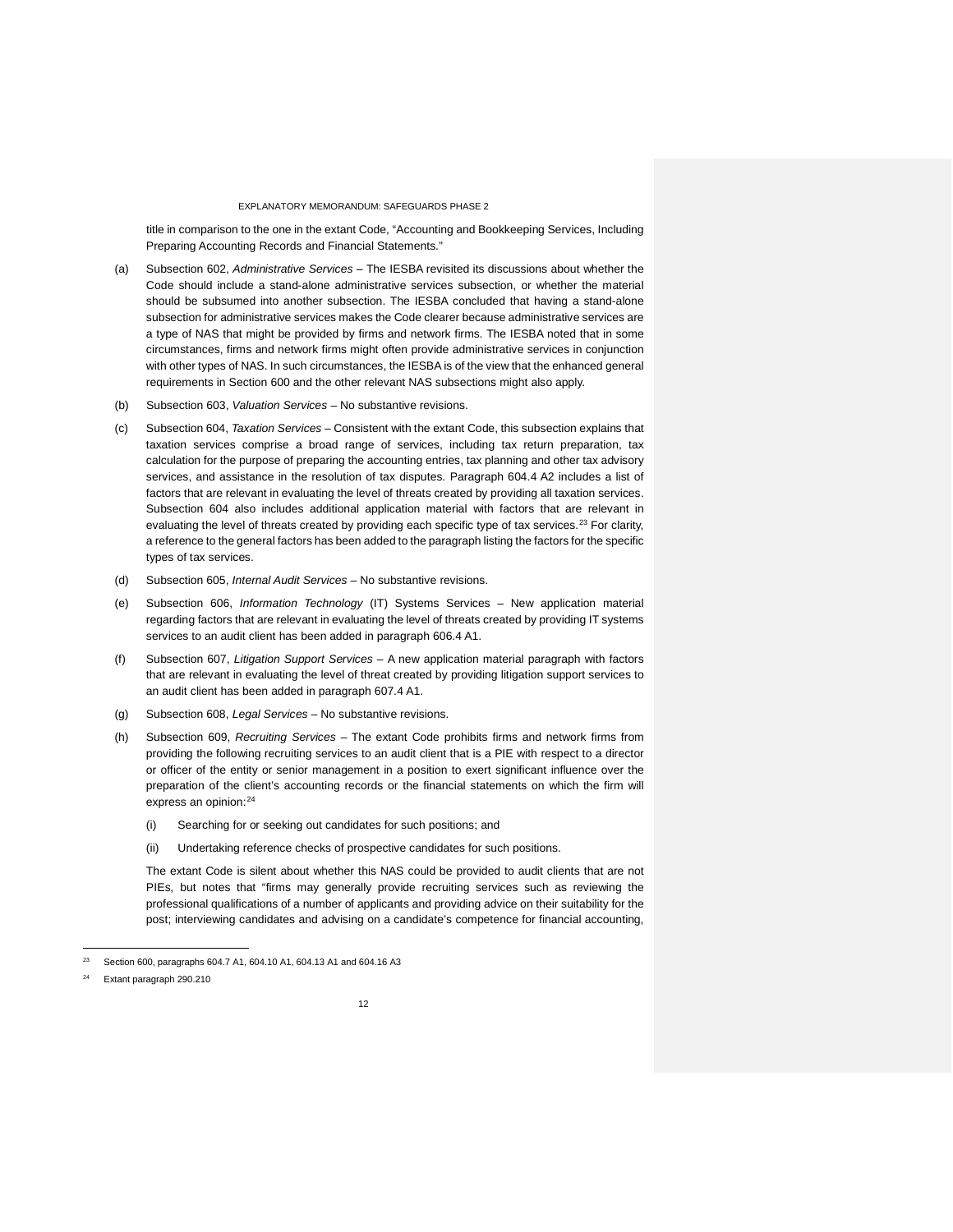administrative or control positions."<sup>25</sup> The IESBA has retained the latter general provision in paragraph 609.3 A1.

Taking into account the views of some SMPs, the IESBA extensively deliberated whether there are safeguards that might be capable of reducing self-interest or familiarity threats created by providing an audit client with recruiting services with respect to a director or officer of the entity or senior management for certain positions (i.e., a position to exert significant influence over the preparation of the client's accounting records or the financial statements on which the firm will express an opinion). The IESBA concluded that safeguards are not capable of reducing those threats, and accordingly has extended the prohibition in the extant Code to all entities, thereby including entities that are not PIEs.

(i) Subsection 610, *Corporate Finance Services* – No substantive revisions.

### **Matters Relevant to Section 950**

- 27. Consistent with the approach in the extant Code, Section 950, which is applicable with respect to the provision of NAS to assurance clients, mirrors certain provisions in Section 600. Accordingly, the IESBA concluded that it is appropriate to incorporate in Section 950 proposed enhancements that are similar to most of those apply when providing a NAS to an audit client. Highlights of the substantive revisions in Section 950 include:
	- Clarification regarding the applicability of the conceptual framework and the need for firms to comply with the fundamental principles, in addition to independence requirements, when providing NAS to assurance clients.
	- New general provisions to assist firms identify, evaluate and address threats created by accepting and providing NAS to assurance clients, in particular when the NAS is not explicitly referenced in the Code.
	- New application material to explain the concept of materiality in relation to an assurance client's information with a reference to the IAASB's ISAE 3000 (Revised).<sup>[26](#page-12-1)</sup>
	- More prominent requirements and application material for avoiding the assumption of management responsibilities.
	- New application material to remind firms to consider the combined effect of threats created from providing multiple NAS to the same assurance client.

#### **Conforming Amendments Arising from the Safeguards Project**

28. As noted above, the Safeguards project has given rise to conforming amendments to other sections of the Code. Conforming amendments that relate to the text included in Phase 1 of the Structure project are included in this ED. Conforming amendments that relate to the text of Phase 2 of the Structure project are included in the gray text in Structure ED-2. The IESBA welcomes respondents' feedback on both sets of conforming amendments.

<sup>25</sup> Extant paragraph 290.209

<span id="page-12-1"></span><span id="page-12-0"></span><sup>26</sup> International Standard on Assurance Engagements (ISAE) 3000 (Revised), *Assurance Engagements other than Audits or Reviews of Historical Financial Information*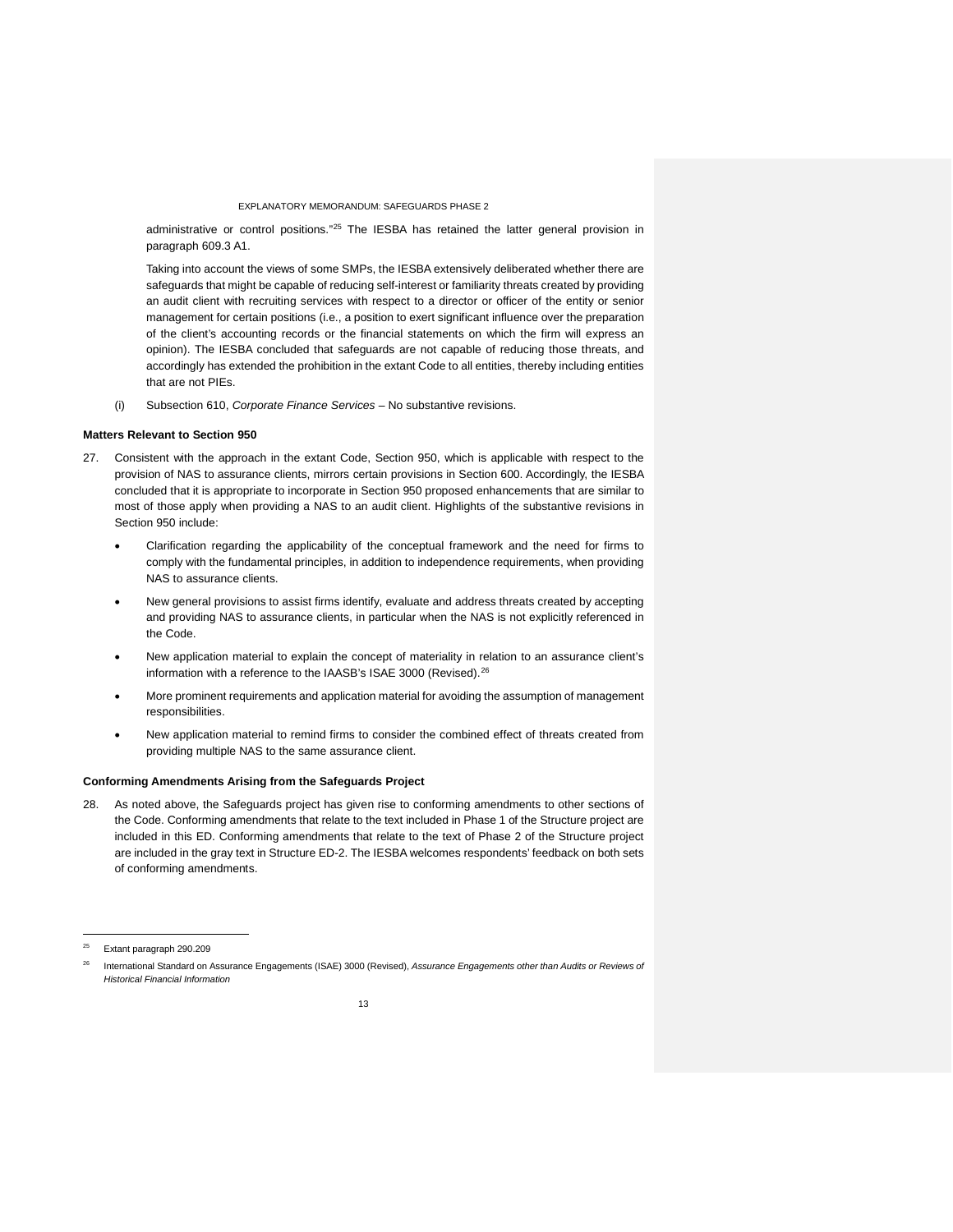*Breaches Verses Threats to the Fundamental Principles* 

29. The IESBA noted that the term "breach of the fundamental principles" is used differently in the extant Code. For example, in the Independence sections of the Code, the term "breaches" is used to refer to circumstances when a PA or firm has not complied with a specific fundamental principle. However, in proposed Section [27](#page-13-0)0,<sup>27</sup> the term is used as a short-hand to mean "threats to compliance with the fundamental principles." To avoid any confusion, as part of the proposed conforming amendments, this short-hand is no longer used. The word "breaches" is therefore used in the restructured Code to refer to only to situations when a PA, firm or network firm has not complied with the fundamental principles.

*Conforming Amendments As a Result of Enhancements to the Conceptual Framework* 

- 30. Many of the conforming amendments arising from the Safeguards project result from the enhancements to the conceptual framework (i.e., Phase 1 of the project). Those conforming amendments are also necessary in order to be consistent with new structure and drafting conventions for the Code. Those conforming amendments are to:
	- (a) Remove duplicate requirements and application material that are already covered in the conceptual framework set out in Section 120. As noted in the explanatory memorandum to Structure ED-2, each section in the restructured Code includes an introduction that explains that the requirements and application material in the conceptual framework are also applicable.
	- (b) Replace the words "…significance of the threat…" with "…level of the threat…". As explained in the Safeguards BFAP, the words "significance" and "significant" are no longer used to describe threats. Section 120 defines acceptable level as "a level at which a PA using the reasonable and informed third party test would conclude that the accountant complies with the fundamental principles." The IESBA believes that the Code is clearer with requirements and application material that make it clear that threats either need to be eliminated or reduced to an acceptable level. Therefore, the enhanced conceptual framework no longer includes references to the phrase "higher level of threat."
	- (c) Re-characterize the "examples of safeguards" in the extant Code that are established by the profession, legislation, regulation, the firm, or the employing organization to "factors that are relevant in evaluating the level of threats." As part of Phase 1 of the project, those "examples of safeguards" were re-characterized as " conditions, policies and procedures established by the profession, legislation, regulation, the firm, or the employing organization that might impact the evaluation of the level of threats."
	- (d) Clarify the various types of actions that can be taken to address threats in accordance with the new requirement to address threats. "Examples of safeguards" from the extant Code that continue to meet the new description of safeguards are included in Safeguards ED-2 as either:
		- (i) Examples of actions that might be safeguards to address a specific threat; or
		- (ii) Other actions that might eliminate the threat, i.e., the actions taken to either eliminate the circumstances (including the interests or relationships that are creating the threat) or decline or end the specific professional activity.

<span id="page-13-0"></span><sup>27</sup> Proposed restructured Section 270, *Pressure to Breach the Fundamental Principles*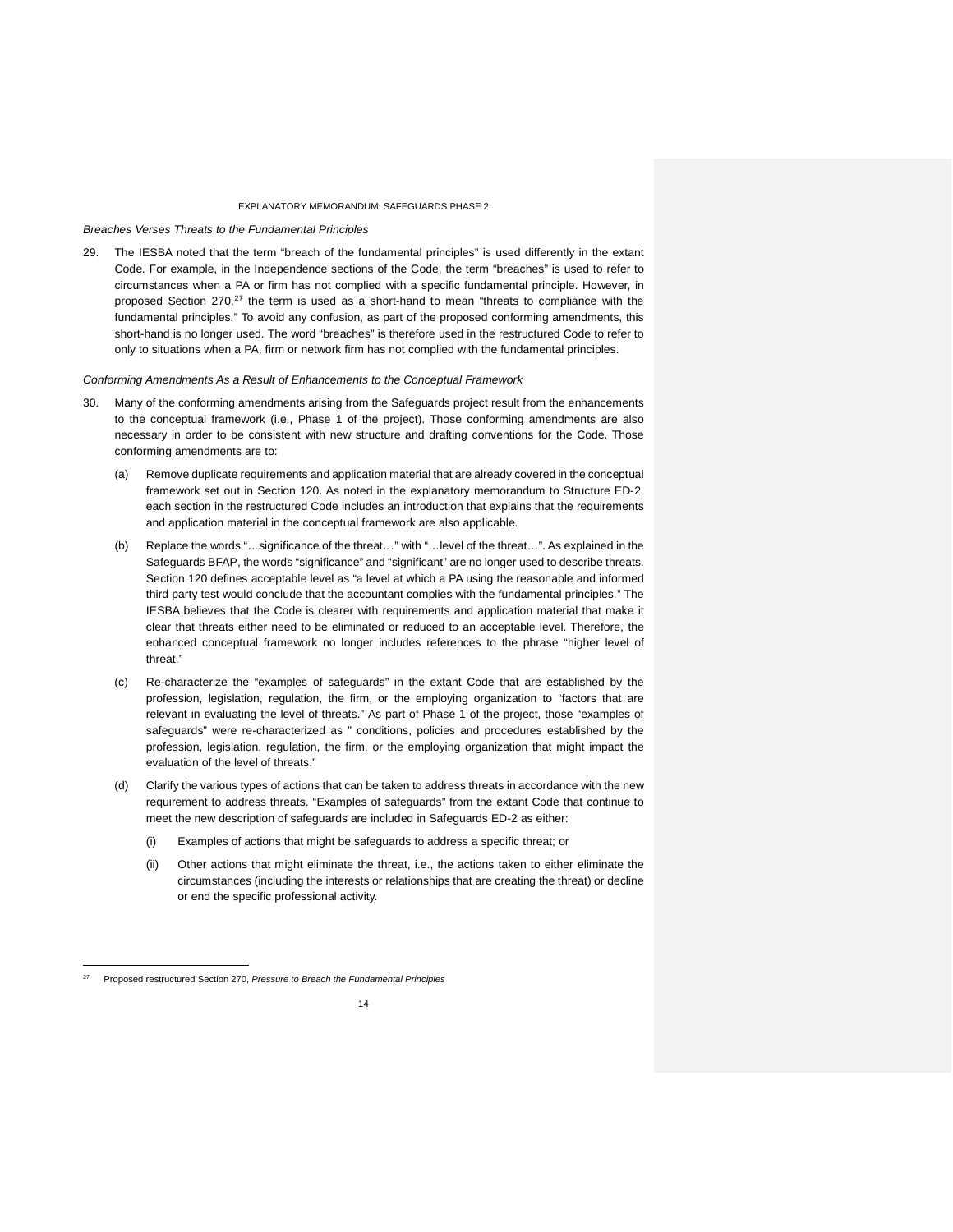*Conforming Amendments Relating to Part 2 of the Restructured Code[28](#page-14-1)*

31. Questions have been raised about whether the requirements and application material in the conceptual framework set out in Section 120 should apply in a different way to PAs in business (PAIBs). The IESBA is of the view that the conceptual framework applies in the same way to PAIBs as it does to all other PAs. This is clarified in paragraphs 200.1–200.4 in Chapter 1 of Structure ED-2. Section 200<sup>29</sup> emphasizes, and in some cases repeats, certain material in the conceptual framework that the IESBA believes is helpful for PAIBs to identify, evaluate and address threats (for example, see paragraphs 200.6 A1, 200.6 A2–200.7 A2).

#### Pressure to Breach the Fundamental Principles

- 32. In proposed Section 270, most of the "factors for determining whether the pressure could result in a breach of the fundamental principles" in the [Part C Phase 1 close-off document,](http://www.ethicsboard.org/system/files/meetings/files/Agenda-Item-D-3.1-Part-C-Phase-1-Close-Off-Document.pdf) are presented as "factors that are relevant to evaluating the level of threats created by pressure." However, Section 270 clarifies that some of the factors that were included in the Part C Phase 1 close-off document are not really "factors relevant to evaluating the level of threats created by pressure." Rather, they are useful considerations to assist PAIBs determine whether there are conditions, policies and procedures established by legislation, regulation or the employing organization that might help them understand the level of threats.<sup>[30](#page-14-3)</sup> For example, discussions and consultations with others were included in the Part C close-off document as factors for determining whether pressure could result in a breach. As a result of the Safeguards project, those factors have been re-characterized. The same is true for some of the examples of actions that the PAIB may consider when the PAIB determines that the pressure would result in a breach of the fundamental principles.
- 33. Paragraph R270.5 is revised so that it is more closely aligned with the requirement for addressing threats in the conceptual framework.[31](#page-14-4) As in the Part C Phase 1 close-off document, Section 270 does not include examples of actions that might be safeguards to reduce threats created by pressure. The proposals clarify that PAIBs' requests for a restructuring or segregation of certain responsibilities and duties so that the accountant is no longer involved with the individual or entity exerting the pressure, are actions that might eliminate threats created by pressure.

#### <span id="page-14-0"></span>**V. Project Timetable and Effective Date**

- 34. Given that safeguards are pervasive to the Code, the IESBA has determined to align the project timetable and proposed effective date for the revisions relating to safeguards with the proposed effective dates for the restructured Code.
- 35. The explanatory memorandum to Structure ED-2 and the [January 2017 IESBA Update](https://www.ifac.org/publications-resources/iesba-update-toward-restrutured-international-code-ethics) notes that the IESBA anticipates completing restructuring the Code in December 2017. Subject to the restructuring work progressing as planned, the IESBA proposes that:
	- Parts 1,2, 3 and 4B of the restructured Code be effective on June 15, 2019; and
	- Except for restructured Sections 540 and 940 as noted below, Part 4Abe effective for audits of financial statements for periods beginning on or after June 15, 2019.

<sup>28</sup> Part 2, *Professional Accountants in Business*

<sup>29</sup> Section 200, *Applying the Conceptual Framework – Professional Accountants in Business*

See Section 270, paragraphs 270.4 A3-270.4 A5.

<span id="page-14-4"></span><span id="page-14-3"></span><span id="page-14-2"></span><span id="page-14-1"></span>The requirement for addressing threats in the conceptual framework is set out in paragraph R120.10.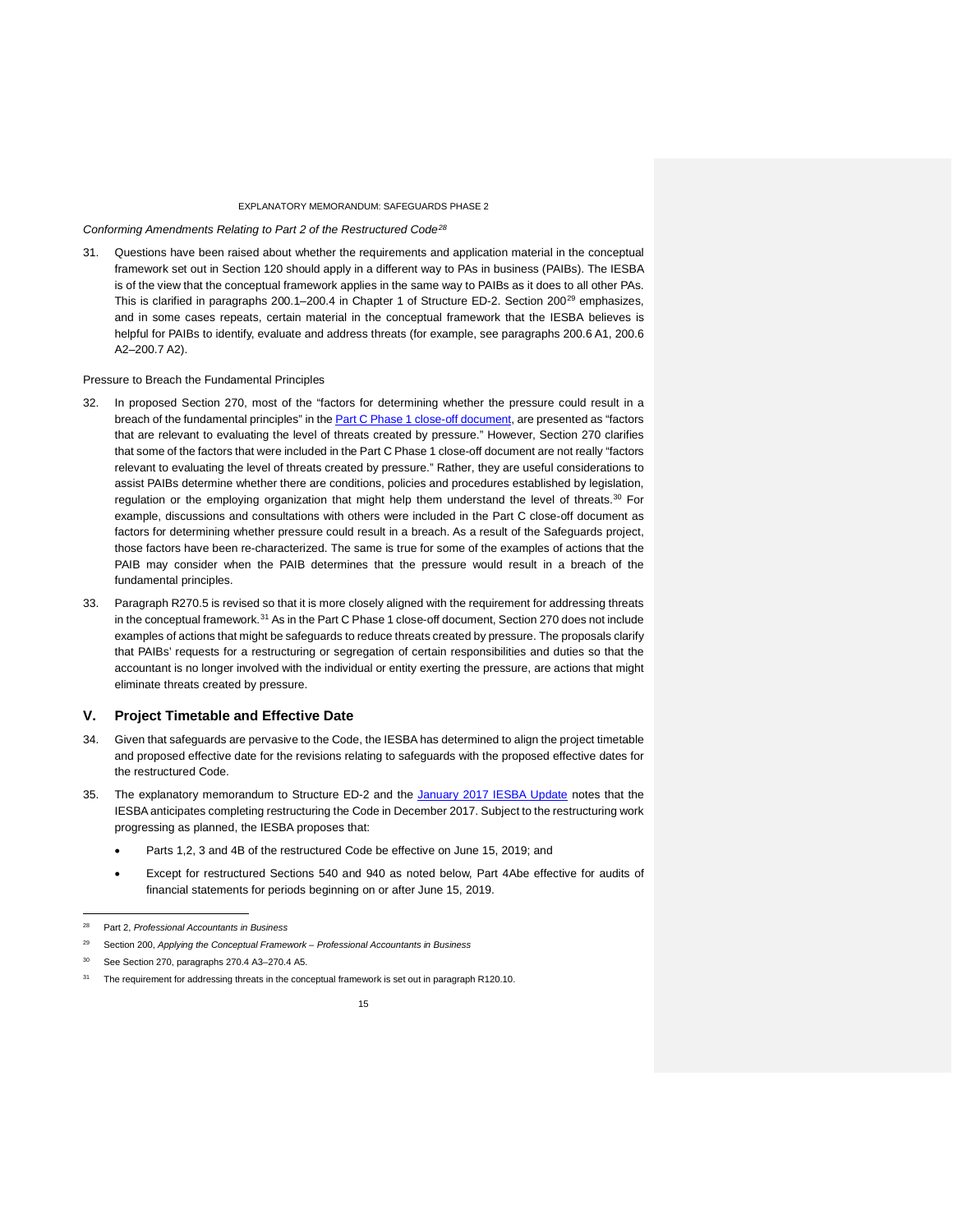Early adoption will be permitted.

- 36. Subject to the transitional provision below which is explained in the **Basis for Conclusions** for the revised long association provisions, the IESBA determined that:
	- Section 540 be effective for audits of financial statements for periods beginning on or after December 15, 2018; and
	- Section 940 be effective as of December 15, 2018.

Early adoption will be permitted in both cases.

Paragraph R540.18 will have effect only for audits of financial statements for periods beginning prior to December 15, 2023. This will facilitate the transition to the required cooling-off period of five consecutive years for engagement partners in those jurisdictions where the legislative body or regulator (or organization authorized or recognized by such legislative body or regulator) has specified a cooling-off period of less than five consecutive years.

- 37. The January 2017 IESBA Update includes a further discussion of the timing of the restructuring work and the proposed effective dates for the restructured Code.
- 38. The IESBA encourages national standard setters and others to start translating the staff-prepared [compilation](https://www.ifac.org/publications-resources/iesba-update-toward-restrutured-international-code-ethics) of the restructured Code as of January 2017, where necessary, in order to make an early start to implementation considerations. As appropriate, additional resources may be made available on the IESBA website to facilitate implementation when the restructuring work is completed.

### <span id="page-15-0"></span>**VI. Guide for Respondents**

39. The IESBA welcomes comments on all matters addressed in Safeguards ED-2, but especially those identified in the *Request for Specific Comments* below. Comments are most helpful when they refer to specific paragraphs, include the reasons for the comments, and, where appropriate, make specific suggestions for any proposed changes to wording. When a respondent agrees with proposals in this ED, it will be helpful for the IESBA to be made aware of this view.

#### **Request for Specific Comments**

*Section 600, Provision of Non-Assurance Services to an Audit Client* 

- 1. Do respondents support the proposals in Section 600? If not, why not?
	- In particular, do respondents agree with the proposal to extend the scope of the prohibition on recruiting services as described in paragraph 25(h) above to all audit client entities? If not, please explain why.

*Section 950, Provision of Non-Assurance Services to an Assurance Client* 

2. Do respondents support the proposals in Section 950? If not, why not?

### *Examples of Safeguards*

3. Do respondents have suggestions for other actions that might be safeguards in the NAS and other sections of the Code that would meet the revised description of a safeguard?

*Conforming Amendments Arising from the Safeguards Project* 

- 4. Do respondents agree with proposed conforming amendments set out in:
	- (a) Chapter 2 of this document.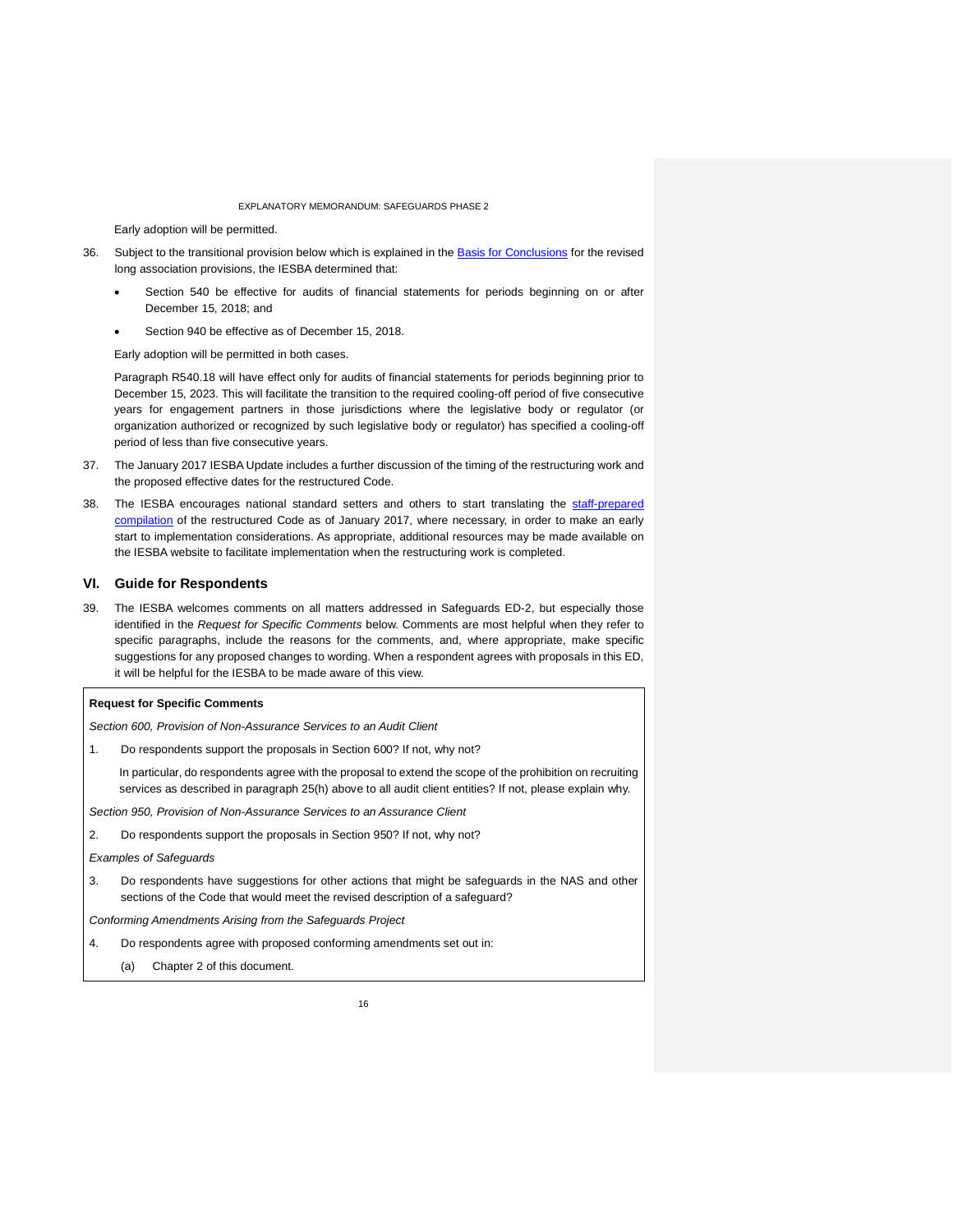(b) The gray text in Chapters 2-5 of [Structure ED-2.](https://www.ifac.org/publications-resources/improving-structure-code-ethics-professional-accountants-phase-2)

5. Respondents are asked for any comments on any other matters that are relevant to Phase 2 of the Safeguards project.

### **Request for General Comments**

- 40. In addition to the request for specific comments above, the IESBA is also seeking comments on the matters set out below:
	- (a) *Small and Medium Practices (SMPs) and PAIBs –* The IESBA invites comments regarding any aspect of the proposals from SMPs and PAIBs.
	- (b) *Regulators and Audit Oversight Bodies –* The IESBA invites comments on the proposals from an enforcement perspective from members of the regulatory and audit oversight communities.
	- (c) *Developing Nations –* Recognizing that many developing nations have adopted or are in the process of adopting the Code, the IESBA invites respondents from these nations to comment on the proposals, and in particular on any foreseeable difficulties in applying them in their environment.
	- (d) *Translations –* Recognizing that many respondents may intend to translate the final changes for adoption in their own environments, the IESBA welcomes comment on potential translation issues respondents may note in reviewing the proposals.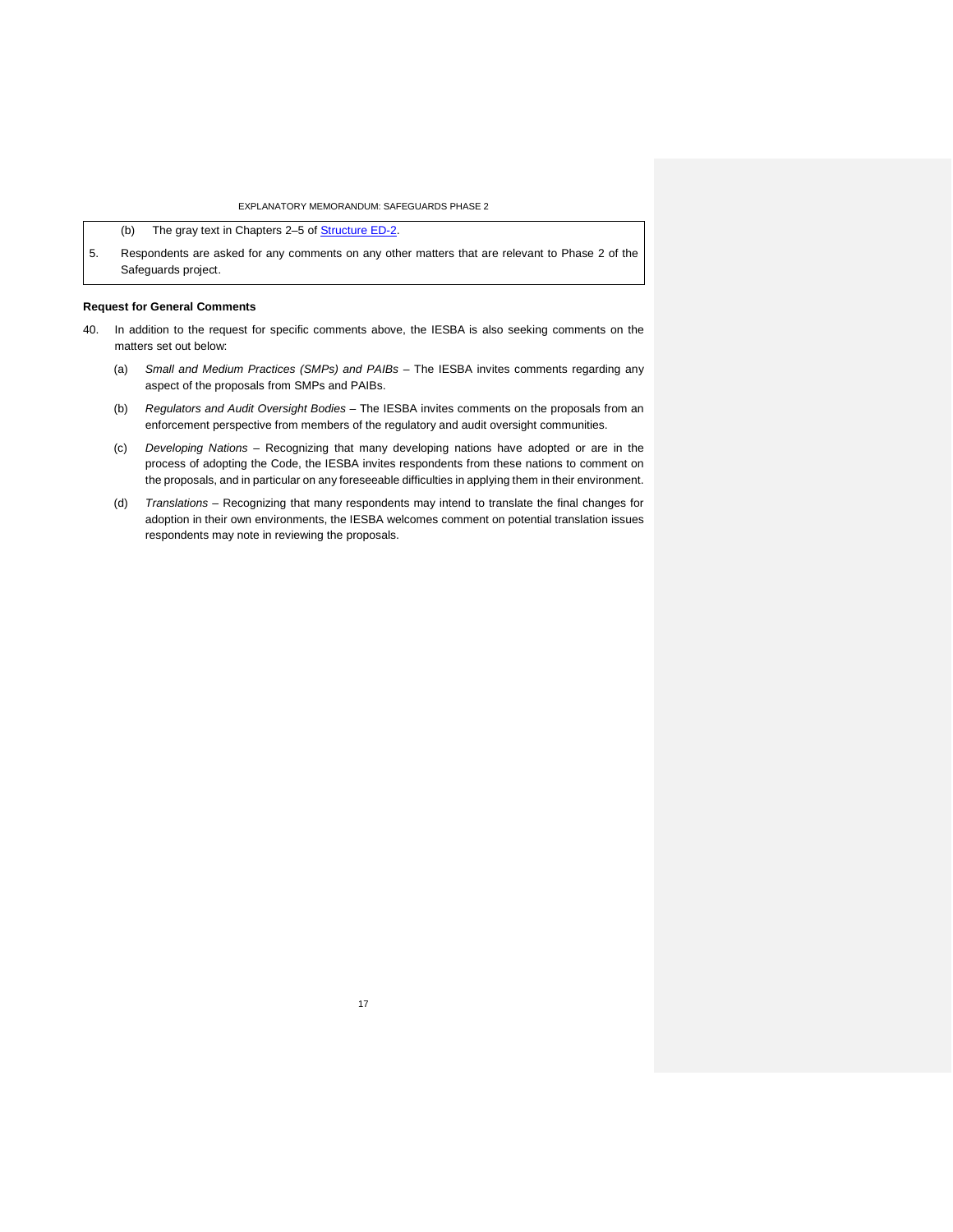# <span id="page-17-0"></span>**EXPOSURE DRAFT: PROPOSED REVISIONS PERTAINING TO SAFEGUARDS IN THE CODE – PHASE 2**

Safeguards Phase 2 proposals' are set out in this document and the January 2017 Exposure Draft: *[Improving the Structure of the Code of Ethics for Professional Accountants—Phase 2 with Proposed](https://www.ifac.org/publications-resources/improving-structure-code-ethics-professional-accountants-phase-2)  [Conforming Amendments Arising from the Safeguards Project](https://www.ifac.org/publications-resources/improving-structure-code-ethics-professional-accountants-phase-2)* (Structure ED-2) and include:

- Chapter 1 of this document Revisions to the NAS sections of the extant Code: proposed Section 600, *Provision of Non-assurance Services to an Audit Client* and proposed Section 950, *Provision of Non-assurance Services to an Assurance Client* (see pages 18–41). These proposals are drafted using the new structure and drafting conventions established under the Structure project.
- Chapter 2 of this document Proposed conforming amendments relating to the text of Phase 1 of the Structure project (see pages 42–55). The ED of Phase 1 of the Structure project had noted that certain paragraphs dealing with safeguards may be subject to revision as the Safeguards project continues. This material is not included in Structure ED-2.
- The gray text in Structure ED-2 Proposed conforming amendments relating to the text of Phase 2 of the Structure project. The gray text material in Structure ED-2 is not repeated in Safeguards ED-2. Respondents are asked for any comments on all the proposed conforming amendments, including those presented in gray text in Structure ED-2.

# <span id="page-17-1"></span>**Chapter 1 – Proposed Revisions to Safeguards in the Non-Assurance Services Sections of the Code (Proposed Sections 600 and 950)**

### **Part 4A – International Independence Standards for Audits and Reviews**

…

### **Section 600**

### **Provision of Non-assurance Services to an Audit Client**

### **Introduction**

- 600.1 Firms are required to comply with the fundamental principles, be independent, and apply the conceptual framework set out in Section 120 to identify, evaluate and address threats to independence.
- 600.2 Firms and network firms might provide a range of non-assurance services to their audit clients, consistent with their skills and expertise. Providing non-assurance services to audit clients might create threats to compliance with the fundamental principles and threats to independence.
- 600.3 Section 600 sets out requirements and application material relevant to applying the conceptual framework to identify, evaluate and address threats to independence when providing non-

- 291.138-291.148, *Provision of Non-Assurance Services to an Assurance Client*.
- <span id="page-17-2"></span>• Conforming amendments arising from the Safeguards project to other sections of the Code.

**Commented [IESBA1]:** New paragraph

**Commented [IESBA2]:** 290.154

**Commented [IESBA3]:** 290.155

 <sup>\*</sup> Phase 2 of the Safeguards project include revisions to the following paragraphs in the extant Code:

<sup>•</sup> 290.100 to 290.101 of the extant Code, titled *Application of the Conceptual Framework Approach to Independence*.

<sup>•</sup> 290.154 to 290.214, *Provision of Non-Assurance Services to an Audit Client*.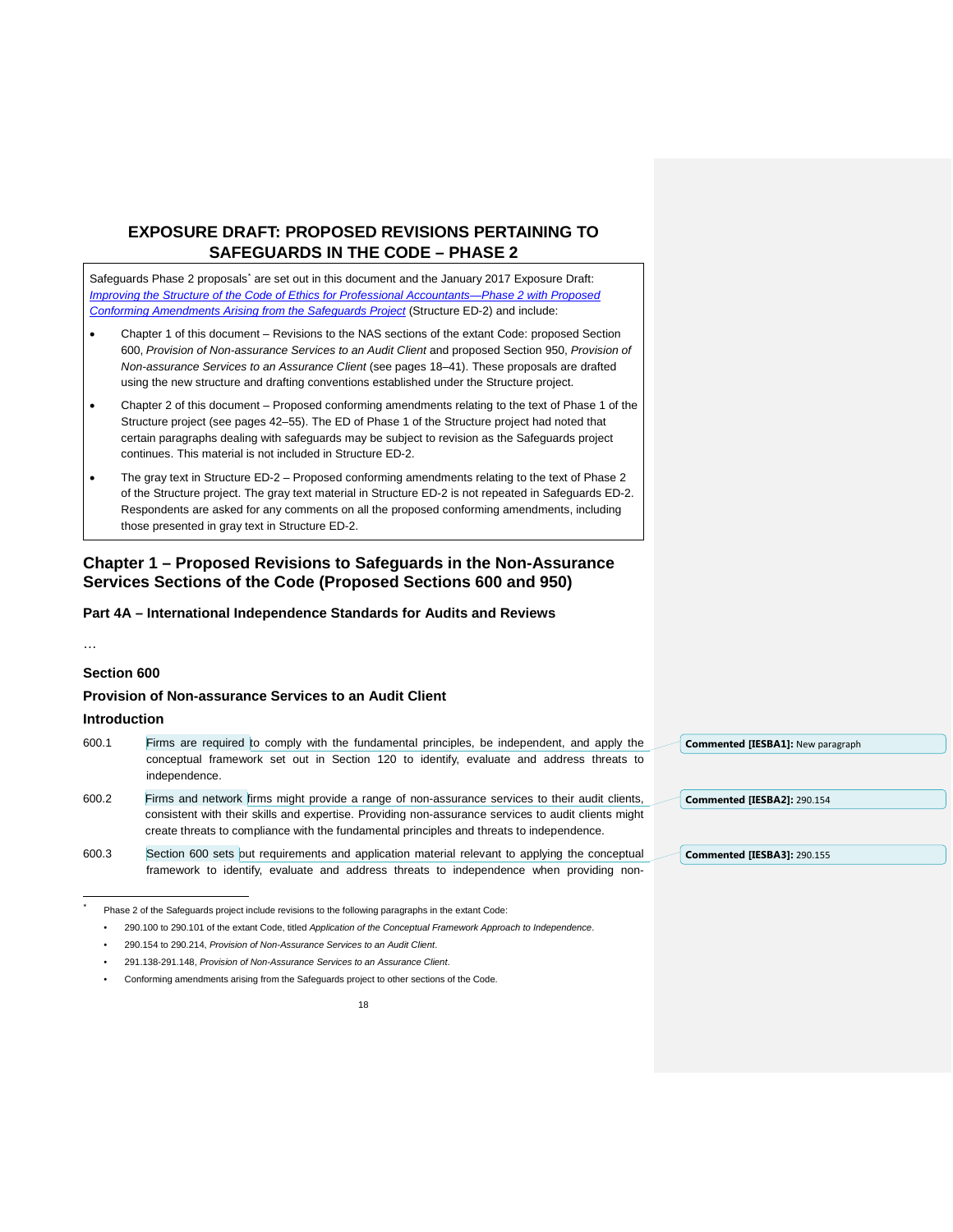assurance services to audit clients. The subsections that follow set out specific requirements and application material relevant to providing certain non-assurance services to audit clients and indicate the types of threats that might be created as a result. In some cases, these subsections expressly prohibit a firm or network firm from providing certain services to an audit client because the threats cannot be eliminated or there can be no safeguards to reduce them to an acceptable level.

### **Requirements and Application Material**

### **General**

| R600.4 | Before a firm or a network firm accepts an engagement to provide a non-assurance service to an   | Commented [IESBA4]: 290.156 |
|--------|--------------------------------------------------------------------------------------------------|-----------------------------|
|        | audit client, the firm shall determine whether providing such a service would create a threat to |                             |
|        | independence.                                                                                    |                             |
|        |                                                                                                  |                             |

- 600.4 A1 The requirements and application material in Section 600 assist firms in analyzing certain types of non-assurance services and the related threats that might be created when a firm or network firm provides non-assurance services to an audit client.
- 600.4 A2 New business practices, the evolution of financial markets and changes in information technology, are amongst the developments that make it impossible to draw up an all-inclusive list of nonassurance services that might be provided to an audit client. As a result, this Code does not include an exhaustive listing of all non-assurance services that might be provided to an audit client.
- 600.4 A3 Factors that are relevant in evaluating the level of any threats created by providing a non-assurance service to an audit client include:
	- The nature of the service, and the degree of reliance, if any, that will be placed on the outcome of that service as part of the audit.
	- Whether the outcome of the service will affect matters reflected in the financial statements on which the firm will express an opinion, and, if so:
		- o The extent to which the outcome of the service will have a material effect on the financial statements.
		- o The degree of subjectivity involved in determining the appropriate amounts or treatment for those matters reflected in the financial statements.
		- o The extent of the audit client's involvement in determining significant matters of judament.
	- The level of expertise of the client's employees with respect to the type of service provided.
	- The nature and extent of the impact of the service, if any, on the systems that generate information that form a significant part of the client's:
		- o Accounting records or financial statements on which the firm will express an opinion.
		- o Internal controls over financial reporting.
	- Whether the audit client is a public interest entity. For example, providing a non-assurance service to an audit client that is a public interest entity might be perceived to result in a higher level of a threat.

**Commented [IESBA6]:** 290.155

**Commented [IESBA5]:** 290.155

**Commented [IESBA7]:** New Paragraph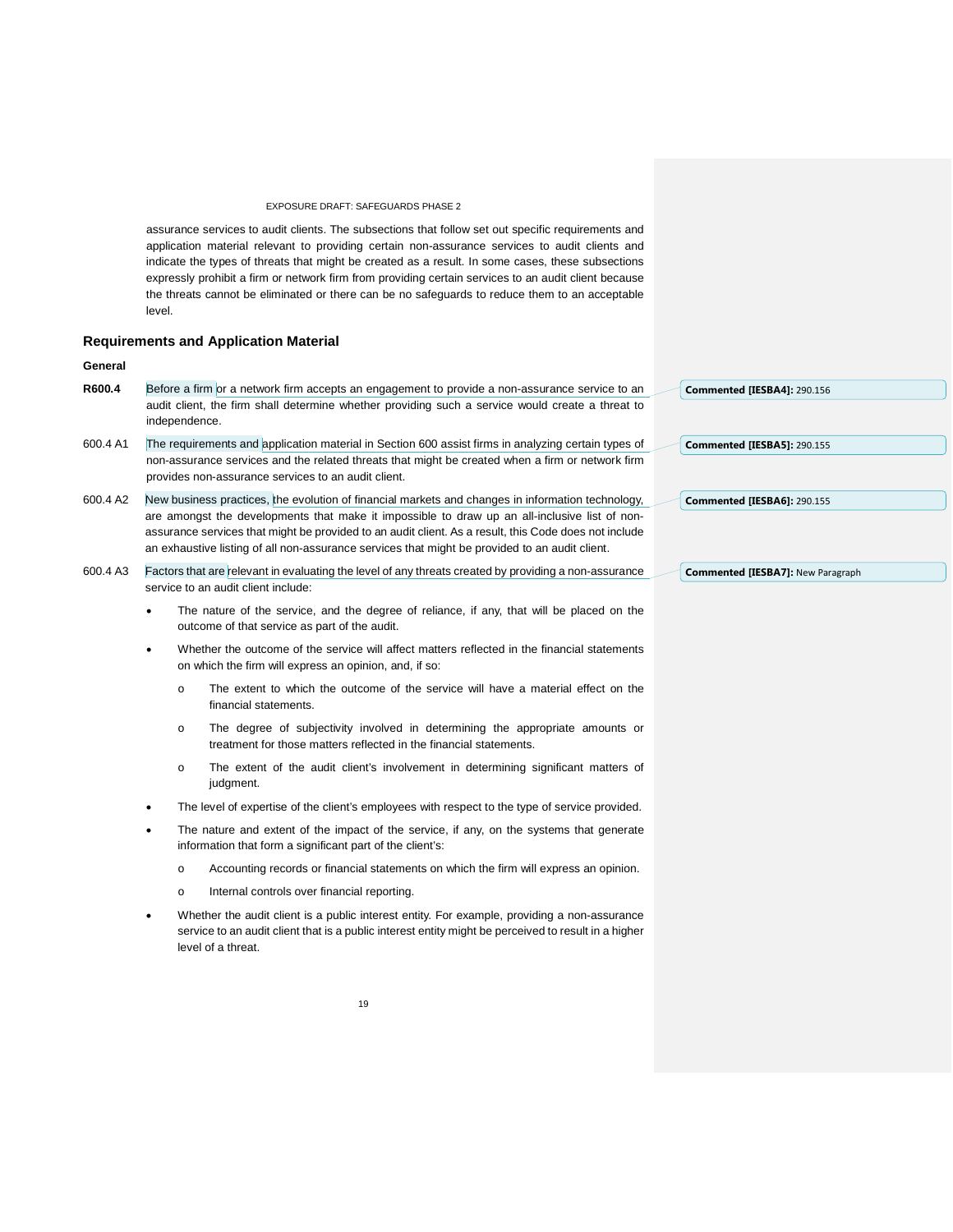The subsections that follow include more specific factors that are relevant in evaluating the level of any threats created by providing certain non-assurance services.

### **Materiality in Relation to an Audit Client's Financial Statements**

600.5 A1 The subsections that follow refer to materiality in relation to an audit client's financial statements. The concept of materiality is addressed in ISA 320, *Materiality in Planning and Performing an Audit.* The determination of materiality involves the exercise of professional judgment and is impacted by both quantitative and qualitative factors. It is also affected by perceptions of the financial information needs of users.

### **Multiple Non-assurance Services to an Audit Client**

600.6 A1 A firm or network firm might provide multiple non-assurance services to an audit client. When providing a non-assurance service to an audit client, applying the conceptual framework requires the firm to consider any combined effect of threats created by other non-assurance services provided to the audit client.

#### **Avoiding Management Responsibilities**

- **R600.7** A firm or a network firm shall not assume a management responsibility for an audit client.
- 600.7 A1 Providing a non-assurance service to an audit client creates self-review and self-interest threats if the firm assumes a management responsibility. Assuming a management responsibility also creates a familiarity threat because the firm becomes too closely aligned with the views and interests of management.
- 600.7 A2 Management responsibilities involve controlling, leading and directing an entity, including making decisions regarding the acquisition, deployment and control of human, financial, technological, physical and intangible resources.
- 600.7 A3 Determining whether an activity is a management responsibility depends on the circumstances and requires the exercise of judgment. Examples of activities that would be considered a management responsibility include:
	- Setting policies and strategic direction.
	- Hiring or dismissing employees.
	- Directing and taking responsibility for the actions of employees in relation to the employees' work for the entity.
	- Authorizing transactions
	- Controlling or managing bank accounts or investments.
	- Deciding which recommendations of the firm or other third parties to implement.
	- Reporting to those charged with governance on behalf of management.
	- Taking responsibility:
		- o For the preparation and fair presentation of the financial statements in accordance with the applicable financial reporting framework;
		- o For designing, implementing, monitoring or maintaining internal control.

**Commented [IESBA9]:** New paragraph

**Commented [IESBA8]:** New paragraph

## **Commented [IESBA13]:** 290.160

**Commented [IESBA11]:** 290.161

**Commented [IESBA10]:** 290.161

**Commented [IESBA12]:** 290.159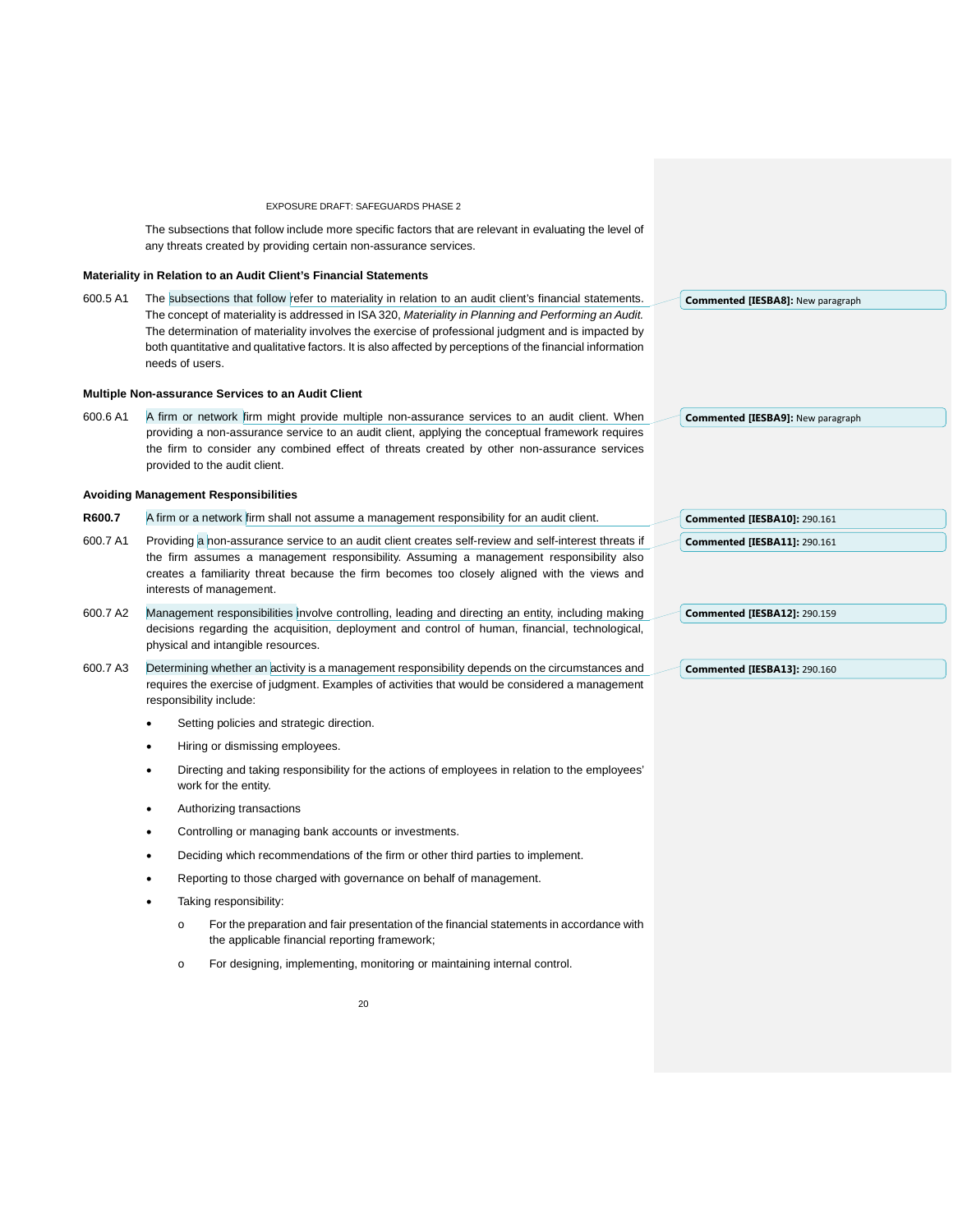- 600.7 A4 Providing advice and recommendations to assist the management of an audit client in discharging its responsibilities is not assuming a management responsibility. (Ref: Para. R600.7 to 600.7 A3). **Commented [IESBA14]:** 290.161
- **R600.8** To avoid the risk of assuming management responsibility when providing non-assurance services to an audit client, the firm or a network firm shall be satisfied that client management makes all judgments and decisions that are the proper responsibility of management. This includes ensuring that the client's management:
	- **(a)** Designates an individual who possesses suitable skill, knowledge and experience to be responsible at all times for the client's decisions and to oversee the services. Such an individual, preferably within senior management, would understand:
		- **(i)** The objectives, nature and results of the services; and
		- **(ii)** The respective client and firm responsibilities.

However, the individual is not required to possess the expertise to perform or re-perform the services.

- **(b)** Provides oversight of the services and evaluates the adequacy of the results of the service performed for the client's purpose.
- **(c)** Accepts responsibility for the actions, if any, to be taken arising from the results of the services.

#### **Providing Non-Assurance Services to an Audit Client that Later Becomes a Public Interest Entity**

- R600.9 A non-assurance service provided by a firm or a network firm to an audit client does not compromise the firm's independence when the client becomes a public interest entity if:
	- **(a)** The previous non-assurance service complies with the requirements and application material of Section 600 that relate to audit clients that are not public interest entities;
	- **(b)** Services that are not permitted under Section 600 for audit clients that are public interest entities are ended before, or as soon as practicable after, the client becomes a public interest entity; and
	- **(c)** The firm applies the conceptual framework to identify, evaluate and address any threats that are created.

### **Considerations for Certain Related Entities**

- **R600.10** Section 600 prohibits assuming management responsibilities or providing certain non-assurance services to audit clients. As an exception to those requirements, a firm or network firm may assume management responsibilities or provide non-assurance services that would otherwise be prohibited to the following related entities of the client on whose financial statements the firm will express an opinion:
	- **(a)** An entity that has direct or indirect control over the client;
	- **(b)** An entity with a direct financial interest in the client if that entity has significant influence over the client and the interest in the client is material to such entity; or

**Commented [IESBA16]:** 290.158

**Commented [IESBA15]:** 290.162

**Commented [IESBA17]:** 290.161, 290.157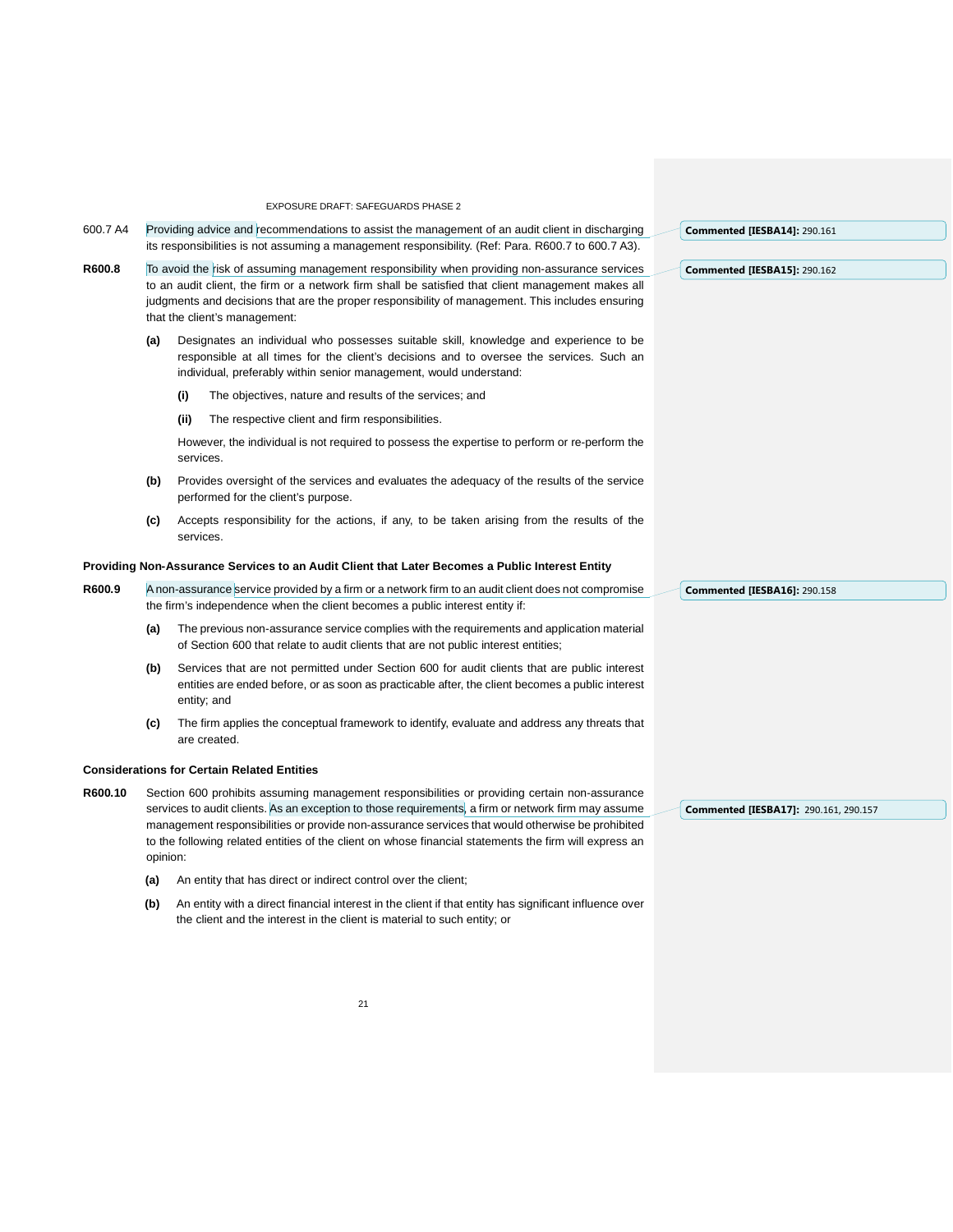**(c)** An entity which is under common control with the client,

provided that all of the following conditions are met:

- **(i)** The firm or a network firm does not express an opinion on the financial statements of the related entity;
- **(ii)** The firm or a network firm does not assume a management responsibility, directly or indirectly, for the entity on whose financial statements the firm will express an opinion;
- **(iii)** The services do not create a self-review threat because the results of the services will not be subject to audit procedures; and
- **(iv)** The firm applies the conceptual framework to eliminate any threats created or reduce them to an acceptable level.

### **Subsection 601 – Accounting and Bookkeeping Services**

### **Introduction**

601.1 Providing accounting and bookkeeping services to an audit client might create a self-review threat.

601.2 Subsection 601 sets out specific requirements and application material relevant to applying the conceptual framework when providing an audit client with accounting and bookkeeping services. There are some circumstances in which providing accounting and bookkeeping services to an audit client is expressly prohibited because the threats cannot be eliminated or there can be no safeguards to reduce them to an acceptable level. The requirements and application material set out in Section 600 are relevant to this subsection.

### **Requirements and Application Material**

### **General**

| 601.3 A1 | Accounting and bookkeeping services comprise a broad range of services including:<br><b>Commented [IESBA20]: 290.165</b>           |
|----------|------------------------------------------------------------------------------------------------------------------------------------|
|          | Preparing accounting records and financial statements.                                                                             |
|          | Bookkeeping and payroll services.                                                                                                  |
| 601.3 A2 | Management is responsible for the preparation and fair presentation of the financial statements in<br>Commented [IESBA21]: 290.164 |
|          | accordance with the applicable financial reporting framework. These responsibilities include:                                      |

- Determining accounting policies and the accounting treatment in accordance with those policies.
- Preparing or changing source documents or originating data, in electronic or other form, evidencing the occurrence of a transaction. Examples include:
	- o Purchase orders.
	- o Payroll time records.
	- o Customer orders.
- Originating or changing journal entries, or determining the account classifications of transactions.

**Commented [IESBA18]:** 290.165 **Commented [IESBA19]:** New paragraph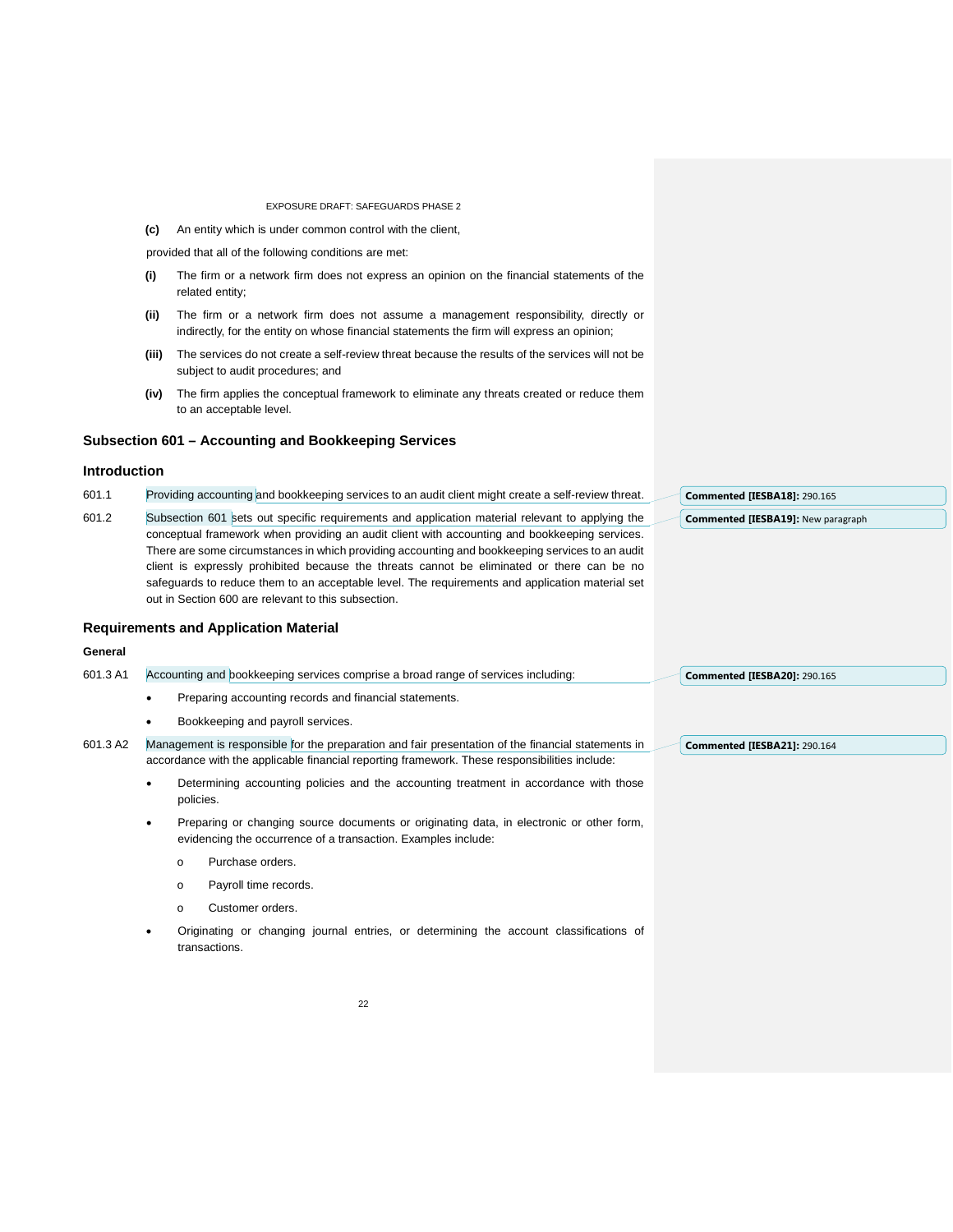601.3 A3 The audit process necessitates dialogue between the firm and management of the audit client, which might involve:

- Applying accounting standards or policies and financial statement disclosure requirements.
- Assessing the appropriateness of financial and accounting control and the methods used in determining the stated amounts of assets and liabilities.
- Proposing adjusting journal entries.

These activities are considered to be a normal part of the audit process and do not usually create threats so long as the client is responsible for making decisions in the preparation of accounting records and financial statements.

- 601.3 A4 Similarly, the client might request technical assistance on matters such as resolving account reconciliation problems or analyzing and accumulating information for regulatory reporting. In addition, the client might request technical advice on accounting issues such as the conversion of existing financial statements from one financial reporting framework to another. Examples include:
	- Complying with group accounting policies.
	- Transitioning to a different financial reporting framework such as International Financial Reporting Standards.

Such services do not usually create threats provided the firm does not assume a management responsibility for the client.

- 601.4 A1 Accounting and bookkeeping services that are routine or mechanical in nature require little or no professional judgment by the professional accountant. Some examples of these services are:
	- Preparing payroll calculations or reports based on client-originated data for approval and payment by the client.
	- Recording recurring transactions for which amounts are easily determinable from source documents or originating data, such as a utility bill where the client has determined or approved the appropriate account classification.
	- Calculating depreciation on fixed assets when the client determines the accounting policy and estimates of useful life and residual values.
	- Posting transactions coded by the client to the general ledger.
	- Posting client-approved entries to the trial balance.
	- Preparing financial statements based on information in the client-approved trial balance and preparing related notes based on client-approved records.
- 601.5 A1 Examples of actions that might be safeguards to address the self-review threats created when providing accounting and bookkeeping services to an audit client include:
	- Using professionals who are not audit team members to perform the accounting and bookkeeping service.
	- If such services are performed by an audit team member, using a partner or senior professionals who is not an audit team member, with appropriate expertise to review the work performed.

**Commented [IESBA22]:** 290.166

**Commented [IESBA23]:** 290.167

**Commented [IESBA24]:** 290.168

**Commented [IESBA25]:** 290.168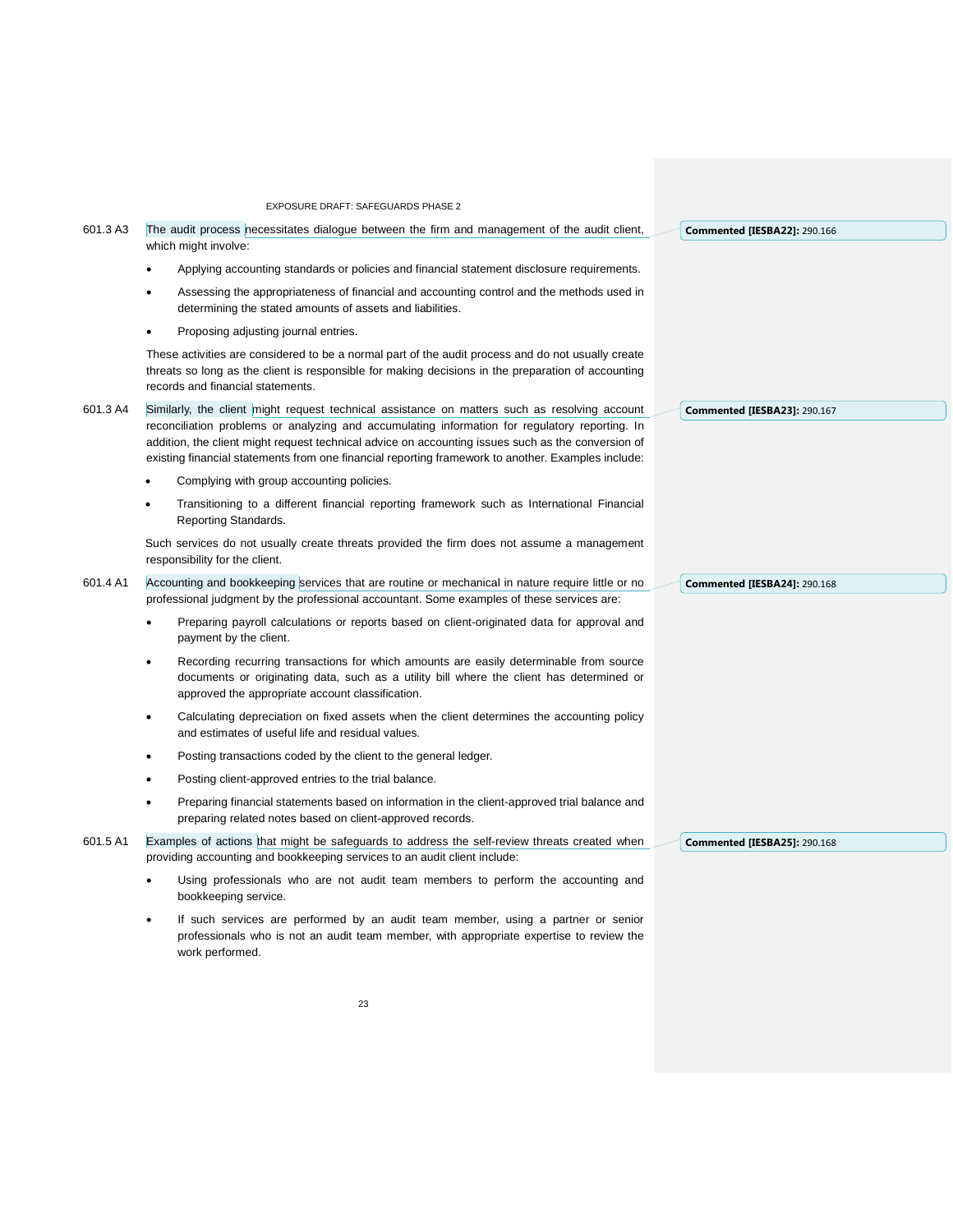|                     | EXPOSURE DRAFT: SAFEGUARDS PHASE 2                                                                                                                                                                                                                                                                       |                                           |
|---------------------|----------------------------------------------------------------------------------------------------------------------------------------------------------------------------------------------------------------------------------------------------------------------------------------------------------|-------------------------------------------|
|                     | <b>Audit Clients that Are Not Public Interest Entities</b>                                                                                                                                                                                                                                               |                                           |
| R601.6              | A firm or a network firm shall not provide to an audit client that is not a public interest entity, services<br>related to accounting and bookkeeping services, on financial information which forms the basis of<br>the financial statements on which the firm will express an opinion unless:          | Commented [IESBA26]: Derived from 290.169 |
|                     | The services are of a routine or mechanical nature; and<br>(a)                                                                                                                                                                                                                                           |                                           |
|                     | The firm addresses any threats created by providing such services.<br>(b)                                                                                                                                                                                                                                |                                           |
|                     | <b>Audit Clients that Are Public Interest Entities</b>                                                                                                                                                                                                                                                   |                                           |
| R601.7              | A firm or a network firm shall not provide to an audit client that is a public interest entity accounting<br>and bookkeeping services including preparing financial statements on which the firm will express<br>an opinion, or financial information which forms the basis of the financial statements. | <b>Commented [IESBA27]: 290.169</b>       |
| R601.8              | As an exception to paragraph R601.6, a firm may provide accounting and bookkeeping services of<br>a routine or mechanical nature for divisions or related entities of an audit client that is a public<br>interest entity if the personnel providing the services are not audit team members and:        | <b>Commented [IESBA28]: 290.170</b>       |
|                     | The divisions or related entities for which the service is provided are collectively immaterial<br>(a)<br>to the financial statements on which the firm will express an opinion; or                                                                                                                      |                                           |
|                     | The services relate to matters that are collectively immaterial to the financial statements of<br>(b)<br>the division or related entity.                                                                                                                                                                 |                                           |
|                     | <b>Subsection 602 - Administrative Services</b>                                                                                                                                                                                                                                                          |                                           |
| <b>Introduction</b> |                                                                                                                                                                                                                                                                                                          |                                           |
| 602.1               | Providing administrative services to an audit client does not usually create a threat.                                                                                                                                                                                                                   | <b>Commented [IESBA29]: 290.163</b>       |
| 602.2               | Subsection 602 sets out specific application material relevant to applying the conceptual framework<br>when providing administrative services. The requirements and application material set out in<br>Section 600 are relevant to this subsection.                                                      | <b>Commented [IESBA30]: New paragraph</b> |
|                     | <b>Application Material</b>                                                                                                                                                                                                                                                                              |                                           |
| 602.3 A1            | Administrative services involve assisting clients with their routine or mechanical tasks within the<br>normal course of operations. Such services require little to no professional judgment and are<br>clerical in nature.                                                                              | <b>Commented [IESBA31]: 290.163</b>       |
| 602.3 A2            | Examples of administrative services include:                                                                                                                                                                                                                                                             | <b>Commented [IESBA32]: 290.163</b>       |
|                     | Word processing services.<br>٠                                                                                                                                                                                                                                                                           |                                           |
|                     | Preparing administrative or statutory forms for client approval.                                                                                                                                                                                                                                         |                                           |
|                     | Submitting such forms as instructed by the client.                                                                                                                                                                                                                                                       |                                           |
|                     | Monitoring statutory filing dates, and advising an audit client of those dates.<br>$\bullet$                                                                                                                                                                                                             |                                           |
|                     | <b>Subsection 603 - Valuation Services</b>                                                                                                                                                                                                                                                               |                                           |
| <b>Introduction</b> |                                                                                                                                                                                                                                                                                                          |                                           |
| 603.1               | Providing valuation services to an audit client might create a self-review threat.                                                                                                                                                                                                                       | <b>Commented [IESBA33]: 290.172</b>       |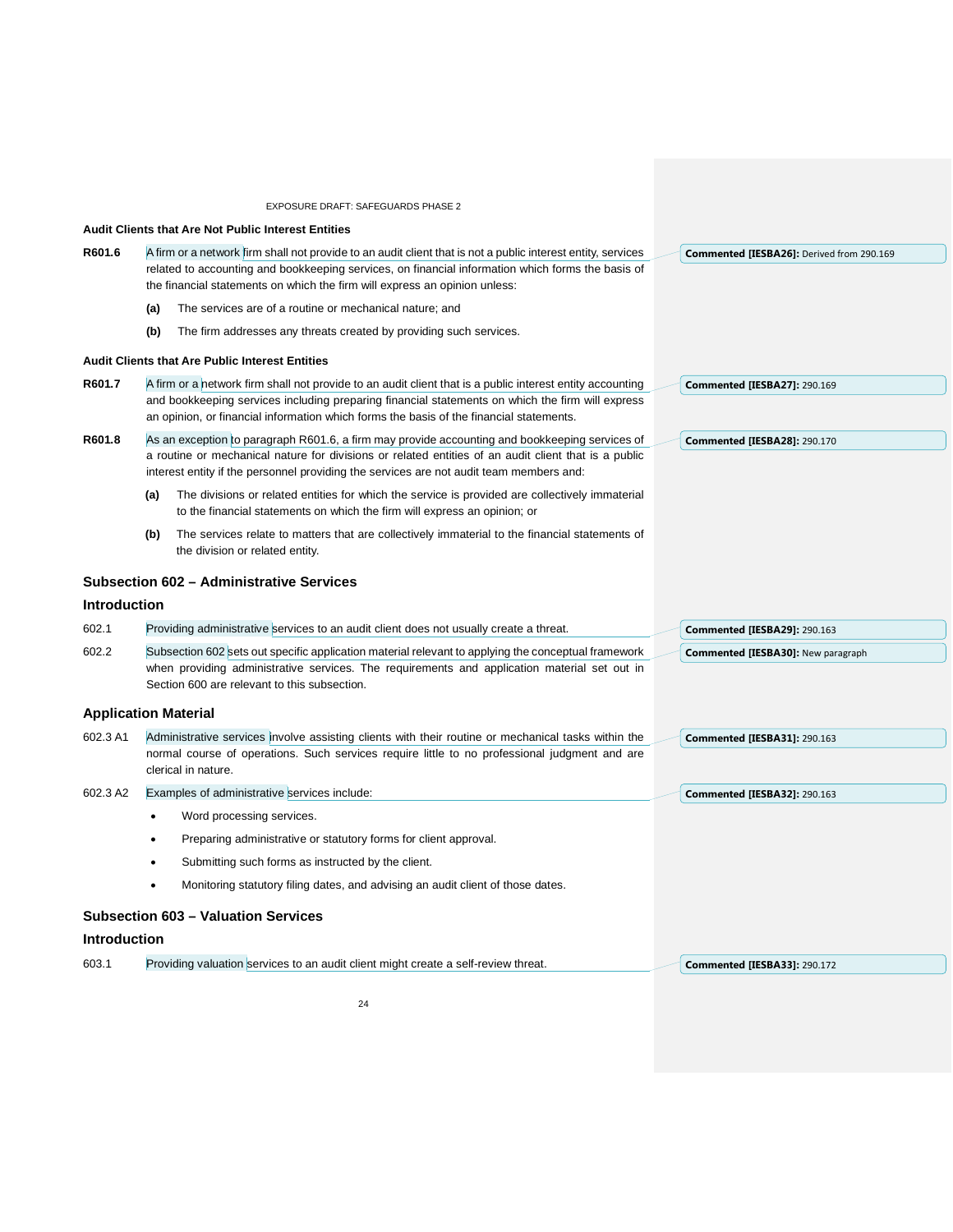# EXPOSURE DRAFT: SAFEGUARDS PHASE 2 603.2 Subsection 603 sets out specific requirements and application material relevant to applying the conceptual framework when providing a valuation service to an audit client. In some circumstances, providing certain valuations services to an audit client is expressly prohibited because the threats cannot be eliminated or there can be no safeguards to reduce them to an acceptable level. The requirements and application material set out in Section 600 are relevant to this subsection. **Requirements and Application Material General**  603.3 A1 A valuation comprises the making of assumptions with regard to future developments, the application of appropriate methodologies and techniques, and the combination of both to compute a certain value, or range of values, for an asset, a liability or for a business as a whole. 603.3 A2 If a firm is requested to perform a valuation to assist an audit client with its tax reporting obligations or for tax planning purposes and the results of the valuation will not have a direct effect on the financial statements, the application material set out in paragraphs 604.12 A1–604.14 A1, relating to such services apply. 603.4 A1 Factors that are relevant in evaluating the level of any threat created by providing valuation services to an audit client include: The extent of the client's involvement in determining and approving the valuation methodology and other significant matters of judgment. • The degree of subjectivity inherent in the item for valuations involving standard or established methodologies. Whether the valuation will have a material effect on the financial statements. The extent and clarity of the disclosures related to the valuation in the financial statements. The degree of dependence on future events of a nature that might create significant volatility inherent in the amounts involved. 603.4 A2 Examples of actions that might be safeguards to address the self-review threats created when providing valuation services to an audit client include: • Using professionals who are not audit team members to perform the valuation services service. • Having a professional who was not involved in providing the valuation service review the audit or valuation work performed. **Audit Clients That Are Not Public Interest Entities R603.5** A firm or a network firm shall not provide a valuation service to an audit client that is not a public interest entity if: **(a)** The valuation involves a significant degree of subjectivity; and **(b)** The valuation will have a material effect on the financial statements on which the firm will express an opinion. 603.5 A1 Certain valuations do not involve a significant degree of subjectivity. This is likely to be the case when the underlying assumptions are either established by law or regulation, or are widely accepted and when the techniques and methodologies to be used are based on generally accepted **Commented [IESBA34]:** New paragraph **Commented [IESBA35]:** 290.171 **Commented [IESBA36]:** 290.174 **Commented [IESBA37]:** 290.172 **Commented [IESBA38]:** 290.172 **Commented [IESBA39]:** 290.175 **Commented [IESBA40]:** 290.173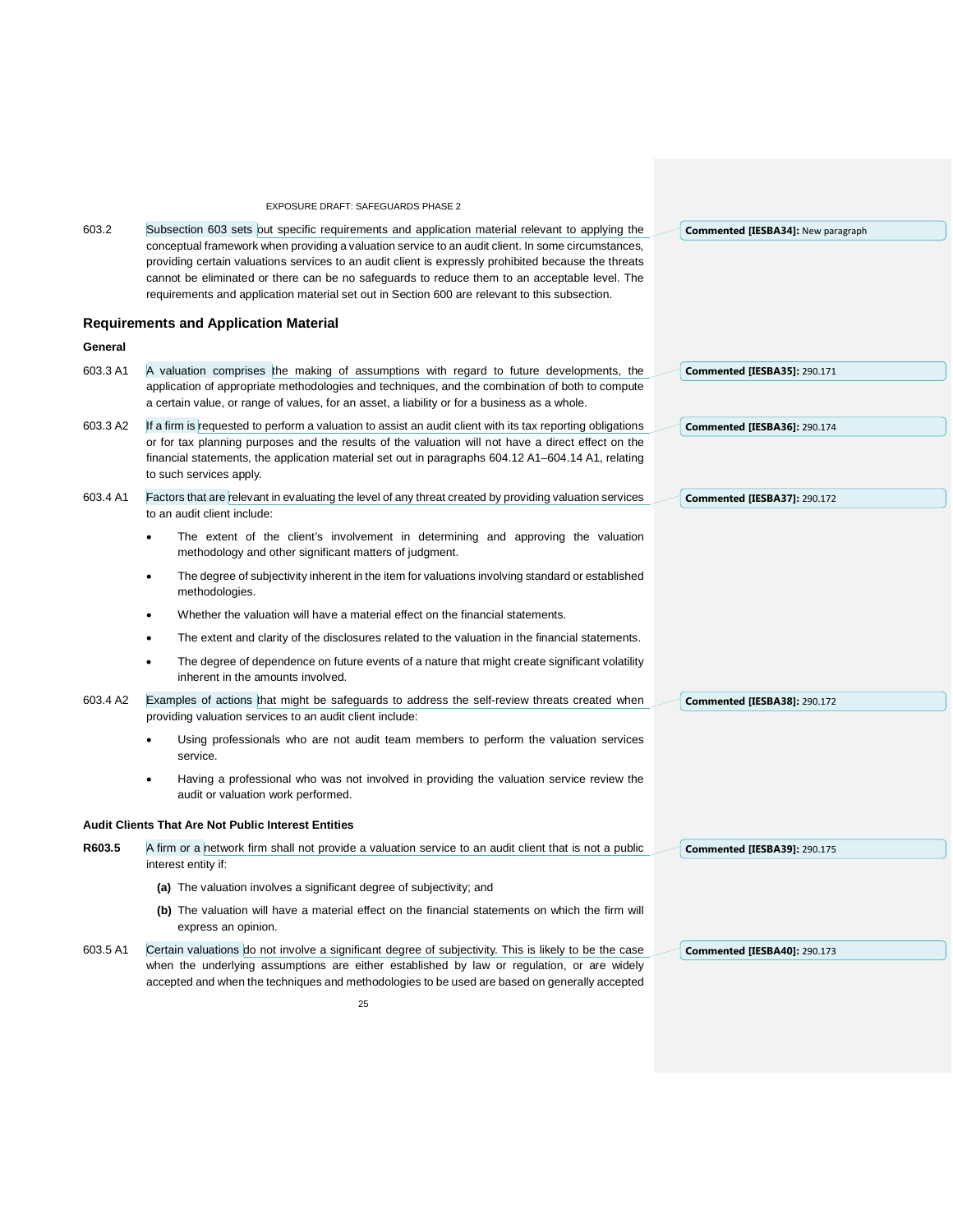|                     | EXPOSURE DRAFT: SAFEGUARDS PHASE 2                                                                                                                                                                                          |                                           |
|---------------------|-----------------------------------------------------------------------------------------------------------------------------------------------------------------------------------------------------------------------------|-------------------------------------------|
|                     | standards or prescribed by law or regulation. In such circumstances, the results of a valuation<br>performed by two or more parties are not likely to be materially different.                                              |                                           |
|                     | <b>Audit Clients That Are Public Interest Entities</b>                                                                                                                                                                      |                                           |
| R603.6              | A firm or a network firm shall not provide valuation services to an audit client that is a public interest                                                                                                                  | <b>Commented [IESBA41]: 290.176</b>       |
|                     | entity if the valuation services would have a material effect, separately or in the aggregate, on the<br>financial statements on which the firm will express an opinion.                                                    |                                           |
|                     | <b>Subsection 604 - Taxation Services</b>                                                                                                                                                                                   |                                           |
| <b>Introduction</b> |                                                                                                                                                                                                                             |                                           |
| 604.1               | Providing taxation services to an audit client might create a self-review or advocacy threat.                                                                                                                               | Commented [IESBA42]: 290.178              |
| 604.2               | Subsection 604 sets out specific requirements and application material relevant to applying the                                                                                                                             | <b>Commented [IESBA43]: New paragraph</b> |
|                     | conceptual framework when providing a taxation service to an audit client. In some circumstances,<br>providing certain taxation services to an audit client is expressly prohibited because the threats                     |                                           |
|                     | cannot be eliminated or there can be no safeguards to reduce them to an acceptable level. The                                                                                                                               |                                           |
|                     | requirements and application material set out in Section 600 are relevant to this subsection.                                                                                                                               |                                           |
|                     | <b>Requirements and Application Material</b>                                                                                                                                                                                |                                           |
| 604.3 A1            | Taxation services comprise a broad range of services, including:                                                                                                                                                            | Commented [IESBA44]: 290.177              |
|                     | Tax return preparation.                                                                                                                                                                                                     |                                           |
|                     | Tax calculations for the purpose of preparing the accounting entries.                                                                                                                                                       |                                           |
|                     | Tax planning and other tax advisory services.                                                                                                                                                                               |                                           |
|                     | Assistance in the resolution of tax disputes.                                                                                                                                                                               |                                           |
|                     | While this subsection deals with different types of taxation services described above separately<br>under separate headings, in practice, the activities involved in providing taxation services are often<br>interrelated. |                                           |
| 604.4 A2            | Factors that are relevant in evaluating the level of any threat created by providing taxation services<br>to audit clients include:                                                                                         | Commented [IESBA45]: 290.178              |
|                     | The particular characteristics of the engagement.<br>٠                                                                                                                                                                      |                                           |
|                     | The level of tax expertise of the client's employees.                                                                                                                                                                       |                                           |
|                     | The system by which the tax authorities assess and administer the tax in question and the<br>role of the firm in that process.                                                                                              |                                           |
|                     | The complexity of the relevant tax regime and the degree of judgment necessary in applying<br>it.                                                                                                                           |                                           |
|                     | <b>Tax Return Preparation</b>                                                                                                                                                                                               |                                           |
| 604.5 A1            | Providing tax return preparation services does not usually create a threat.                                                                                                                                                 | <b>Commented [IESBA46]: 290.179</b>       |
| 604.5 A2            | Tax return preparation services involve:                                                                                                                                                                                    | Commented [IESBA47]: 290.179              |
|                     | Assisting clients with their tax reporting obligations by drafting and compiling information,<br>including the amount of tax due (usually on standardized forms) required to be submitted to                                |                                           |
|                     |                                                                                                                                                                                                                             |                                           |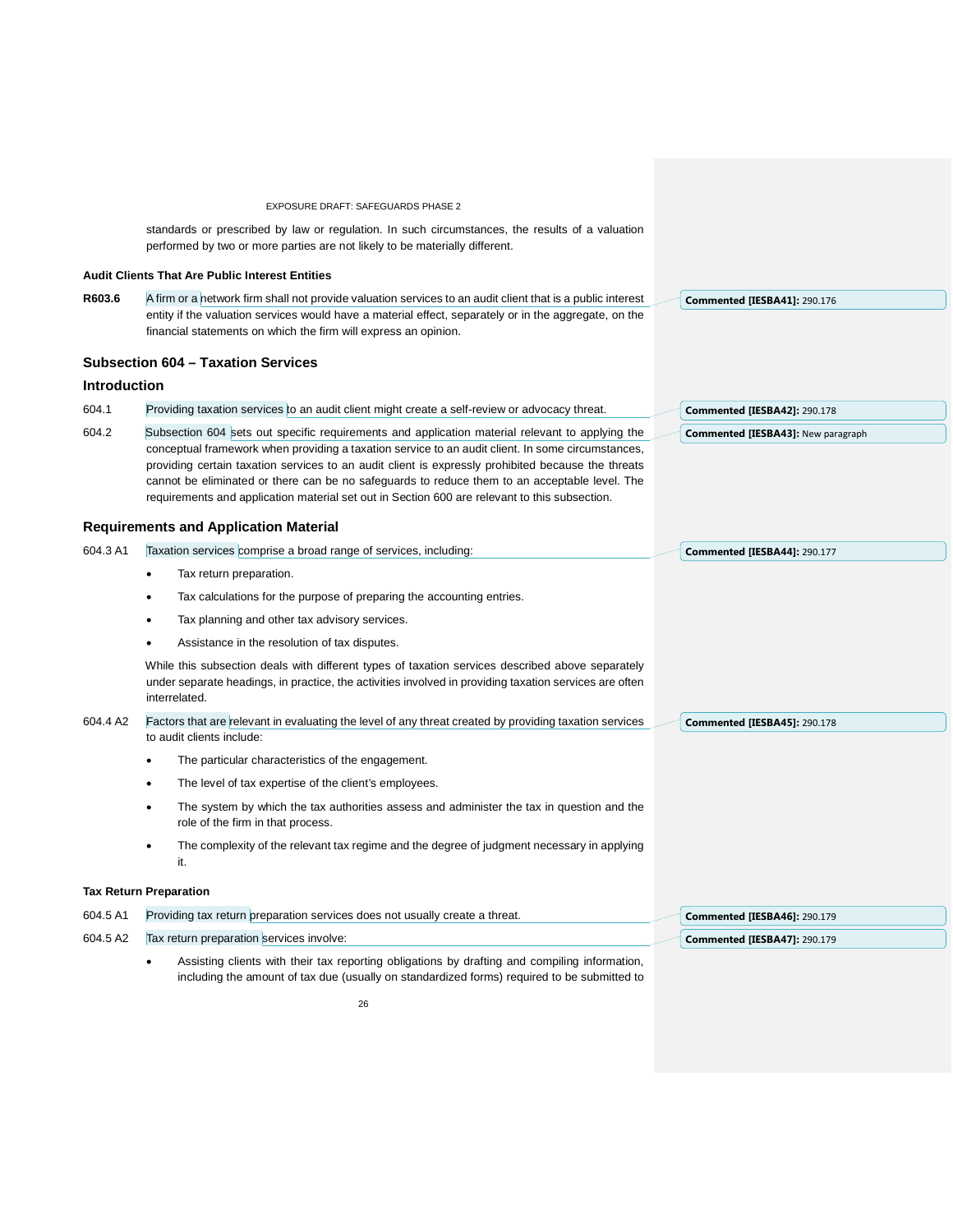the applicable tax authorities.

• Advising on the tax return treatment of past transactions and responding on behalf of the audit client to the tax authorities' requests for additional information and analysis (for example, including providing explanations of and technical support for the approach being taken). 604.5 A3 Tax return preparation services are usually based on historical information and principally involve analysis and presentation of such historical information under existing tax law, including precedents and established practice. Further, the tax returns are subject to whatever review or approval process the tax authority considers appropriate. **Tax Calculations for the Purpose of Preparing Accounting Entries**  *General*  604.6 A1 Preparing calculations of current and deferred tax liabilities (or assets) for an audit client for the purpose of preparing accounting entries that will be subsequently audited by the firm creates a selfreview threat. *Audit Clients That Are Not Public Interest Entities*  604.7 A1 In addition to paragraph 604.4 A2, factors that are relevant in evaluating the level of any threat created by preparing tax calculations for the purpose of preparing accounting entries for an audit client include: The complexity of the relevant tax law and regulation and the degree of judgment necessary in applying them. The materiality of the amounts to the financial statements. 604.7 A2 Examples of actions that might be safeguards to address self-review threats created when providing tax calculations for the purpose of preparing accounting entries for an audit client that is not a public interest entity include: • Using tax professionals who are not audit team members to perform the tax calculations. If the service is performed by an audit team member, using a professional with appropriate expertise who is not an audit team member to review the tax calculations. *Audit Clients That Are Public Interest Entities* **R604.8** A firm or a network firm shall not prepare tax calculations of current and deferred tax liabilities (or assets) for an audit client that is a public interest entity for the purpose of preparing accounting entries that are material to the financial statements on which the firm will express an opinion. **Tax Planning and Other Tax Advisory Services** *General*  604.9 A1 Providing tax planning and other tax advisory services might create a self-review or advocacy threat. 604.9 A2 Tax planning or other tax advisory services comprise a broad range of services, such as advising the client how to structure its affairs in a tax efficient manner or advising on the application of a new tax law or regulation. **Commented [IESBA48]:** 290.179 **Commented [IESBA49]:** 290.180 **Commented [IESBA50]:** 290.180 **Commented [IESBA51]:** 290.180 **Commented [IESBA52]:** 290.181 **Commented [IESBA53]:** 290.183 **Commented [IESBA54]:** 290.182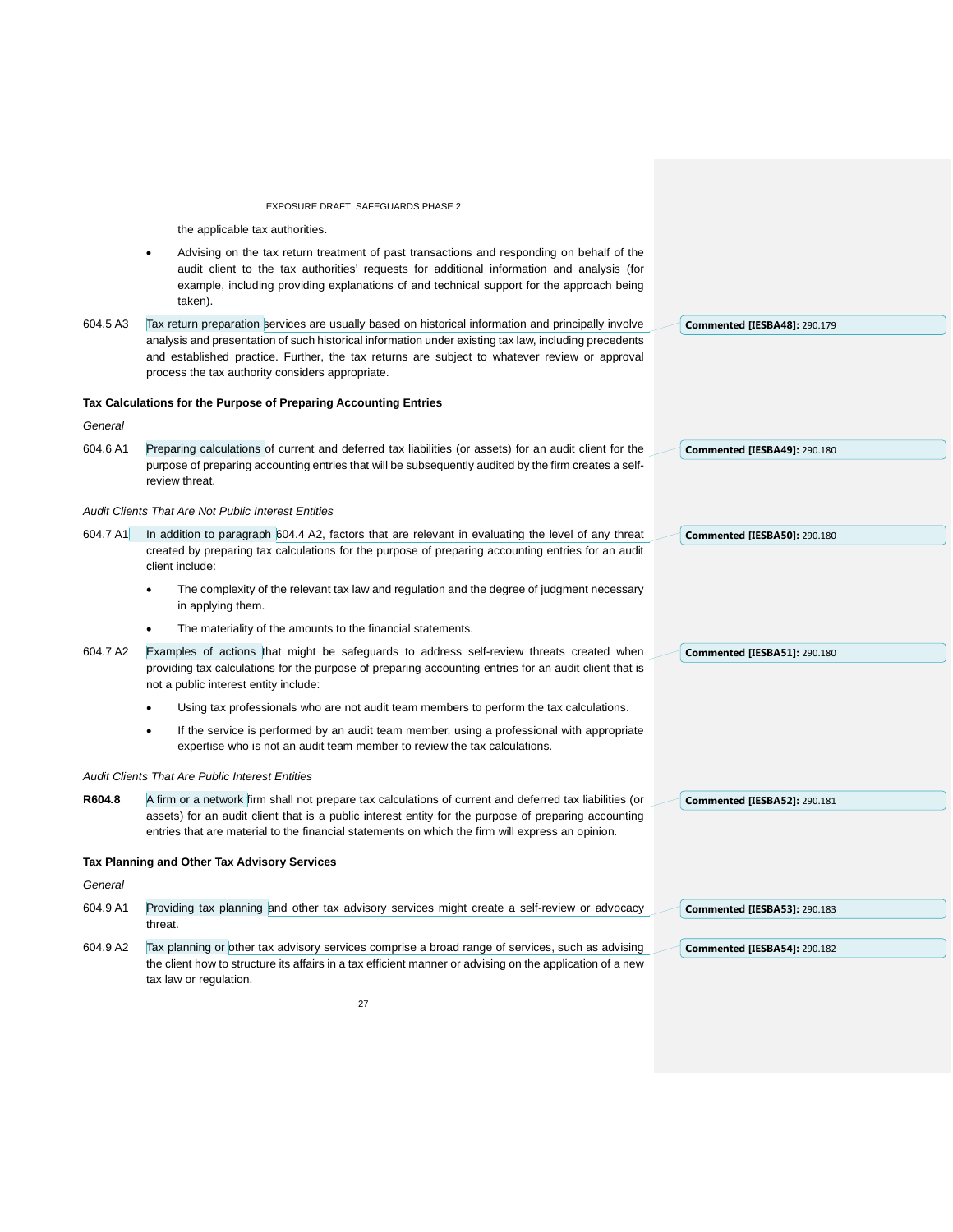|           | <b>EXPOSURE DRAFT: SAFEGUARDS PHASE 2</b>                                                                                                                                                                                                                                                 |                                           |
|-----------|-------------------------------------------------------------------------------------------------------------------------------------------------------------------------------------------------------------------------------------------------------------------------------------------|-------------------------------------------|
| 604.10 A1 | In addition to paragraph 604.4 A2, factors that are relevant in evaluating the level of any threat<br>created by providing tax advice to audit clients include:                                                                                                                           | <b>Commented [IESBA55]: 290.183</b>       |
|           | The degree of subjectivity involved in determining the appropriate treatment for the tax<br>advice in the financial statements.                                                                                                                                                           |                                           |
|           | Whether the tax treatment is supported by a private ruling or has otherwise been cleared by<br>$\bullet$<br>the tax authority before the preparation of the financial statements.                                                                                                         |                                           |
|           | For example, whether the advice provided as a result of the tax planning and other tax<br>advisory services is:                                                                                                                                                                           |                                           |
|           | Clearly supported by tax authority or other precedent;<br>(a)                                                                                                                                                                                                                             |                                           |
|           | Established practice; or<br>(b)                                                                                                                                                                                                                                                           |                                           |
|           | Has a basis in tax law that is likely to prevail.<br>(c)                                                                                                                                                                                                                                  |                                           |
|           | The extent to which the outcome of the tax advice will have a material effect on the financial<br>$\bullet$<br>statements.                                                                                                                                                                |                                           |
|           | Whether the effectiveness of the tax advice depends on the accounting treatment or<br>$\bullet$<br>presentation in the financial statements and there is doubt as to the appropriateness of the<br>accounting treatment or presentation under the relevant financial reporting framework. |                                           |
| 604.10 A2 | Examples of actions that might be safeguards to address self-review threats created when<br>providing tax planning and other tax advisory services include:                                                                                                                               | Commented [IESBA56]: 290.184              |
|           | Using tax professionals who are not audit team members to perform the tax service.                                                                                                                                                                                                        |                                           |
|           | Having a professional, who was not involved in providing the tax service review the financial<br>statement treatment.                                                                                                                                                                     |                                           |
|           | Obtaining pre-clearance from the tax authorities.                                                                                                                                                                                                                                         |                                           |
| R604.11   | A firm or a network firm shall not provide taxation advisory services to an audit client when the<br>effectiveness of the tax advice depends on a particular accounting treatment or presentation in the<br>financial statements and:                                                     | <b>Commented [IESBA57]: 290.185</b>       |
|           | The audit team has reasonable doubt as to the appropriateness of the related accounting<br>(a)<br>treatment or presentation under the relevant financial reporting framework; and                                                                                                         |                                           |
|           | (b)<br>The outcome or consequences of the tax advice will have a material effect on the financial<br>statements on which the firm will express an opinion.                                                                                                                                |                                           |
|           | <b>Taxation Services Involving Valuations</b>                                                                                                                                                                                                                                             |                                           |
|           | 604.12 A1 Providing tax valuation services to an audit client might create a self-review threat.                                                                                                                                                                                          | <b>Commented [IESBA58]: New paragraph</b> |
| 604.12 A2 | A firm or a network firm might perform a valuation for tax purposes only where the result of the                                                                                                                                                                                          | Commented [IESBA59]: 290.186              |
|           | valuation will not have a direct effect on the financial statements (that is, the financial statements                                                                                                                                                                                    |                                           |
|           | are only affected through accounting entries related to tax). This would not usually create threats if                                                                                                                                                                                    |                                           |
|           | the effect on the financial statements is immaterial or the valuation is subject to external review by                                                                                                                                                                                    |                                           |

a tax authority or similar regulatory authority.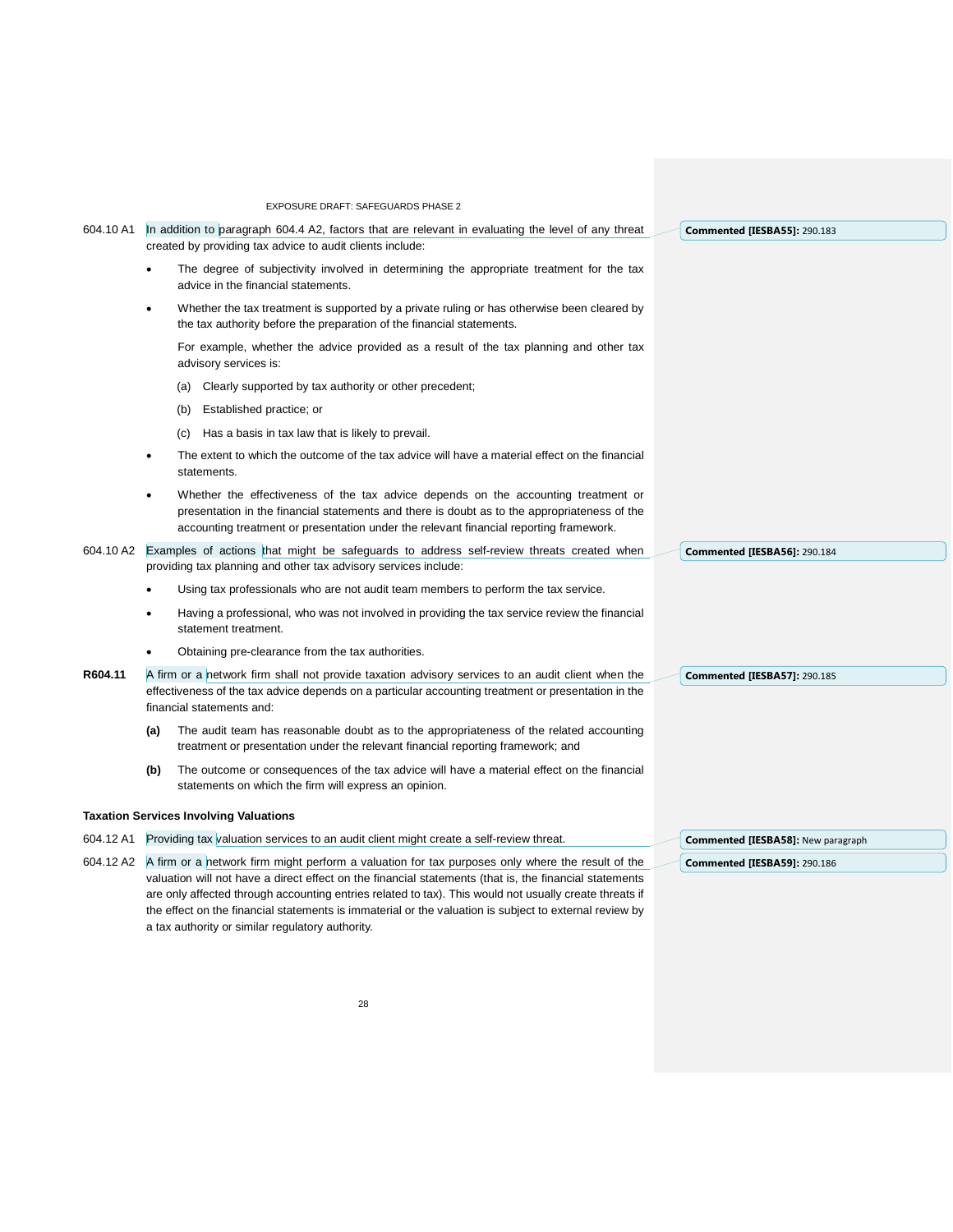|           | EXPOSURE DRAFT: SAFEGUARDS PHASE 2                                                                                                                                                                                                                                                                                                                                                  |                                     |
|-----------|-------------------------------------------------------------------------------------------------------------------------------------------------------------------------------------------------------------------------------------------------------------------------------------------------------------------------------------------------------------------------------------|-------------------------------------|
|           | 604.12 A3 If the valuation that is performed for tax purposes is not subject to such an external review and the                                                                                                                                                                                                                                                                     | <b>Commented [IESBA60]: 290.186</b> |
|           | effect is material to the financial statements, in addition to paragraph 604.4 A2, the following factors<br>are relevant to evaluating the level of any threat created by providing those services to an audit<br>client:                                                                                                                                                           |                                     |
|           | The extent to which the valuation methodology is supported by tax law or regulation, other<br>$\bullet$<br>precedent or established practice.                                                                                                                                                                                                                                       |                                     |
|           | The degree of subjectivity inherent in the valuation.<br>$\bullet$                                                                                                                                                                                                                                                                                                                  |                                     |
|           | The reliability and extent of the underlying data.<br>$\bullet$                                                                                                                                                                                                                                                                                                                     |                                     |
| 604.13 A1 | Examples of actions that might be safeguards to address self-review or advocacy threats when<br>providing taxation services involving valuations include:                                                                                                                                                                                                                           | Commented [IESBA61]: 290.186        |
|           | Using tax professionals who are not audit team members to perform the service.<br>$\bullet$                                                                                                                                                                                                                                                                                         |                                     |
|           | Having a professional review the audit work or the result of the tax service.<br>$\bullet$                                                                                                                                                                                                                                                                                          |                                     |
|           | Obtaining pre-clearance from the tax authorities.                                                                                                                                                                                                                                                                                                                                   |                                     |
| 604.14 A1 | A firm or network firm might also perform a tax valuation to assist an audit client with its tax reporting<br>obligations or for tax planning purposes where the result of the valuation will have a direct effect<br>on the financial statements. In such situations, the requirements and application material set out in<br>Subsection 603 relating to valuation services apply. | Commented [IESBA62]: 290.186        |
|           | <b>Assistance in the Resolution of Tax Disputes</b>                                                                                                                                                                                                                                                                                                                                 |                                     |
|           | 604.15 A1 Providing assistance in the resolution of tax disputes to an audit client might create an advocacy<br>or self-review threat.                                                                                                                                                                                                                                              | Commented [IESBA63]: 290.187        |
|           | 604.15 A2 A tax dispute might reach a point when the tax authorities have notified an audit client that<br>arguments on a particular issue have been rejected and either the tax authority or the client refers<br>the matter for determination in a formal proceeding, for example before a tribunal or court.                                                                     | Commented [IESBA64]: 290.187        |
| R604.16   | A firm or a network firm shall not provide taxation services that involve assisting in the resolution<br>of tax disputes to an audit client if:                                                                                                                                                                                                                                     | <b>Commented [IESBA65]: 290.188</b> |
|           | The services involve acting as an advocate for the audit client before a public tribunal or<br>(a)<br>court in the resolution of a tax matter; and                                                                                                                                                                                                                                  |                                     |
|           | The amounts involved are material to the financial statements on which the firm will express<br>(b)<br>an opinion.                                                                                                                                                                                                                                                                  |                                     |
| 604.16 A1 | What constitutes a "public tribunal or court" depends on how tax proceedings are heard in the<br>particular jurisdiction.                                                                                                                                                                                                                                                           | Commented [IESBA66]: 290.188        |
|           | 604.16 A2 Paragraph R604.16 does not preclude a firm from having a continuing advisory role in relation to<br>the matter that is being heard before a public tribunal or court, for example:                                                                                                                                                                                        | Commented [IESBA67]: 290.189        |
|           | Responding to specific requests for information.                                                                                                                                                                                                                                                                                                                                    |                                     |
|           | Providing factual accounts or testimony about the work performed.                                                                                                                                                                                                                                                                                                                   |                                     |

• Assisting the client in analyzing the tax issues in the matter.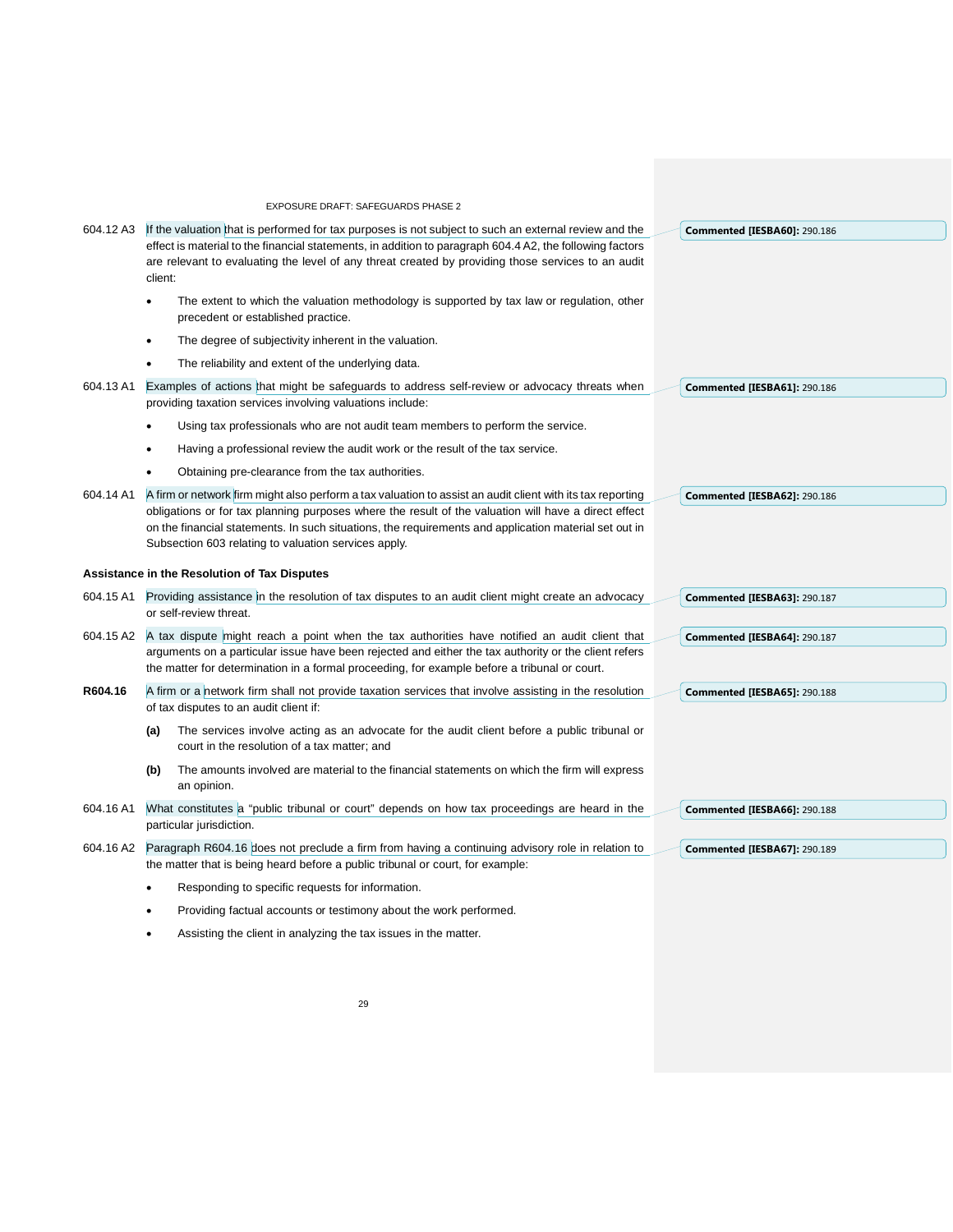|                     | <b>EXPOSURE DRAFT: SAFEGUARDS PHASE 2</b>                                                                                                                                                                                                                                                                                                                                                                                                                                                                                                                   |
|---------------------|-------------------------------------------------------------------------------------------------------------------------------------------------------------------------------------------------------------------------------------------------------------------------------------------------------------------------------------------------------------------------------------------------------------------------------------------------------------------------------------------------------------------------------------------------------------|
| 604.16 A3           | In addition to paragraph 604.4 A2, factors that are relevant in evaluating the level of any threat<br><b>Commented [IESBA68]: 290.187</b><br>created by assisting in the resolution of tax disputes to an audit client include:                                                                                                                                                                                                                                                                                                                             |
|                     | The role management plays in the resolution of the dispute.                                                                                                                                                                                                                                                                                                                                                                                                                                                                                                 |
|                     | The extent to which the outcome of the dispute will have a material effect on the financial<br>statements on which the firm will express an opinion.                                                                                                                                                                                                                                                                                                                                                                                                        |
|                     | Whether the advice which is the subject of the tax dispute has been provided by either the<br>$\bullet$<br>firm or network firm.                                                                                                                                                                                                                                                                                                                                                                                                                            |
|                     | The extent to which the matter is supported by tax law or regulation, other precedent, or<br>established practice.                                                                                                                                                                                                                                                                                                                                                                                                                                          |
|                     | Whether the proceedings are conducted in public.                                                                                                                                                                                                                                                                                                                                                                                                                                                                                                            |
| 604.16 A4           | Examples of actions that might be safeguards to address self-review or advocacy threats created<br>Commented [IESBA69]: 290.187<br>by having a role in the resolution of tax disputes include:                                                                                                                                                                                                                                                                                                                                                              |
|                     | Using professionals who are not audit team members to perform the tax service.                                                                                                                                                                                                                                                                                                                                                                                                                                                                              |
|                     | Having a professional, who was not involved in providing the tax service review the financial<br>statement treatment.                                                                                                                                                                                                                                                                                                                                                                                                                                       |
|                     | <b>Subsection 605 - Internal Audit Services</b>                                                                                                                                                                                                                                                                                                                                                                                                                                                                                                             |
| <b>Introduction</b> |                                                                                                                                                                                                                                                                                                                                                                                                                                                                                                                                                             |
| 605.1               | The provision of internal audit services to an audit client might create a self-review threat.<br><b>Commented [IESBA70]: 290.191</b>                                                                                                                                                                                                                                                                                                                                                                                                                       |
| 605.2               | Subsection 605 sets out specific requirements and application material relevant to applying the<br><b>Commented [IESBA71]:</b> New paragraph<br>conceptual framework when providing an internal audit service to an audit client. In some<br>circumstances, providing certain internal audit services is expressly prohibited because the threats<br>created cannot be eliminated or there can be no safeguards to reduce them to an acceptable level.<br>The requirements and application material set out in Section 600 are relevant to this subsection. |
|                     | <b>Requirements and Application Material</b>                                                                                                                                                                                                                                                                                                                                                                                                                                                                                                                |
| General             |                                                                                                                                                                                                                                                                                                                                                                                                                                                                                                                                                             |
|                     |                                                                                                                                                                                                                                                                                                                                                                                                                                                                                                                                                             |
| 605.3 A1            | Internal audit services involve assisting the audit client in the performance of its internal audit<br><b>Commented [IESBA72]: 290.190</b><br>activities. Internal audit activities might include:                                                                                                                                                                                                                                                                                                                                                          |
|                     | Monitoring of internal control – reviewing controls, monitoring their operation and<br>recommending improvements to them.                                                                                                                                                                                                                                                                                                                                                                                                                                   |
|                     | Examining financial and operating information by:                                                                                                                                                                                                                                                                                                                                                                                                                                                                                                           |
|                     | Reviewing the means used to identify, measure, classify and report financial and<br>$\circ$<br>operating information.                                                                                                                                                                                                                                                                                                                                                                                                                                       |
|                     | Inquiring specifically into individual items including detailed testing of transactions,<br>$\circ$<br>balances and procedures.                                                                                                                                                                                                                                                                                                                                                                                                                             |
|                     | Reviewing the economy, efficiency and effectiveness of operating activities including non-<br>financial activities of an entity.                                                                                                                                                                                                                                                                                                                                                                                                                            |
|                     | Reviewing compliance with:                                                                                                                                                                                                                                                                                                                                                                                                                                                                                                                                  |
|                     | 30                                                                                                                                                                                                                                                                                                                                                                                                                                                                                                                                                          |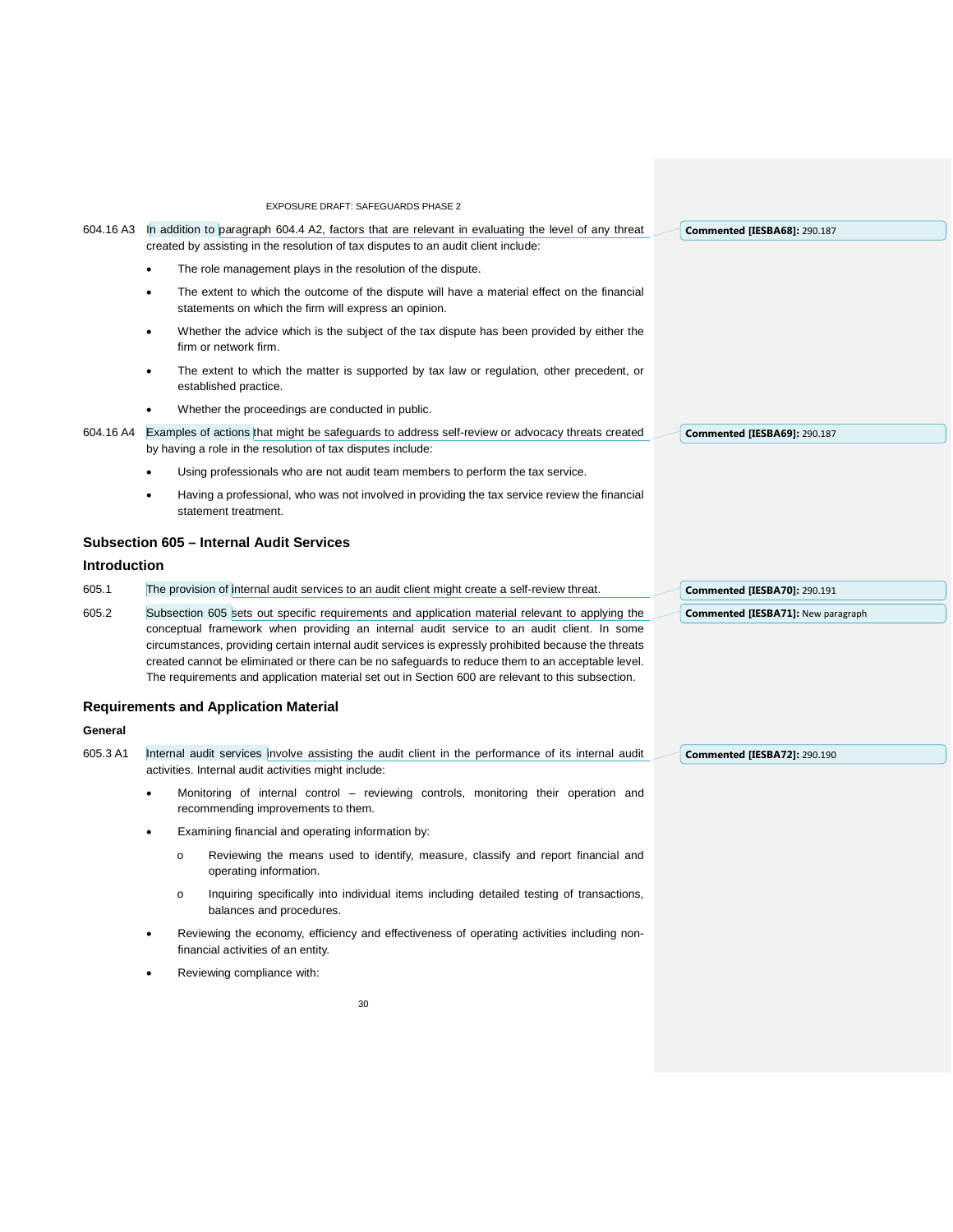- o Laws, regulations and other external requirements.
- o Management policies, directives and other internal requirements.
- 605.3 A2 The scope and objectives of internal audit activities vary widely and depend on the size and structure of the entity and the requirements of management and those charged with governance.
- **R605.4** Paragraph R600.7 precludes a firm or a network firm from assuming a management responsibility when providing an internal audit service to an audit client. When providing an internal audit service to an audit client, the firm shall be satisfied that:
	- **(a)** The client designates an appropriate and competent resource, preferably within senior management, to:
		- **(i)** Be responsible at all times for internal audit activities; and
		- **(ii)** Acknowledge responsibility for designing, implementing, monitoring and maintaining internal control.
	- **(b)** The client's management or those charged with governance reviews, assesses and approves the scope, risk and frequency of the internal audit services;
	- **(c)** The client's management evaluates the adequacy of the internal audit services and the findings resulting from their performance;
	- **(d)** The client's management evaluates and determines which recommendations resulting from internal audit services to implement and manages the implementation process; and
	- **(e)** The client's management reports to those charged with governance the significant findings and recommendations resulting from the internal audit services.
- 605.4 A1 Performing a significant part of the client's internal audit activities increases the possibility that firm personnel providing internal audit services will assume a management responsibility. If the firm's personnel assume a management responsibility when providing internal audit services to an audit client, the threat created cannot be eliminated or reduced to an acceptable level by applying a safeguard.
- 605.4 A2 Examples of internal audit services that involve assuming management responsibilities include:
	- Setting internal audit policies or the strategic direction of internal audit activities.
	- Directing and taking responsibility for the actions of the entity's internal audit employees.
	- Deciding which recommendations resulting from internal audit activities to implement.
	- Reporting the results of the internal audit activities to those charged with governance on behalf of management.
	- Performing procedures that form part of the internal control, such as reviewing and approving changes to employee data access privileges.
	- Taking responsibility for designing, implementing, monitoring and maintaining internal control.
	- Performing outsourced internal audit services, comprising all or a substantial portion of the internal audit function, where the firm:
		- o Is responsible for determining the scope of the internal audit work; and

**Commented [IESBA73]:** 290.190

**Commented [IESBA74]:** 290.193

**Commented [IESBA75]:** 290.191

**Commented [IESBA76]:** 290.192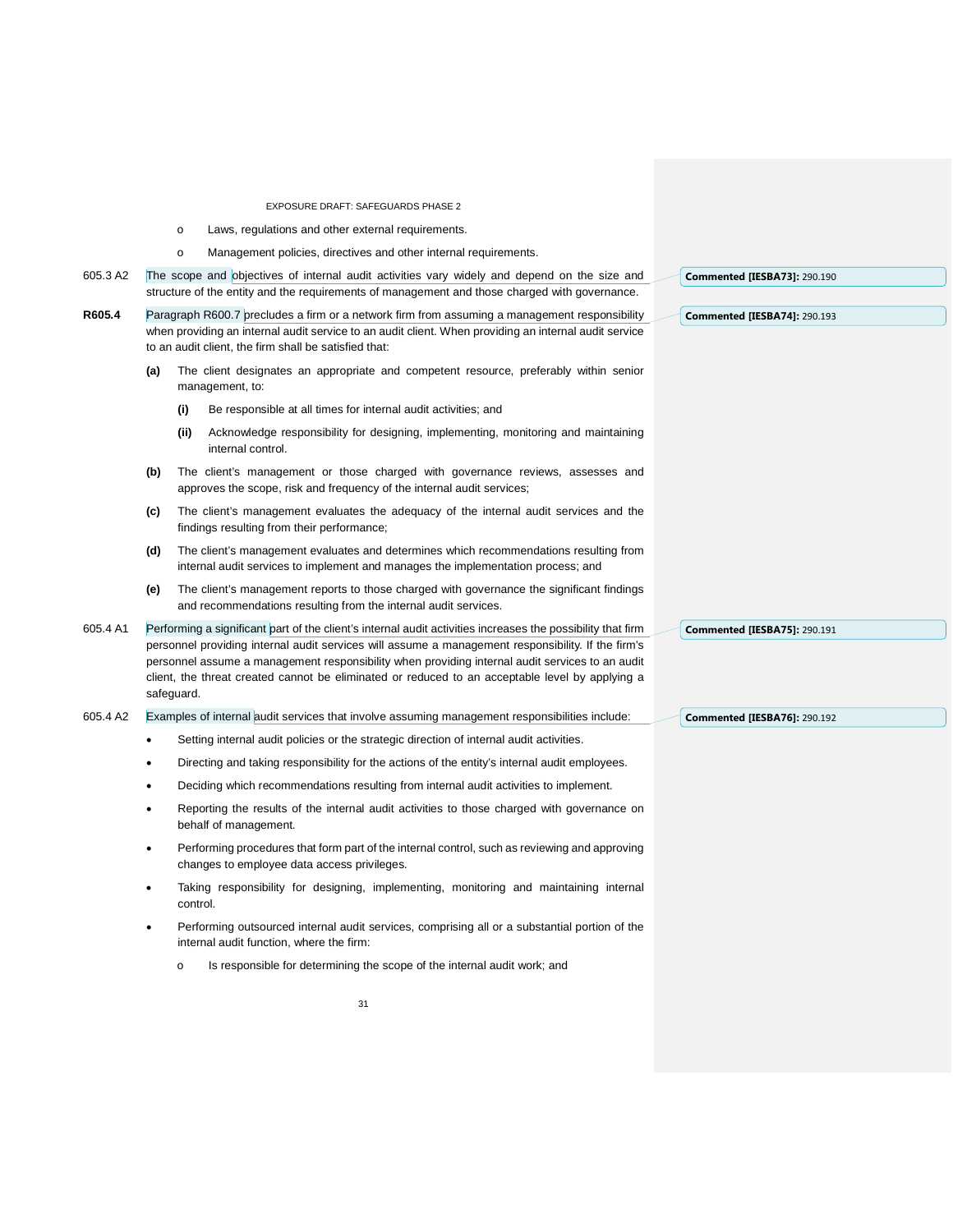- o Might have responsibility for one or more of the matters noted above.
- 605.5 A1 Factors that are relevant in evaluating the level of any threat created by providing internal audit services to an audit client include:
	- The materiality of the related financial statement amounts.
	- The risk of misstatement of the assertions related to those financial statement amounts.
	- The degree of reliance that the audit team will place on the work of the internal audit service, including in the course of an external audit.
- 605.5 A2 An example of an action that might be a safeguard to address self-review threats created by providing internal audit services is using professionals who are not audit team members to perform the internal audit service.
- 605.6 A1 When a firm uses the work of an internal audit function in an audit engagement, International Standards on Auditing require the performance of procedures to evaluate the adequacy of that work. When a firm accepts an engagement to provide internal audit services to an audit client, the results of those services might be used in conducting the external audit. This creates a self-review threat because it is possible that the audit team will use the results of the internal audit service for purposes of the audit engagement without:
	- (a) Appropriately evaluating those results; or
	- (b) Exercising the same level of professional skepticism as would be exercised when the internal audit work is performed by individuals who are not members of the firm.

### **Audit Clients that Are Public Interest Entities**

- **R605.7** A firm or a network firm shall not provide internal audit services to an audit client that is a public interest entity, if the services relate to:
	- **(a)** A significant part of the internal controls over financial reporting;
	- **(b)** Financial accounting systems that generate information that is, separately or in the aggregate, material to the client's accounting records or financial statements on which the firm will express an opinion; or
	- **(c)** Amounts or disclosures that are, separately or in the aggregate, material to the financial statements on which the firm will express an opinion.

# **Subsection 606 – Information Technology Systems Services**

#### **Introduction**

| 606.1 | Providing information technology (IT) systems services to an audit client might create a self-review<br>Commented [IESBA81]: 290.196 |  |
|-------|--------------------------------------------------------------------------------------------------------------------------------------|--|
|       | threat.                                                                                                                              |  |
| 606.2 | Subsection 606 sets out specific requirements and application material relevant to applying the<br>Commented [IESBA82]: New parag    |  |
|       | conceptual framework when providing an IT service to an audit client. In some circumstances,                                         |  |
|       | providing certain IT services is expressly prohibited because the threats created cannot be                                          |  |
|       | eliminated or there can be no safeguards reduce them to an acceptable level. The requirements                                        |  |
|       | and application material set out in Section 600 are relevant to this subsection.                                                     |  |

**Commented [IESBA77]:** 290.194

**Commented [IESBA79]:** 290.194

**Commented [IESBA78]:** 290.194

**Commented [IESBA80]:** 290.195

graph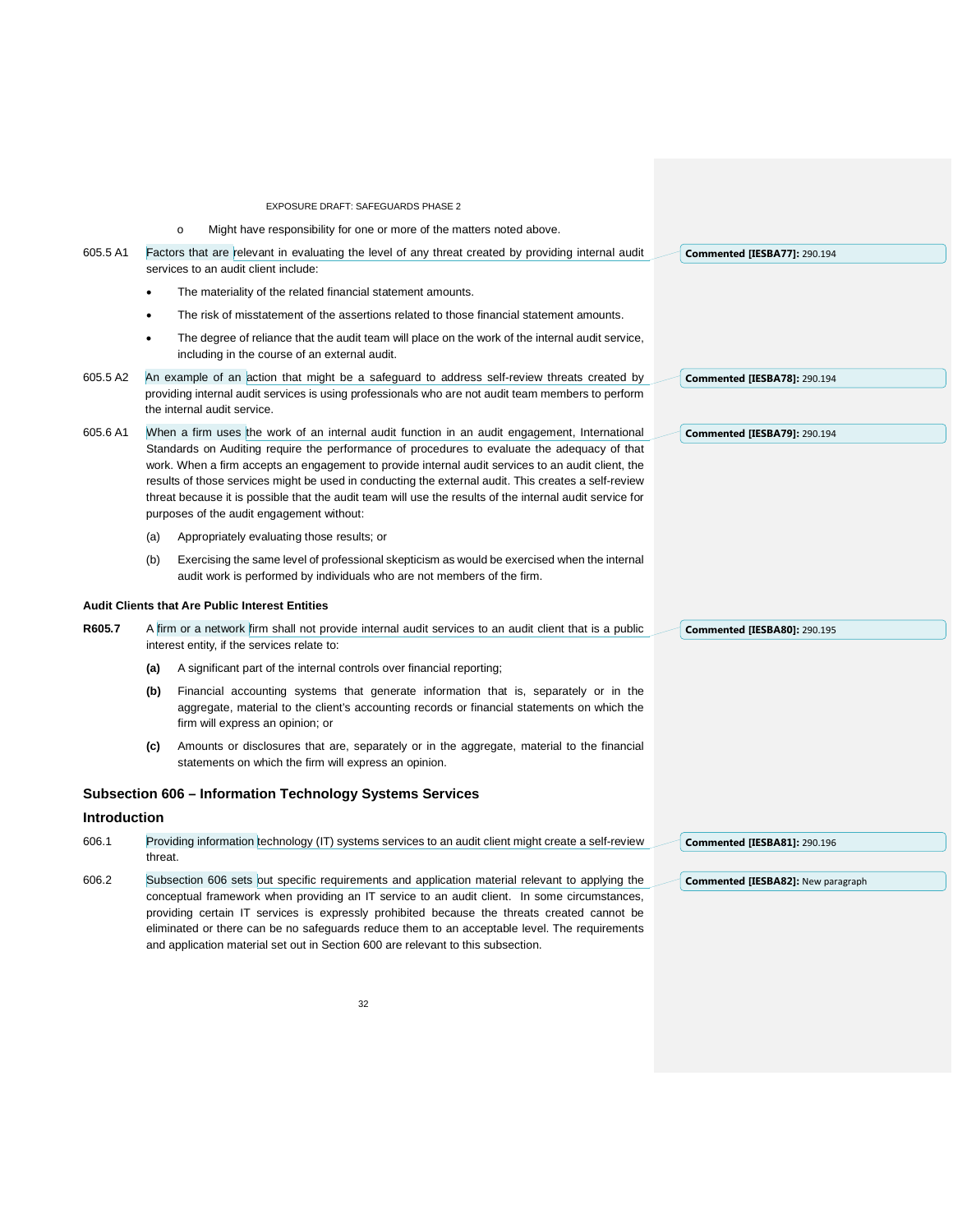# **Requirements and Application Material**

# **General**

| 606.3 A1 |     | Services related to information technology systems include the design or implementation of<br>hardware or software systems. The IT systems might:                                                                                                                                                                                           | Commented [IESBA83]: 290.196                 |
|----------|-----|---------------------------------------------------------------------------------------------------------------------------------------------------------------------------------------------------------------------------------------------------------------------------------------------------------------------------------------------|----------------------------------------------|
|          | (a) | Aggregate source data;                                                                                                                                                                                                                                                                                                                      |                                              |
|          | (b) | Form part of the internal control over financial reporting; or                                                                                                                                                                                                                                                                              |                                              |
|          | (c) | Generate information that affects the accounting records or financial statements, including<br>related disclosures.                                                                                                                                                                                                                         |                                              |
|          |     | However, the IT systems might also involve matters that are unrelated to the audit client's<br>accounting records or the internal control over financial reporting or financial statements.                                                                                                                                                 |                                              |
| 606.3 A2 |     | Paragraph R600.7 precludes a firm or a network firm from assuming a management responsibility<br>when providing an IT service to an audit client. Providing the following IT services to an audit client<br>does not usually create a threat as long as personnel of the firm or network firm do not assume a<br>management responsibility: | Commented [IESBA84]: 290.197                 |
|          | (a) | Designing or implementing IT systems that are unrelated to internal control over financial<br>reporting;                                                                                                                                                                                                                                    |                                              |
|          | (b) | Designing or implementing IT systems that do not generate information forming a significant<br>part of the accounting records or financial statements;                                                                                                                                                                                      |                                              |
|          | (c) | Implementing "off-the-shelf" accounting or financial information reporting software that was<br>not developed by the firm, if the customization required to meet the client's needs is not<br>significant; and                                                                                                                              |                                              |
|          | (d) | Evaluating and making recommendations with respect to a system designed, implemented<br>or operated by another service provider or the client.                                                                                                                                                                                              |                                              |
| 606.4 A1 |     | Factors that are relevant in evaluating the level of any threat created by providing IT systems<br>services to an audit client include:                                                                                                                                                                                                     | <b>Commented [IESBA85]: New paragraph</b>    |
|          |     | The nature of the services.                                                                                                                                                                                                                                                                                                                 |                                              |
|          |     | The nature of IT systems.                                                                                                                                                                                                                                                                                                                   |                                              |
|          |     | The degree of reliance that will be placed on the particular IT systems as part of the audit.                                                                                                                                                                                                                                               |                                              |
| 606.4 A2 |     | An example of an action that might be a safeguard to address self-review threats created when<br>providing IT systems services to an audit client is using personnel who are not audit team members.                                                                                                                                        | <b>Commented [IESBA86]: 290.200</b>          |
|          |     | <b>Audit Clients That Are Not Public Interest Entities</b>                                                                                                                                                                                                                                                                                  |                                              |
| R606.5   |     | A firm or a network firm shall not provide an IT systems service to an audit client that is not a public<br>interest entity if the service involves the design or implementation of IT systems that:                                                                                                                                        | <b>Commented [IESBA87]: 290.198, 290.199</b> |
|          | (a) | Form a significant part of the internal control over financial reporting; or                                                                                                                                                                                                                                                                |                                              |
|          | (b) | Generate information that is significant to the client's accounting records or financial<br>statements on which the firm will express an opinion,                                                                                                                                                                                           |                                              |
|          |     | unless appropriate policies and procedures are put in place ensuring that:                                                                                                                                                                                                                                                                  |                                              |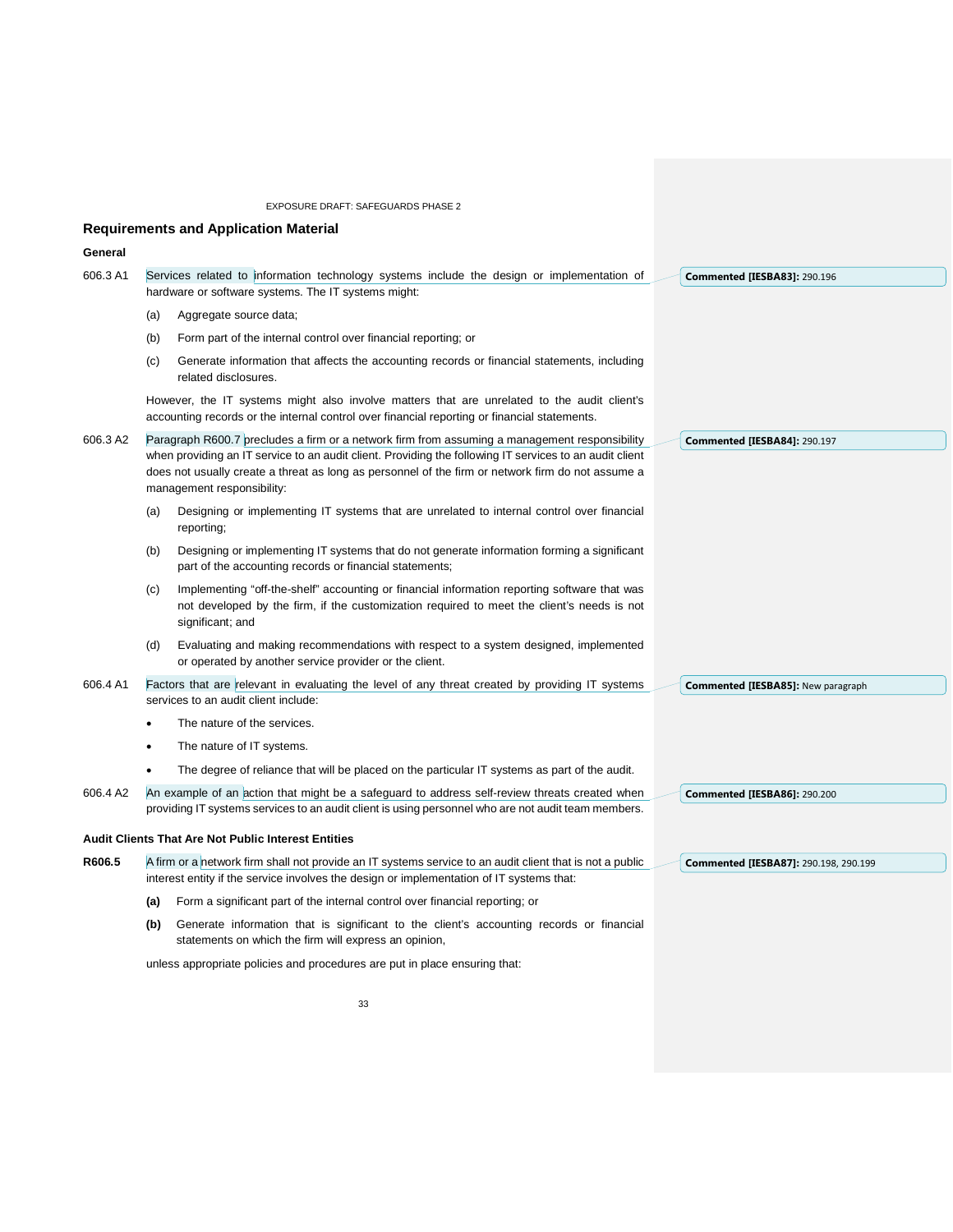| EXPOSURE DRAFT: SAFEGUARDS PHASE 2<br>The client acknowledges its responsibility for establishing and monitoring a system of internal<br>(i)<br>controls;<br>The client assigns the responsibility to make all management decisions with respect to the<br>(ii)<br>design and implementation of the hardware or software system to a competent employee,<br>preferably within senior management;<br>(iii) The client makes all management decisions with respect to the design and implementation<br>process;<br>(iv) The client evaluates the adequacy and results of the design and implementation of the system;<br>and<br>The client is responsible for operating the system (hardware or software) and for the data it<br>(v)<br>uses or generates.<br><b>Audit Clients that Are Public Interest Entities</b><br>R606.6<br>A firm or a network firm shall not provide IT systems services to an audit client that is a public<br><b>Commented [IESBA88]: 290.201</b><br>interest entity if the services involve designing or implementing IT systems that:<br>Form a significant part of the internal control over financial reporting; or<br>(a)<br>Generate information that is significant to the client's accounting records or financial<br>(b)<br>statements on which the firm will express an opinion.<br><b>Subsection 607 – Litigation Support Services</b><br><b>Introduction</b><br>607.1<br>Providing litigation support services to an audit client might create a self-review or advocacy threat.<br><b>Commented [IESBA89]: 290.202</b><br>607.2<br>Subsection 607 sets out specific application material relevant to applying the conceptual framework<br><b>Commented [IESBA90]:</b> New paragraph<br>when providing a litigation support service to an audit client. The application material set out in<br>Section 600 is relevant to this subsection.<br><b>Application Material</b><br>607.3 A1<br>Litigation support services might include activities such as:<br>Commented [IESBA91]: 290.202<br>Assisting with document management and retrieval,<br>Acting as a witness, including an expert witness.<br>Calculating estimated damages or other amounts that might become receivable or payable<br>as the result of litigation or other legal dispute.<br>607.4 A1<br>Factors that are relevant in evaluating the level of any threat created by providing litigation support<br><b>Commented [IESBA92]: New paragraph</b><br>services to an audit client include:<br>The legal and regulatory environment in which the service is provided, for example, whether<br>an expert witness is chosen and appointed by a court.<br>The nature and characteristics of the service.<br>The extent to which the outcome of the litigation support service will have a material effect<br>on the financial statements on which the firm will express an opinion. |  |  |
|----------------------------------------------------------------------------------------------------------------------------------------------------------------------------------------------------------------------------------------------------------------------------------------------------------------------------------------------------------------------------------------------------------------------------------------------------------------------------------------------------------------------------------------------------------------------------------------------------------------------------------------------------------------------------------------------------------------------------------------------------------------------------------------------------------------------------------------------------------------------------------------------------------------------------------------------------------------------------------------------------------------------------------------------------------------------------------------------------------------------------------------------------------------------------------------------------------------------------------------------------------------------------------------------------------------------------------------------------------------------------------------------------------------------------------------------------------------------------------------------------------------------------------------------------------------------------------------------------------------------------------------------------------------------------------------------------------------------------------------------------------------------------------------------------------------------------------------------------------------------------------------------------------------------------------------------------------------------------------------------------------------------------------------------------------------------------------------------------------------------------------------------------------------------------------------------------------------------------------------------------------------------------------------------------------------------------------------------------------------------------------------------------------------------------------------------------------------------------------------------------------------------------------------------------------------------------------------------------------------------------------------------------------------------------------------------------------------------------------------------------------------------------------------------------------------------------------------------------------------------------------------|--|--|
|                                                                                                                                                                                                                                                                                                                                                                                                                                                                                                                                                                                                                                                                                                                                                                                                                                                                                                                                                                                                                                                                                                                                                                                                                                                                                                                                                                                                                                                                                                                                                                                                                                                                                                                                                                                                                                                                                                                                                                                                                                                                                                                                                                                                                                                                                                                                                                                                                                                                                                                                                                                                                                                                                                                                                                                                                                                                                        |  |  |
|                                                                                                                                                                                                                                                                                                                                                                                                                                                                                                                                                                                                                                                                                                                                                                                                                                                                                                                                                                                                                                                                                                                                                                                                                                                                                                                                                                                                                                                                                                                                                                                                                                                                                                                                                                                                                                                                                                                                                                                                                                                                                                                                                                                                                                                                                                                                                                                                                                                                                                                                                                                                                                                                                                                                                                                                                                                                                        |  |  |
|                                                                                                                                                                                                                                                                                                                                                                                                                                                                                                                                                                                                                                                                                                                                                                                                                                                                                                                                                                                                                                                                                                                                                                                                                                                                                                                                                                                                                                                                                                                                                                                                                                                                                                                                                                                                                                                                                                                                                                                                                                                                                                                                                                                                                                                                                                                                                                                                                                                                                                                                                                                                                                                                                                                                                                                                                                                                                        |  |  |
|                                                                                                                                                                                                                                                                                                                                                                                                                                                                                                                                                                                                                                                                                                                                                                                                                                                                                                                                                                                                                                                                                                                                                                                                                                                                                                                                                                                                                                                                                                                                                                                                                                                                                                                                                                                                                                                                                                                                                                                                                                                                                                                                                                                                                                                                                                                                                                                                                                                                                                                                                                                                                                                                                                                                                                                                                                                                                        |  |  |
|                                                                                                                                                                                                                                                                                                                                                                                                                                                                                                                                                                                                                                                                                                                                                                                                                                                                                                                                                                                                                                                                                                                                                                                                                                                                                                                                                                                                                                                                                                                                                                                                                                                                                                                                                                                                                                                                                                                                                                                                                                                                                                                                                                                                                                                                                                                                                                                                                                                                                                                                                                                                                                                                                                                                                                                                                                                                                        |  |  |
|                                                                                                                                                                                                                                                                                                                                                                                                                                                                                                                                                                                                                                                                                                                                                                                                                                                                                                                                                                                                                                                                                                                                                                                                                                                                                                                                                                                                                                                                                                                                                                                                                                                                                                                                                                                                                                                                                                                                                                                                                                                                                                                                                                                                                                                                                                                                                                                                                                                                                                                                                                                                                                                                                                                                                                                                                                                                                        |  |  |
|                                                                                                                                                                                                                                                                                                                                                                                                                                                                                                                                                                                                                                                                                                                                                                                                                                                                                                                                                                                                                                                                                                                                                                                                                                                                                                                                                                                                                                                                                                                                                                                                                                                                                                                                                                                                                                                                                                                                                                                                                                                                                                                                                                                                                                                                                                                                                                                                                                                                                                                                                                                                                                                                                                                                                                                                                                                                                        |  |  |
|                                                                                                                                                                                                                                                                                                                                                                                                                                                                                                                                                                                                                                                                                                                                                                                                                                                                                                                                                                                                                                                                                                                                                                                                                                                                                                                                                                                                                                                                                                                                                                                                                                                                                                                                                                                                                                                                                                                                                                                                                                                                                                                                                                                                                                                                                                                                                                                                                                                                                                                                                                                                                                                                                                                                                                                                                                                                                        |  |  |
|                                                                                                                                                                                                                                                                                                                                                                                                                                                                                                                                                                                                                                                                                                                                                                                                                                                                                                                                                                                                                                                                                                                                                                                                                                                                                                                                                                                                                                                                                                                                                                                                                                                                                                                                                                                                                                                                                                                                                                                                                                                                                                                                                                                                                                                                                                                                                                                                                                                                                                                                                                                                                                                                                                                                                                                                                                                                                        |  |  |
|                                                                                                                                                                                                                                                                                                                                                                                                                                                                                                                                                                                                                                                                                                                                                                                                                                                                                                                                                                                                                                                                                                                                                                                                                                                                                                                                                                                                                                                                                                                                                                                                                                                                                                                                                                                                                                                                                                                                                                                                                                                                                                                                                                                                                                                                                                                                                                                                                                                                                                                                                                                                                                                                                                                                                                                                                                                                                        |  |  |
|                                                                                                                                                                                                                                                                                                                                                                                                                                                                                                                                                                                                                                                                                                                                                                                                                                                                                                                                                                                                                                                                                                                                                                                                                                                                                                                                                                                                                                                                                                                                                                                                                                                                                                                                                                                                                                                                                                                                                                                                                                                                                                                                                                                                                                                                                                                                                                                                                                                                                                                                                                                                                                                                                                                                                                                                                                                                                        |  |  |
|                                                                                                                                                                                                                                                                                                                                                                                                                                                                                                                                                                                                                                                                                                                                                                                                                                                                                                                                                                                                                                                                                                                                                                                                                                                                                                                                                                                                                                                                                                                                                                                                                                                                                                                                                                                                                                                                                                                                                                                                                                                                                                                                                                                                                                                                                                                                                                                                                                                                                                                                                                                                                                                                                                                                                                                                                                                                                        |  |  |
|                                                                                                                                                                                                                                                                                                                                                                                                                                                                                                                                                                                                                                                                                                                                                                                                                                                                                                                                                                                                                                                                                                                                                                                                                                                                                                                                                                                                                                                                                                                                                                                                                                                                                                                                                                                                                                                                                                                                                                                                                                                                                                                                                                                                                                                                                                                                                                                                                                                                                                                                                                                                                                                                                                                                                                                                                                                                                        |  |  |
|                                                                                                                                                                                                                                                                                                                                                                                                                                                                                                                                                                                                                                                                                                                                                                                                                                                                                                                                                                                                                                                                                                                                                                                                                                                                                                                                                                                                                                                                                                                                                                                                                                                                                                                                                                                                                                                                                                                                                                                                                                                                                                                                                                                                                                                                                                                                                                                                                                                                                                                                                                                                                                                                                                                                                                                                                                                                                        |  |  |
|                                                                                                                                                                                                                                                                                                                                                                                                                                                                                                                                                                                                                                                                                                                                                                                                                                                                                                                                                                                                                                                                                                                                                                                                                                                                                                                                                                                                                                                                                                                                                                                                                                                                                                                                                                                                                                                                                                                                                                                                                                                                                                                                                                                                                                                                                                                                                                                                                                                                                                                                                                                                                                                                                                                                                                                                                                                                                        |  |  |
|                                                                                                                                                                                                                                                                                                                                                                                                                                                                                                                                                                                                                                                                                                                                                                                                                                                                                                                                                                                                                                                                                                                                                                                                                                                                                                                                                                                                                                                                                                                                                                                                                                                                                                                                                                                                                                                                                                                                                                                                                                                                                                                                                                                                                                                                                                                                                                                                                                                                                                                                                                                                                                                                                                                                                                                                                                                                                        |  |  |
|                                                                                                                                                                                                                                                                                                                                                                                                                                                                                                                                                                                                                                                                                                                                                                                                                                                                                                                                                                                                                                                                                                                                                                                                                                                                                                                                                                                                                                                                                                                                                                                                                                                                                                                                                                                                                                                                                                                                                                                                                                                                                                                                                                                                                                                                                                                                                                                                                                                                                                                                                                                                                                                                                                                                                                                                                                                                                        |  |  |
|                                                                                                                                                                                                                                                                                                                                                                                                                                                                                                                                                                                                                                                                                                                                                                                                                                                                                                                                                                                                                                                                                                                                                                                                                                                                                                                                                                                                                                                                                                                                                                                                                                                                                                                                                                                                                                                                                                                                                                                                                                                                                                                                                                                                                                                                                                                                                                                                                                                                                                                                                                                                                                                                                                                                                                                                                                                                                        |  |  |
|                                                                                                                                                                                                                                                                                                                                                                                                                                                                                                                                                                                                                                                                                                                                                                                                                                                                                                                                                                                                                                                                                                                                                                                                                                                                                                                                                                                                                                                                                                                                                                                                                                                                                                                                                                                                                                                                                                                                                                                                                                                                                                                                                                                                                                                                                                                                                                                                                                                                                                                                                                                                                                                                                                                                                                                                                                                                                        |  |  |
|                                                                                                                                                                                                                                                                                                                                                                                                                                                                                                                                                                                                                                                                                                                                                                                                                                                                                                                                                                                                                                                                                                                                                                                                                                                                                                                                                                                                                                                                                                                                                                                                                                                                                                                                                                                                                                                                                                                                                                                                                                                                                                                                                                                                                                                                                                                                                                                                                                                                                                                                                                                                                                                                                                                                                                                                                                                                                        |  |  |
|                                                                                                                                                                                                                                                                                                                                                                                                                                                                                                                                                                                                                                                                                                                                                                                                                                                                                                                                                                                                                                                                                                                                                                                                                                                                                                                                                                                                                                                                                                                                                                                                                                                                                                                                                                                                                                                                                                                                                                                                                                                                                                                                                                                                                                                                                                                                                                                                                                                                                                                                                                                                                                                                                                                                                                                                                                                                                        |  |  |
|                                                                                                                                                                                                                                                                                                                                                                                                                                                                                                                                                                                                                                                                                                                                                                                                                                                                                                                                                                                                                                                                                                                                                                                                                                                                                                                                                                                                                                                                                                                                                                                                                                                                                                                                                                                                                                                                                                                                                                                                                                                                                                                                                                                                                                                                                                                                                                                                                                                                                                                                                                                                                                                                                                                                                                                                                                                                                        |  |  |
|                                                                                                                                                                                                                                                                                                                                                                                                                                                                                                                                                                                                                                                                                                                                                                                                                                                                                                                                                                                                                                                                                                                                                                                                                                                                                                                                                                                                                                                                                                                                                                                                                                                                                                                                                                                                                                                                                                                                                                                                                                                                                                                                                                                                                                                                                                                                                                                                                                                                                                                                                                                                                                                                                                                                                                                                                                                                                        |  |  |
|                                                                                                                                                                                                                                                                                                                                                                                                                                                                                                                                                                                                                                                                                                                                                                                                                                                                                                                                                                                                                                                                                                                                                                                                                                                                                                                                                                                                                                                                                                                                                                                                                                                                                                                                                                                                                                                                                                                                                                                                                                                                                                                                                                                                                                                                                                                                                                                                                                                                                                                                                                                                                                                                                                                                                                                                                                                                                        |  |  |
|                                                                                                                                                                                                                                                                                                                                                                                                                                                                                                                                                                                                                                                                                                                                                                                                                                                                                                                                                                                                                                                                                                                                                                                                                                                                                                                                                                                                                                                                                                                                                                                                                                                                                                                                                                                                                                                                                                                                                                                                                                                                                                                                                                                                                                                                                                                                                                                                                                                                                                                                                                                                                                                                                                                                                                                                                                                                                        |  |  |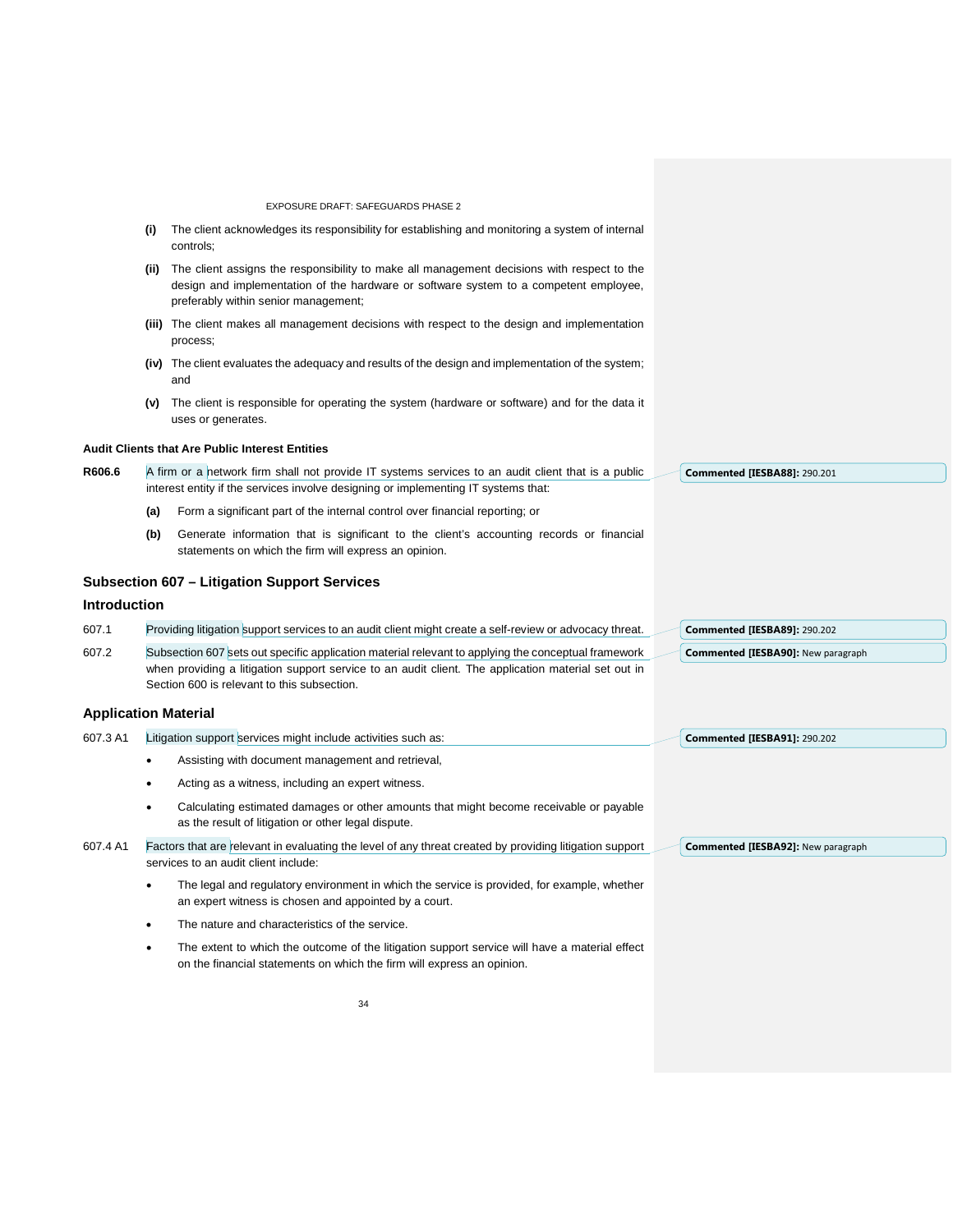| 607.4 A2            | EXPOSURE DRAFT: SAFEGUARDS PHASE 2<br>If a firm or a network firm provides a litigation support service to an audit client and the service<br>involves estimating damages or other amounts that affect the financial statements on which the<br>firm will express an opinion, the requirements and application material set out in Subsection 603<br>related to valuation services apply.                                                                                           | <b>Commented [IESBA93]: 290.203</b>       |
|---------------------|-------------------------------------------------------------------------------------------------------------------------------------------------------------------------------------------------------------------------------------------------------------------------------------------------------------------------------------------------------------------------------------------------------------------------------------------------------------------------------------|-------------------------------------------|
|                     | Subsection 608 - Legal Services                                                                                                                                                                                                                                                                                                                                                                                                                                                     |                                           |
| <b>Introduction</b> |                                                                                                                                                                                                                                                                                                                                                                                                                                                                                     |                                           |
| 608.1               | Providing legal services to an audit client might create a self-review or advocacy threat.                                                                                                                                                                                                                                                                                                                                                                                          | Commented [IESBA94]: 290.204              |
| 608.2               | Subsection 608 sets out specific requirements and application material relevant to applying the<br>conceptual framework when providing a legal service to an audit client. In some circumstances,<br>providing certain legal services is expressly prohibited because the threats cannot be eliminated<br>or there can be no safeguards to reduce them to an acceptable level. The requirements and<br>application material set out in Section 600 are relevant to this subsection. | <b>Commented [IESBA95]: New paragraph</b> |
|                     | <b>Requirements and Application Material</b>                                                                                                                                                                                                                                                                                                                                                                                                                                        |                                           |
| General             |                                                                                                                                                                                                                                                                                                                                                                                                                                                                                     |                                           |
| 608.3 A1            | Legal services are defined as any services for which the individual providing the services must<br>either:                                                                                                                                                                                                                                                                                                                                                                          | Commented [IESBA96]: 290.204              |
|                     | (a)<br>Have the required legal training to practice law; or                                                                                                                                                                                                                                                                                                                                                                                                                         |                                           |
|                     | (b)<br>Be admitted to practice law before the courts of the jurisdiction in which such services are<br>to be provided.                                                                                                                                                                                                                                                                                                                                                              |                                           |
|                     | <b>Legal Advisory Services</b>                                                                                                                                                                                                                                                                                                                                                                                                                                                      |                                           |
| 608.4 A1            | Legal advisory services that support an audit client might create self-review threats.                                                                                                                                                                                                                                                                                                                                                                                              | <b>Commented [IESBA97]: 290.204</b>       |
| 608.4 A2            | Depending on the jurisdiction, legal advisory services might include a wide and diversified range<br>of areas including both corporate and commercial services to clients, such as:                                                                                                                                                                                                                                                                                                 | Commented [IESBA98]: 290.204              |
|                     | Contract support.                                                                                                                                                                                                                                                                                                                                                                                                                                                                   |                                           |
|                     | Supporting an audit client in executing a transaction.                                                                                                                                                                                                                                                                                                                                                                                                                              |                                           |
|                     | Mergers and acquisitions.                                                                                                                                                                                                                                                                                                                                                                                                                                                           |                                           |
|                     | Support and assistance to clients' internal legal departments.                                                                                                                                                                                                                                                                                                                                                                                                                      |                                           |
|                     | Legal due diligence and restructuring.                                                                                                                                                                                                                                                                                                                                                                                                                                              |                                           |
| 608.5 A1            | Factors that are relevant in evaluating the level of any threats created by providing legal advisory<br>services to an audit client include:                                                                                                                                                                                                                                                                                                                                        | <b>Commented [IESBA99]: 290.205</b>       |
|                     | The nature of the service.                                                                                                                                                                                                                                                                                                                                                                                                                                                          |                                           |
|                     | Whether the service is provided by an audit team member.                                                                                                                                                                                                                                                                                                                                                                                                                            |                                           |
|                     | The materiality of any matter in relation to the client's financial statements.                                                                                                                                                                                                                                                                                                                                                                                                     |                                           |
| 608.5 A2            | Examples of actions that might be safeguards to address self-review and advocacy threats created<br>when providing legal advisory services include:                                                                                                                                                                                                                                                                                                                                 | <b>Commented [IESBA100]: 290.205</b>      |
|                     | Using professionals who are not audit team members to perform the service.                                                                                                                                                                                                                                                                                                                                                                                                          |                                           |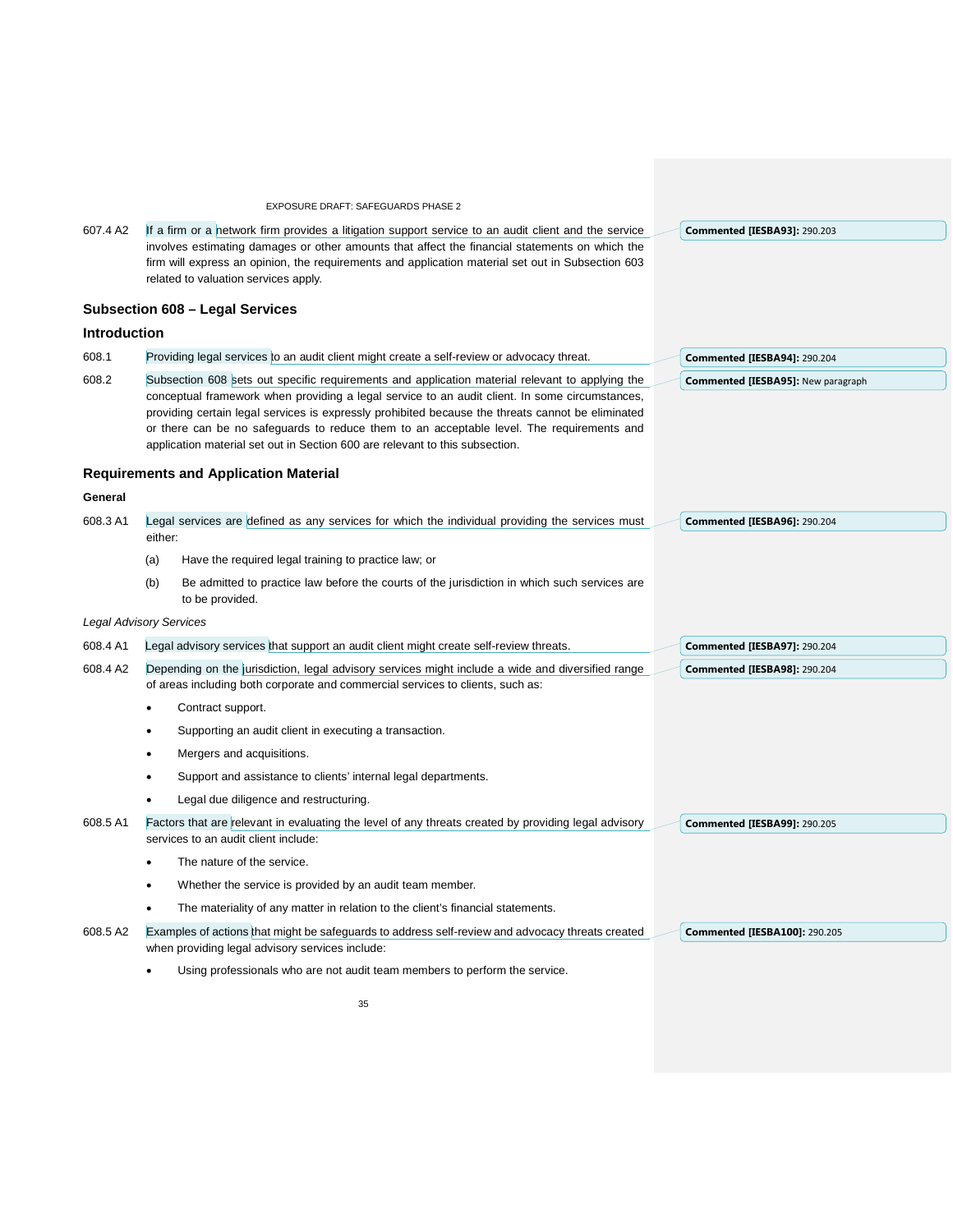EXPOSURE DRAFT: SAFEGUARDS PHASE 2 • Having a professional who was not involved in providing the legal advisory services review any accounting treatment and any financial statement treatment. *Acting as General Counsel* **R608.6** A partner or employee of the firm or the network firm shall not accept an appointment as General Counsel for legal affairs of an audit client. 608.6 A1 The position of General Counsel is usually a senior management position with broad responsibility for the legal affairs of a company. *Legal Services Involving Acting in an Advocacy Role* 608.7 A1 Acting in an advocacy role for an audit client in resolving a dispute or litigation might create advocacy and self-review threats. **R608.8** A firm or a network firm shall not act in an advocacy role for an audit client in resolving a dispute or litigation when the amounts involved are material to the financial statements on which the firm will express an opinion. 608.9 A1 Examples of actions that might be safeguards to address self-review and advocacy threats created when acting in an advocacy role for an audit client when the amounts involved are not material to the financial statements on which the firm will express an opinion include: Using professionals who are not audit team members to perform the service. Having a professional who was not involved in providing the legal services review any accounting treatment and any financial statement treatment. **Subsection 609 – Recruiting Services Introduction** 609.1 Providing recruiting services to an audit client might create a self-interest, familiarity or intimidation threat. 609.2 Subsection 609 sets out specific requirements and application material relevant to applying the conceptual framework when providing recruiting services to an audit client. In some circumstances, providing recruiting services to an audit client is expressly prohibited because the threat cannot be eliminated or there can be no safeguards to reduce them to an acceptable level. The requirements and application material set out in Section 600 are relevant to this subsection. **Requirements and Application Material General**  609.3 A1 Providing the following services does not usually create threats: • Reviewing the professional qualifications of a number of applicants and providing advice on their suitability for the post. • Interviewing candidates and advising on a candidate's competence for financial accounting, administrative or control positions. 609.4 A1 Factors that are relevant in evaluating the level of any threat created by providing recruiting services to an audit client include: **Commented [IESBA101]:** 290.208 **Commented [IESBA102]:** 290.208 **Commented [IESBA103]:** 290.206 **Commented [IESBA104]:** 290.206 **Commented [IESBA105]:** 290.207 **Commented [IESBA106]:** 290.209 **Commented [IESBA107]:** New paragraph **Commented [IESBA108]:** 290.209 **Commented [IESBA109]:** 290.209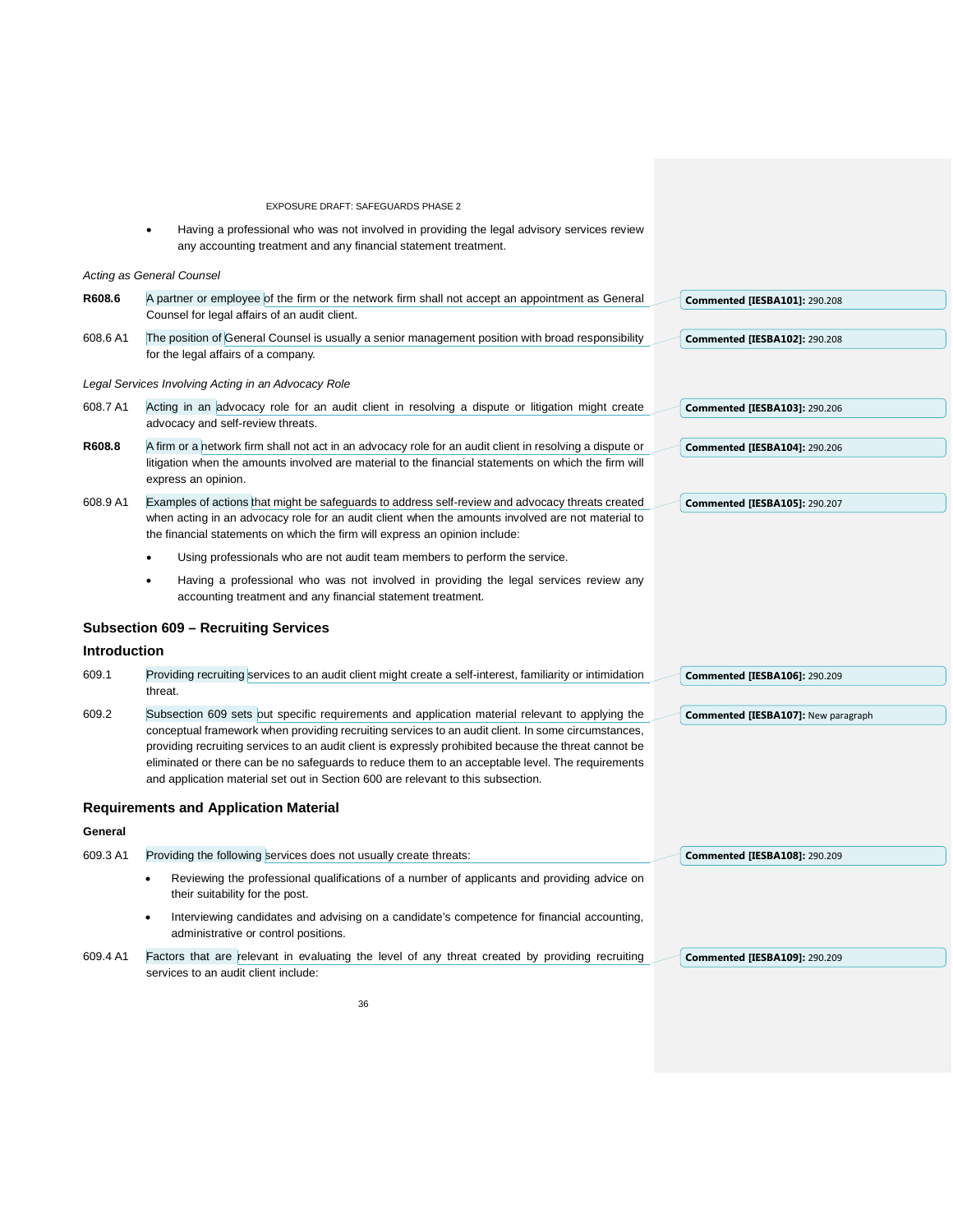|                     | EXPOSURE DRAFT: SAFEGUARDS PHASE 2                                                                                                                                                                                                                                                                                                                                                                                                                                                                                         |                                      |  |
|---------------------|----------------------------------------------------------------------------------------------------------------------------------------------------------------------------------------------------------------------------------------------------------------------------------------------------------------------------------------------------------------------------------------------------------------------------------------------------------------------------------------------------------------------------|--------------------------------------|--|
|                     | The nature of the requested assistance.                                                                                                                                                                                                                                                                                                                                                                                                                                                                                    |                                      |  |
|                     | The role of the individual to be recruited.                                                                                                                                                                                                                                                                                                                                                                                                                                                                                |                                      |  |
| 609.4 A2            | An example of an action that might be a safeguard to address self-interest, familiarity or intimidation<br>threats created by providing recruiting services include is using professionals who are not audit<br>team members to perform the service                                                                                                                                                                                                                                                                        | Commented [IESBA110]: New paragraph  |  |
| R609.5              | Paragraph R600.7 precludes a firm or a network firm from assuming a management responsibility.<br>When providing recruiting services to an audit client, the firm or the network firm shall not act as a<br>negotiator on the client's behalf, and the hiring decision shall be made by the client.                                                                                                                                                                                                                        | <b>Commented [IESBA111]: 290.209</b> |  |
| R609.6              | A firm or a network firm shall not provide a recruiting service to an audit client with respect to a<br>director or officer of the entity or senior management in a position to exert significant influence over<br>the preparation of the client's accounting records or the financial statements on which the firm will<br>express an opinion if the service involves:                                                                                                                                                   | <b>Commented [IESBA112]: 290.210</b> |  |
|                     | Searching for or seeking out candidates for such positions; and<br>(a)                                                                                                                                                                                                                                                                                                                                                                                                                                                     |                                      |  |
|                     | Undertaking reference checks of prospective candidates for such positions.<br>(b)                                                                                                                                                                                                                                                                                                                                                                                                                                          |                                      |  |
|                     | <b>Subsection 610 - Corporate Finance Services</b>                                                                                                                                                                                                                                                                                                                                                                                                                                                                         |                                      |  |
| <b>Introduction</b> |                                                                                                                                                                                                                                                                                                                                                                                                                                                                                                                            |                                      |  |
| 610.1               | Providing corporate finance services to an audit client might create an advocacy or self-review<br>threat.                                                                                                                                                                                                                                                                                                                                                                                                                 | <b>Commented [IESBA113]: 290.211</b> |  |
| 610.2               | Subsection 610 sets out specific requirements and application material relevant to applying the<br>conceptual framework when providing a corporate finance services to an audit client. In some<br>circumstances, providing corporate finance services to an audit client is expressly prohibited<br>because the threats cannot be eliminated or there can be no safeguards to reduce them to an<br>acceptable level. The requirements and application material set out in Section 600 are relevant to<br>this subsection. | Commented [IESBA114]: New paragraph  |  |
|                     | <b>Requirements and Application Material</b>                                                                                                                                                                                                                                                                                                                                                                                                                                                                               |                                      |  |
| General             |                                                                                                                                                                                                                                                                                                                                                                                                                                                                                                                            |                                      |  |
| 610.3 A1            | Examples of corporate finance services that might create a threat include:                                                                                                                                                                                                                                                                                                                                                                                                                                                 | <b>Commented [IESBA115]: 290.211</b> |  |
|                     | Assisting an audit client in developing corporate strategies.                                                                                                                                                                                                                                                                                                                                                                                                                                                              |                                      |  |
|                     | Identifying possible targets for the audit client to acquire.                                                                                                                                                                                                                                                                                                                                                                                                                                                              |                                      |  |
|                     | Advising on disposal transactions.                                                                                                                                                                                                                                                                                                                                                                                                                                                                                         |                                      |  |
|                     | Assisting in finance raising transactions.                                                                                                                                                                                                                                                                                                                                                                                                                                                                                 |                                      |  |
|                     | Providing structuring advice.                                                                                                                                                                                                                                                                                                                                                                                                                                                                                              |                                      |  |
|                     | Providing advice on the structuring of a corporate finance transaction or on financing<br>arrangements that will directly affect amounts that will be reported in the financial statements<br>on which the firm will express an opinion.                                                                                                                                                                                                                                                                                   |                                      |  |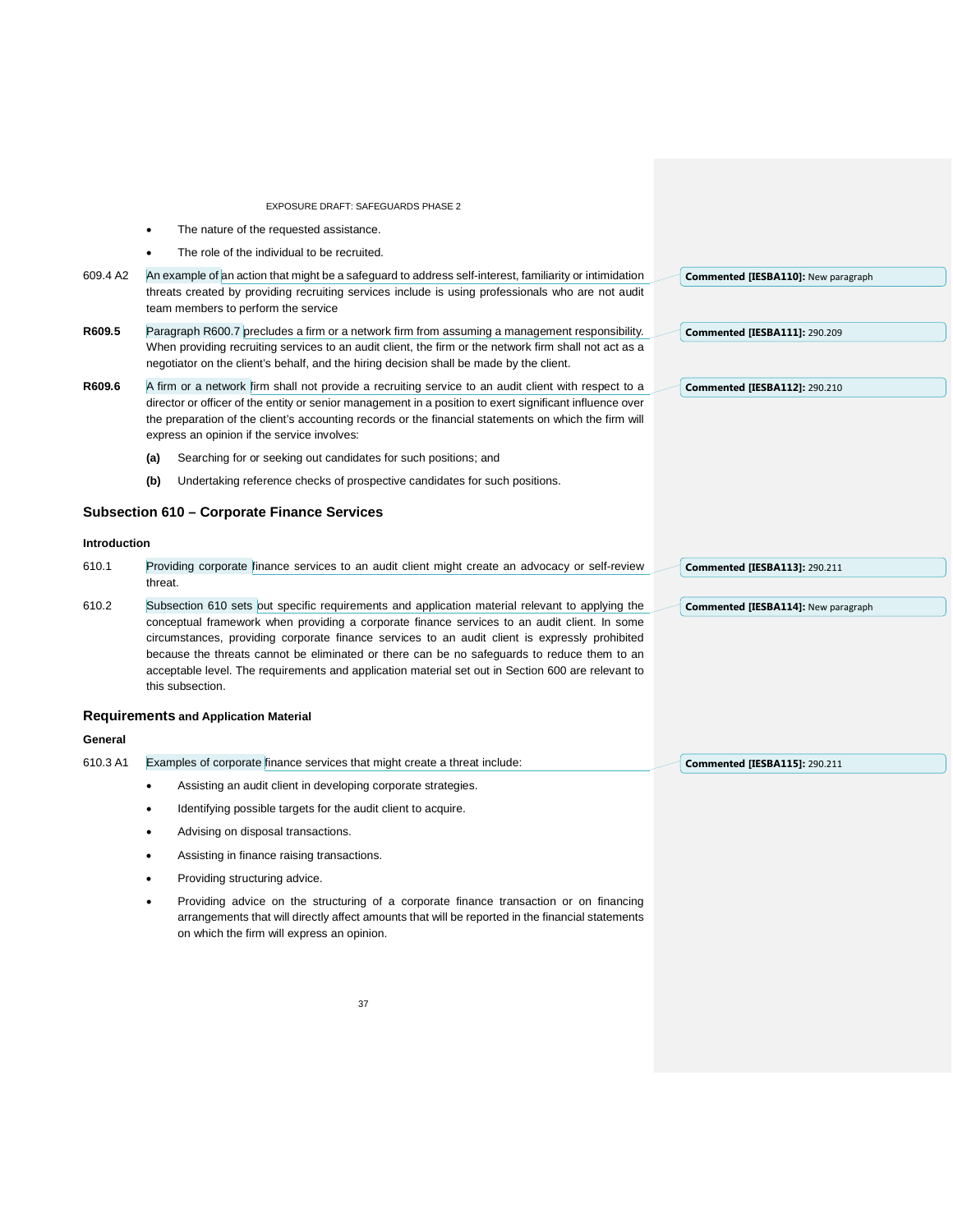|          | EXPOSURE DRAFT: SAFEGUARDS PHASE 2                                                                                                                                                                                                                                                                                          |
|----------|-----------------------------------------------------------------------------------------------------------------------------------------------------------------------------------------------------------------------------------------------------------------------------------------------------------------------------|
| 610.4 A1 | Factors that are relevant in evaluating the level of any threat created by providing corporate finance<br><b>Commented [IESBA116]: 290.212</b><br>services to an audit client include:                                                                                                                                      |
|          | The degree of subjectivity involved in determining the appropriate treatment for the outcome<br>$\bullet$<br>or consequences of the corporate finance advice in the financial statements.                                                                                                                                   |
|          | The extent to which:<br>$\bullet$                                                                                                                                                                                                                                                                                           |
|          | The outcome of the corporate finance advice will directly affect amounts recorded in<br>$\circ$<br>the financial statements.                                                                                                                                                                                                |
|          | The amounts are material to the financial statements.<br>$\circ$                                                                                                                                                                                                                                                            |
|          | Whether the effectiveness of the corporate finance advice depends on a particular<br>$\bullet$<br>accounting treatment or presentation in the financial statements and there is doubt as to the<br>appropriateness of the related accounting treatment or presentation under the relevant<br>financial reporting framework. |
| 610.4 A2 | Examples of actions that might be safeguards to address advocacy or self-review threats created<br><b>Commented [IESBA117]: 290.212</b><br>by providing a corporate finance service to an audit client include:                                                                                                             |
|          | Using professionals who are not audit team members to perform the service.                                                                                                                                                                                                                                                  |
|          | Having a professional who was not involved in providing the corporate finance service advise<br>$\bullet$<br>the audit team on the service and review the accounting treatment and any financial statement<br>treatment.                                                                                                    |
| R610.5   | A firm or a network firm shall not provide corporate finance services to an audit client that involve<br>Commented [IESBA118]: 290.214                                                                                                                                                                                      |
|          | promoting, dealing in, or underwriting the audit client's shares.                                                                                                                                                                                                                                                           |
| R610.6   | A firm or a network firm shall not provide corporate finance advice to an audit client where the<br><b>Commented [IESBA119]: 290.213</b><br>effectiveness of corporate finance advice depends on a particular accounting treatment or<br>presentation in the financial statements and:                                      |
|          | The audit team has reasonable doubt as to the appropriateness of the related accounting<br>(a)<br>treatment or presentation under the relevant financial reporting framework; and                                                                                                                                           |

**(b)** The outcome or consequences of the corporate finance advice will have a material effect on the financial statements on which the firm will express an opinion.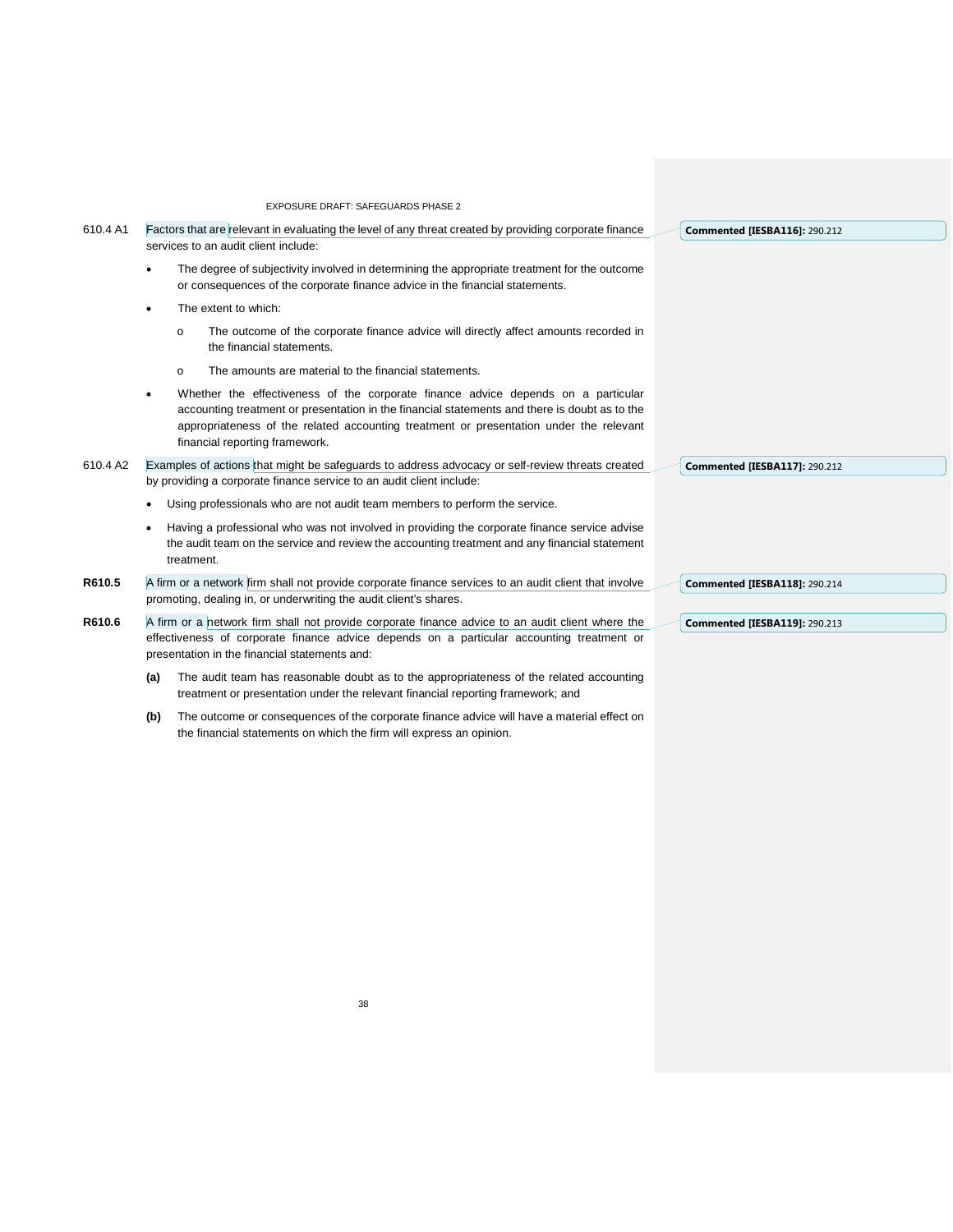### **Part 4B – International Independence Standards for Other Assurance Engagements**

…

### **Section 950**

### **Provision of Non-assurance Services to an Assurance Client**

### **Introduction**

- 950.1 Firms are required to comply with the fundamental principles, be independent, and apply the conceptual framework set out in Section 120 to identify, evaluate and address threats to independence. **Commented [IESBA120]:** New paragraph
- 950.2 Firms might provide a range of non-assurance services to their assurance clients, consistent with their skills and expertise. Providing non-assurance services to assurance clients might create threats to compliance with the fundamental principles and threats to independence.
- 950.3 Section 950 sets out specific requirements and application material relevant to applying the conceptual framework when providing non-assurance services to assurance clients.

### **Requirements and Application Material**

### **General**

- **R950.4** Before a firm accepts an engagement to provide a non-assurance service to an assurance client, the firm shall determine whether providing such a service would create a threat to independence.
- 950.4 A1 The requirements and application material in Section 950 assist firms in analyzing certain types of non-assurance services and the related threats that might be created when a firm accepts or provides non-assurance services to an assurance client.
- 950.4 A2 New business practices, the evolution of financial markets and changes in information technology are amongst the developments that make it impossible to draw up an all-inclusive list of nonassurance services that might be provided to an assurance client. As a result, the Code does not include an exhaustive listing of all non-assurance services that might be provided to an assurance client.
- 950.4 A3 Factors that are relevant in evaluating the level of any threats created by providing a non-assurance service to an assurance client include:
	- The nature of the service, and the degree of reliance, if any, that will be placed on the outcome of that service as part of the assurance engagement.
	- Whether the outcome of the service will affect matters reflected in the subject matter or subject matter information of the assurance engagement, and, if so:
		- o The extent to which the outcome of the service will have a material or significant effect on the subject matter of the assurance engagement.
		- o The extent of the assurance client's involvement in determining and accepting its responsibilities for those matters where they involve significant professional judgment.
		- o The extent of the assurance client's involvement in determining significant matters of judgment.
	- The level of expertise of the client's employees with respect to the type of service provided.

| <b>Commented [IESBA121]:</b> Derived from 291.138 and |  |
|-------------------------------------------------------|--|
| aligned to proposed 600.1.                            |  |
|                                                       |  |

**Commented [IESBA122]:** New paragraph, aligns to proposed 600.3

| <b>Commented [IESBA123]: 291.140, aligns to proposed</b> |  |
|----------------------------------------------------------|--|
| R600.4                                                   |  |
|                                                          |  |

 $R$ 

| <b>Commented [IESBA124]:</b> New paragraph, aligns to |  |
|-------------------------------------------------------|--|
| proposed 600.4 A1                                     |  |

**Commented [IESBA125]:** New paragraph, aligns to proposed 600.4 A2

**Commented [IESBA126]:** New paragraph, aligns to proposed 600.4 A4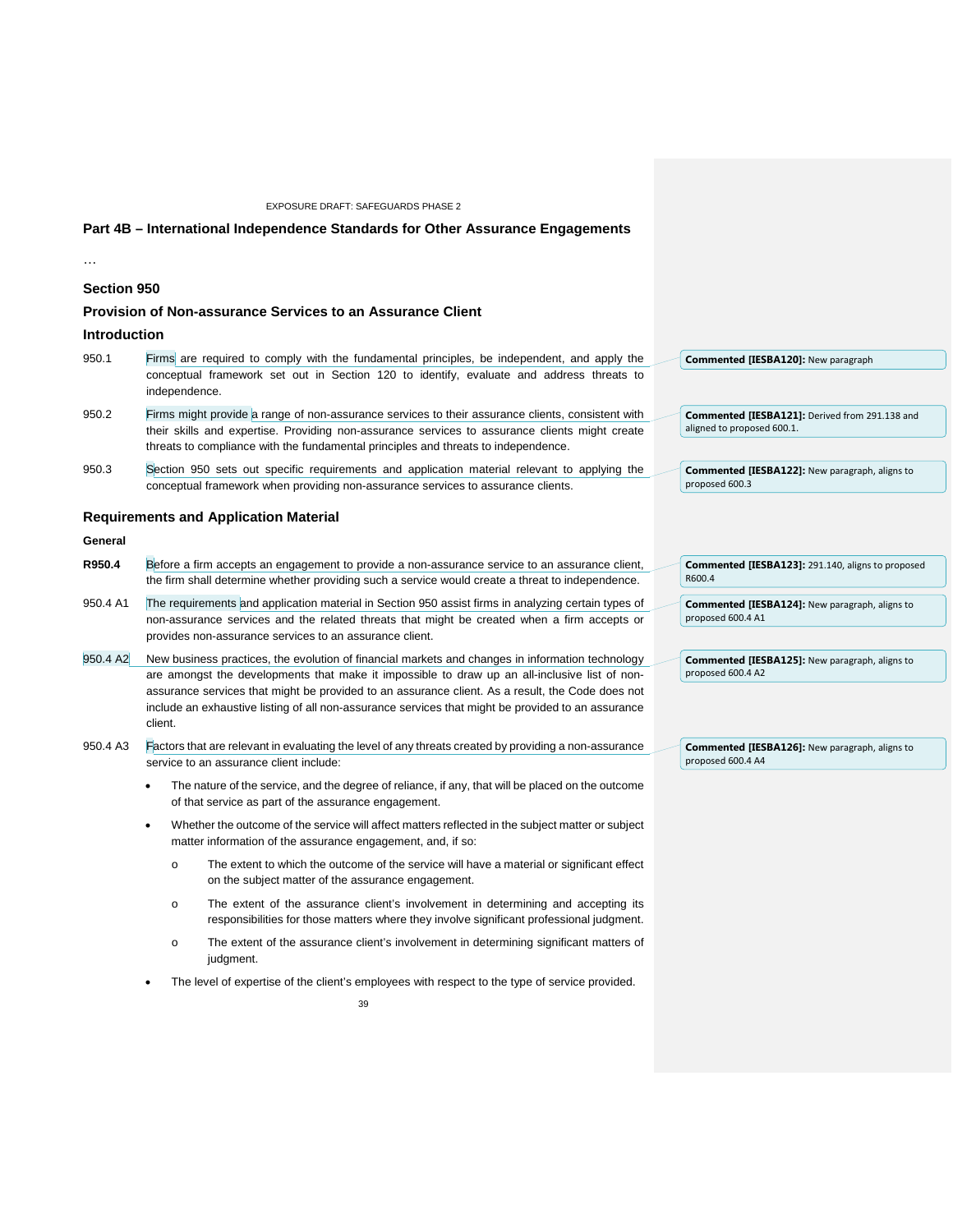#### **Materiality In Relation to an Assurance Client's Information**

| 950.4 A4 | Materiality in relation to an assurance client's information is addressed in International Standard | <b>Commented [IESBA127]:</b> New paragraph, aligns to |
|----------|-----------------------------------------------------------------------------------------------------|-------------------------------------------------------|
|          | on Assurance Engagements (ISAE) 3000 (Revised), Assurance Engagements other than Audits             | proposed 605.A1                                       |
|          | or Reviews of Historical Financial Information. The determination of materiality involves the       |                                                       |
|          | exercise of professional judgement and is impacted by both quantitative and qualitative factors. It |                                                       |
|          | is also affected by perceptions of the financial or other information needs of users.               |                                                       |
|          |                                                                                                     |                                                       |

#### **Avoiding Management Responsibilities**

| R950.5 | $\overline{A}$ firm shall not assume a management responsibility as part of an assurance service. If the firm |  |
|--------|---------------------------------------------------------------------------------------------------------------|--|
|        | assumes a management responsibility as part of any other services provided to the assurance                   |  |
|        | client, the firm shall establish appropriate policies and procedures to ensure that the responsibility        |  |
|        | is not related to the subject matter or subject matter information of the assurance engagement                |  |
|        | provided by the firm.                                                                                         |  |

- 950.5 A1 Assuming a management responsibility as part of an assurance service creates self-review, selfinterest and familiarity threats.
- 950.5 A2 Management responsibilities involve controlling, leading and directing an entity, including making decisions regarding the acquisition, deployment and control of human, financial, technological, physical and intangible resources.
- 950.5 A3 Determining whether an activity is a management responsibility depends on the circumstances and requires the exercise of judgment. Examples of activities that would be considered a management responsibility include:
	- Setting policies and strategic direction.
	- Hiring or dismissing employees.
	- Directing and taking responsibility for the actions of employees in relation to the employees' work for the entity.
	- Authorizing transactions
	- Controlling or managing bank accounts or investments.
	- Deciding which recommendations of the firm or other third parties to implement.
	- Reporting to those charged with governance on behalf of management.
	- Taking responsibility for designing, implementing, monitoring and maintaining internal control.
- 950.5 A4 Providing advice and recommendations to assist the management of an assurance client in discharging its responsibilities is not assuming a management responsibility (Ref: Paras. R950.4 to 950.4 A3).
- R950.6 When providing services that are related to the subject matter or subject matter information of an assurance engagement, the firm shall be satisfied that client management makes all related judgments and decisions. This includes ensuring that the client's management:
	- **(a)** Designates an individual who possesses suitable skill, knowledge and experience to be responsible at all times for the client's decisions and to oversee the services. Such an individual, preferably within senior management, would understand:

| <b>Commented [IESBA132]:</b> New paragraph, aligns to |  |
|-------------------------------------------------------|--|
| proposed 600.5 A1                                     |  |

| <b>Commented [IESBA133]: 291.144</b> |  |  |
|--------------------------------------|--|--|
|--------------------------------------|--|--|

**Commented [IESBA128]:** 291.143

**Commented [IESBA129]:** New paragraph

**Commented [IESBA130]:** 291.141

**Commented [IESBA131]:** 291.142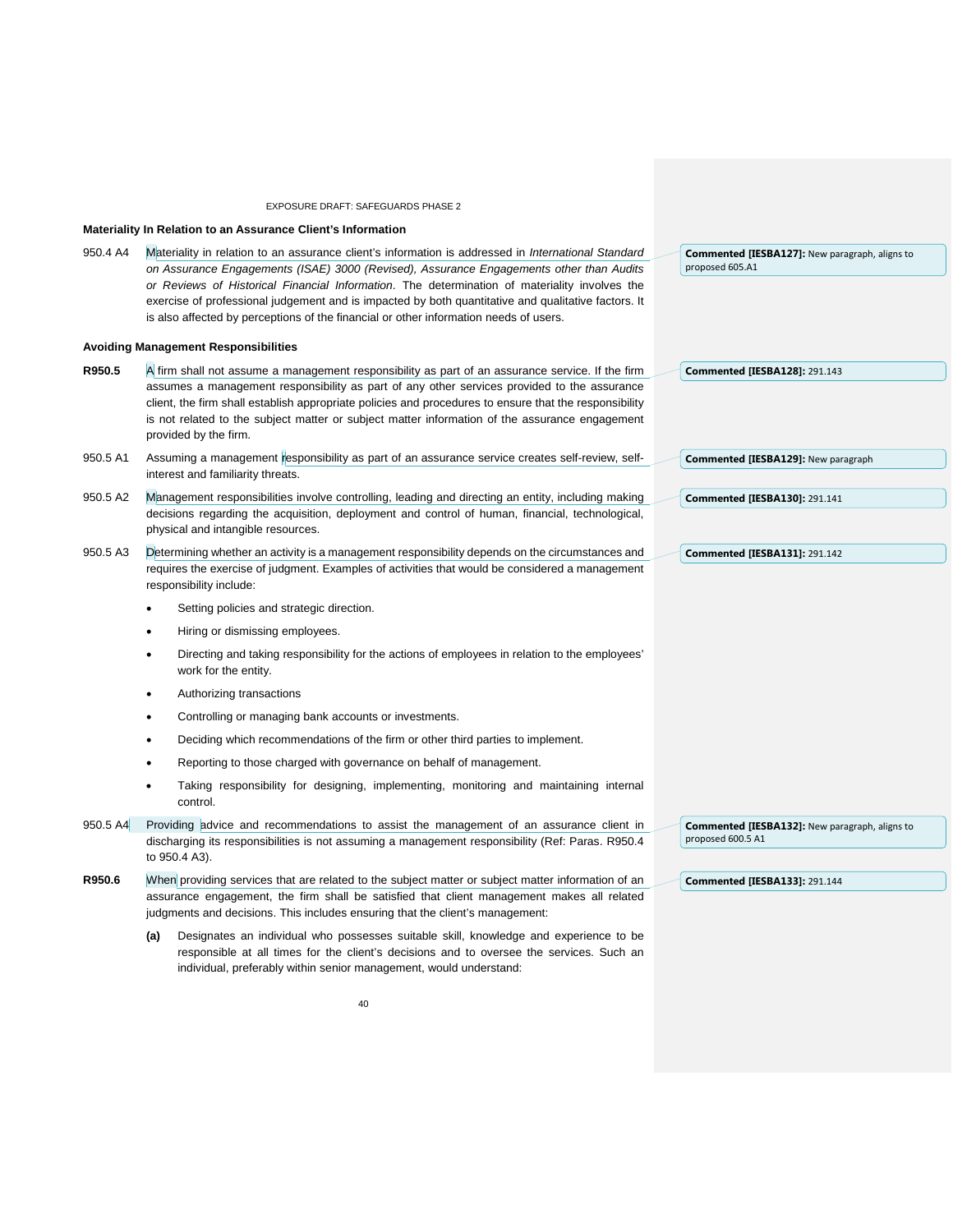- **(i)** The objectives, nature and results of the services; and
- **(ii)** The respective client and firm responsibilities.

However, the individual is not required to possess the expertise to perform or re-perform the services.

- **(b)** Provides oversight of the services and evaluates the adequacy of the results of the service performed for the client's purpose; and
- **(c)** Accepts responsibility for the actions, if any, to be taken arising from the results of the services.

### **Multiple Non-assurance Services to an Assurance Client**

950.7 A1 A firm might provide multiple non-assurance services to an assurance client. When providing a non-assurance service to an assurance client, applying the conceptual framework requires the firm to consider any combined effect of threats created by other non-assurance services provided to the assurance client.

#### **Other Considerations Related to Providing Specific Non-Assurance Services**

- 950.8 A1 A self-review threat might be created if the firm is involved in the preparation of subject matter information which is subsequently the subject matter information of an assurance engagement. **Commented [IESBA135]:** 291.146, 291.147
- 950.8 A2 Examples of non-assurance services that might create self-review threats include:
	- (a) Providing services related to the subject matter information of an assurance engagement.
	- (b) Preparing subject matter information which is subsequently the subject matter information of an assurance engagement, such as, if the firm developed and prepared prospective information and subsequently provided assurance on this information.
	- (c) Performing a valuation that forms part of the subject matter information of an assurance engagement. **Commented [IESBA136]:** 291.146, 291.147

**Commented [IESBA134]:** New paragraph, aligns to proposed 600.6 A1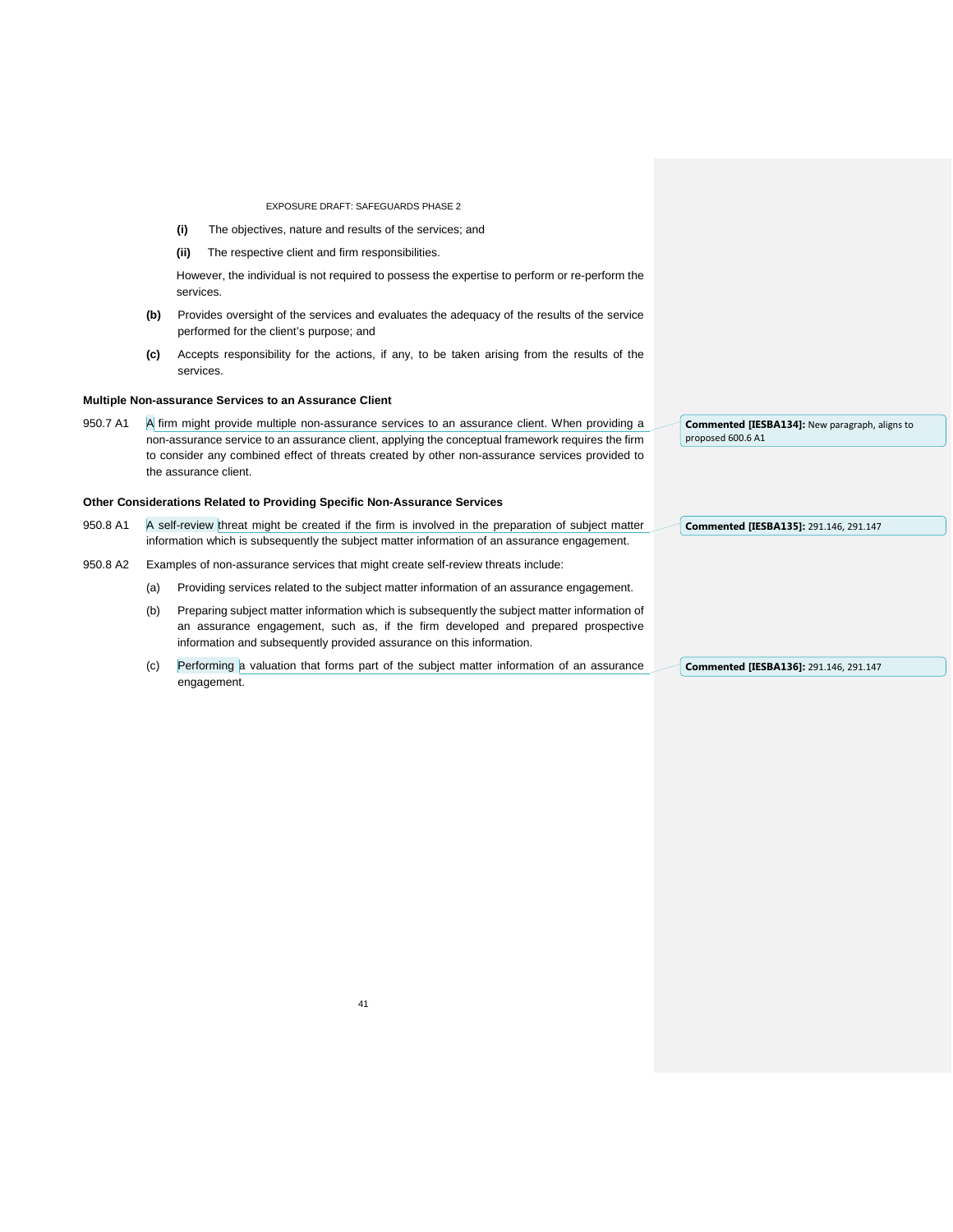# <span id="page-41-0"></span>**Chapter 2 – Conforming Amendments Arising from the Safeguards Project Not Included in Structure ED-2**

Conforming amendments to the material in Structure Phase 1 as a result of the Safeguards project (i.e., the text that was shaded in gray and italicized in Structure ED-1) are shown below with mark-ups to Structure ED-1. For reference, the [agree-in-principle text,](https://www.ifac.org/publications-resources/structure-safeguards-revisions-agreed-principle) and a [mark-up](https://www.ifac.org/publications-resources/structure-safeguards-revisions-agreed-principle) showing the revisions made to Structure ED-1 is available at: [www.ethicsboard.org/restructured-code.](http://www.ethicsboard.org/restructured-code)

### **PART 1 – COMPLYING WITH THE CODE, FUNDAMENTAL PRINCIPLES AND CONCEPTUAL FRAMEWORK**

### **Section 100**

### **The Fundamental Principles**

### **Subsection 112 – Objectivity**

**1.** Paragraph 112.2 A1 of Structure ED-1 is deleted.

# **PART 3 – PROFESSIONAL ACCOUNTANTS IN PUBLIC PRACTICE**

### **Section 310**

# **Conflicts of Interest**

### **Requirements and Application Material**

*Applying the Conceptual Framework to Threats Created by Conflicts of Interest*

could includinge:

- **2.** Paragraph 310.10 A1 is deleted and paragraphs 310.10 A2 and 310.10 A3 of Structure ED-1 are revised as follows:
- 310.10 A1 In applying the conceptual framework when evaluating a threat created by a conflict of interest factors to consider include the significance of: (a) The interests or relationships; and (b) The threats created by performing the professional services. 310.810 A12 In general, the more direct the connection between the professional service and the matter on which the parties' interests conflict, the more likely that significant the level of the threat is not at an acceptable level.to objectivity and compliance with the other ental principles will be. 310.810 A32 Examples of safeguards Factors that are relevant in evaluating the level of any threats created by conflicts of interest include: Implementing measures thatte prevent unauthorized disclosure of confidential information, when performing professional services related to a particular matter for two or more clients whose interests with respect to that matter are in conflict. This **Commented [IESBA137]:** 220.3, 220.9 **Commented [IESBA138]:** 220.3, 220.9 **Commented [IESBA139]:** 220.10
	- <del>engagemen</del> ptiality.
	- Greating The existence of separate practice areas for specialty functions within the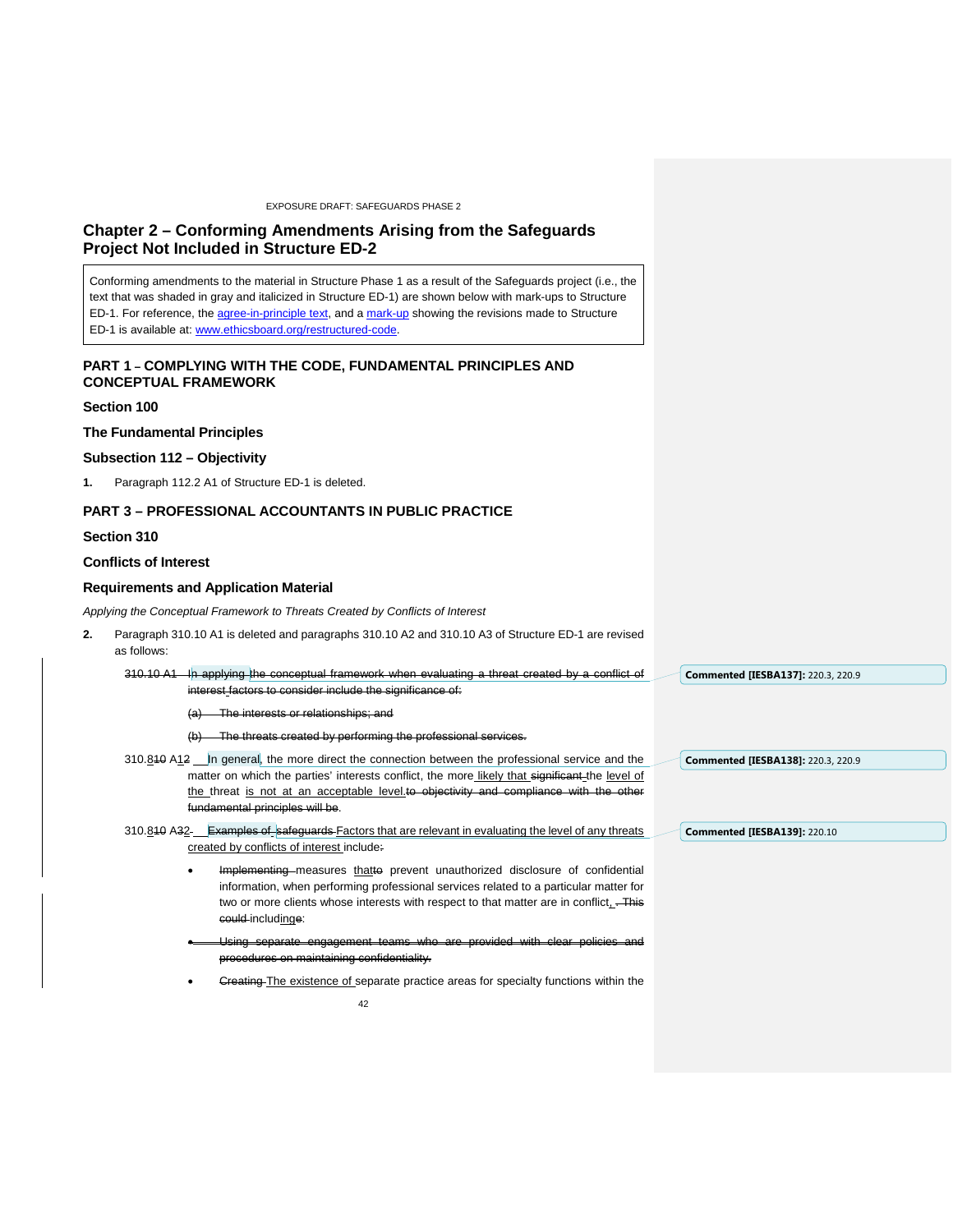|    |                                  | EXPOSURE DRAFT: SAFEGUARDS PHASE 2                                                                                                                                                                                        |                                                  |
|----|----------------------------------|---------------------------------------------------------------------------------------------------------------------------------------------------------------------------------------------------------------------------|--------------------------------------------------|
|    |                                  | firm, which might act as a barrier to the passing of confidential client information<br>between practice areas.                                                                                                           |                                                  |
|    | $\bullet$                        | Establishing pPolicies and procedures to limit access to client files.                                                                                                                                                    |                                                  |
|    | $\bullet$                        | Using eConfidentiality agreements signed by personnel and partners of the firm.                                                                                                                                           |                                                  |
|    |                                  | Separating confidential information physically and electronically.                                                                                                                                                        |                                                  |
|    |                                  | Reviewing regularly the application of safeguards by a senior individual not involved<br>with the client engagement or engagements.                                                                                       |                                                  |
|    | 310.8A34                         | Examples of actions that might be safeguards to address threats created by conflicts of                                                                                                                                   | <b>Commented [IESBA140]: 220.10</b>              |
|    |                                  | interest include:                                                                                                                                                                                                         |                                                  |
|    |                                  | Having Using separate engagement teams who are provided with clear policies and<br>procedures on maintaining confidentiality.                                                                                             |                                                  |
|    | $\bullet$                        | Having a professional accountant who is not involved in providing the service or<br>otherwise affected by the conflict, review the work performed to assess whether the<br>key judgments and conclusions are appropriate. |                                                  |
|    |                                  | Consulting third parties, such as a professional body, legal counsel or another<br>professional accountant.                                                                                                               |                                                  |
|    | Section 320                      |                                                                                                                                                                                                                           |                                                  |
|    | <b>Professional Appointments</b> |                                                                                                                                                                                                                           |                                                  |
|    |                                  | <b>Requirements and Application Material</b>                                                                                                                                                                              |                                                  |
| 3. |                                  | Paragraph 320.3 A2 of Structure ED-1 is revised as follows:                                                                                                                                                               |                                                  |
|    |                                  | 320.4 3-A2 Factors that are relevant in evaluating the level of any threat created by accepting a new<br>client Examples of safeguards-include:                                                                           | Commented [IESBA141]: 210.2 NOCLAR               |
|    | $\bullet$                        | Obtaining Kknowledge and understanding of the client, its owners, managementrs<br>and those charged with governance and business activities.                                                                              |                                                  |
|    | $\bullet$                        | Obtaining t <sub>T</sub> he client's commitment to address the questionable issues, for example,<br>through improvinge corporate governance practices or internal controls.                                               |                                                  |
| 4. |                                  | Paragraph 320.3 A5 of Structure ED-1 is revised as follows:                                                                                                                                                               |                                                  |
|    |                                  | 320.53 A25 Factors that are relevant in evaluating the level of any threat created by accepting a new<br>engagement Examples of safeguards include:                                                                       | Commented [IESBA142]: 210.7 extant, 210.6 NOCLAR |
|    |                                  | Acquiring aAn appropriate understanding of:                                                                                                                                                                               |                                                  |
|    |                                  | The nature of the client's business.<br>$\circ$                                                                                                                                                                           |                                                  |
|    |                                  | The complexity of its operations.<br>$\circ$                                                                                                                                                                              |                                                  |
|    |                                  | The requirements of the engagement.<br>O                                                                                                                                                                                  |                                                  |

- o The purpose, nature and scope of the work to be performed.
- Acquiring kKnowledge of relevant industries or subject matters.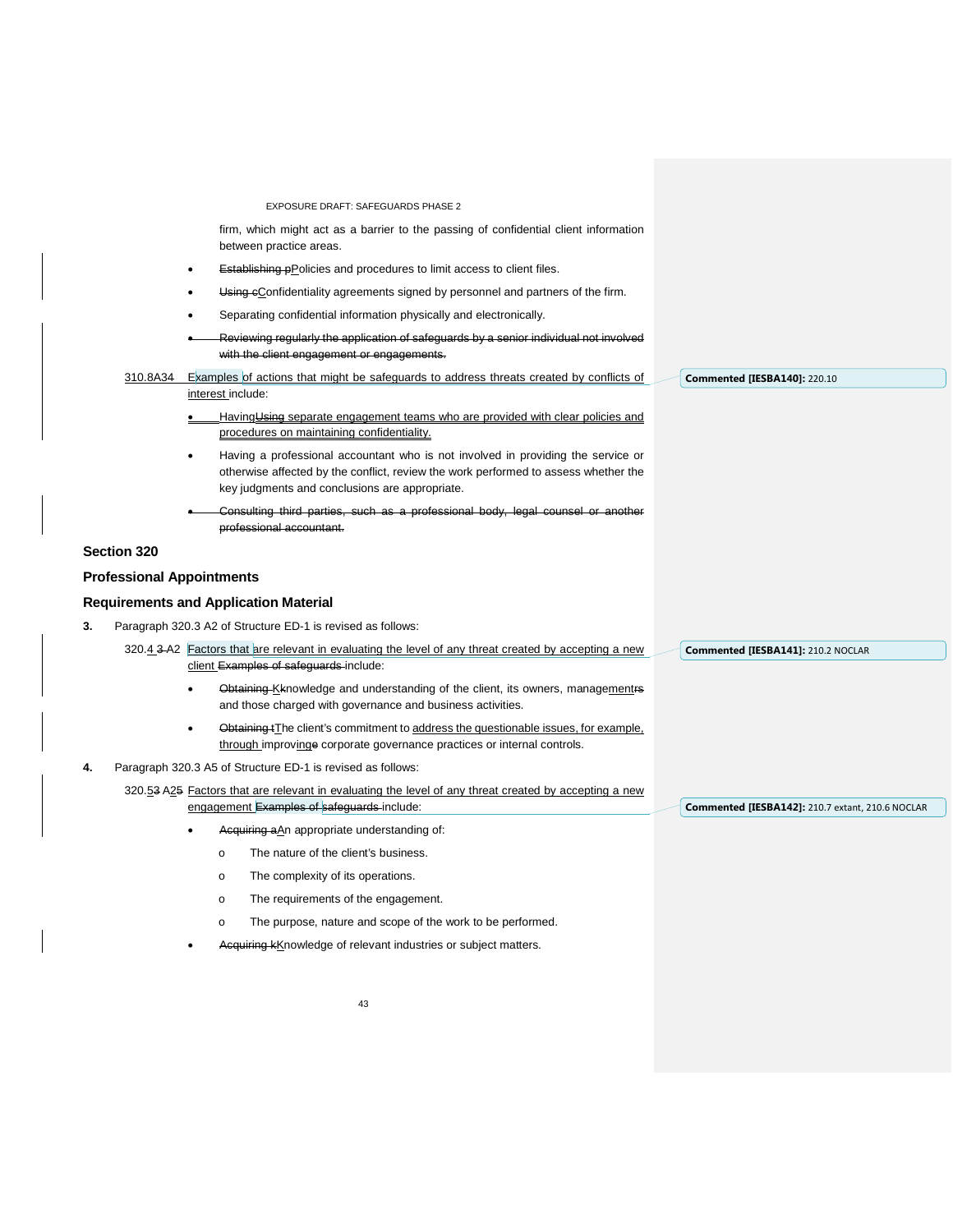- Possessing or obtaining eExperience with relevant regulatory or reporting requirements.
- Complying with The existence of quality control policies and procedures designed to provide reasonable assurance that engagements are accepted only when they can be performed competently.
- 320.5 A3 Examples of actions that might be safeguards to address threats created by accepting a new engagement include: **Commented [IESBA143]:** 210.7 extant, NOCLAR
	- Assigning sufficient engagement personnel with the necessary competencies.
	- Agreeing on a realistic time frame for the performance of the engagement.
		- ntrol policies and proce reasonable assurance that engagements are accepted only when they can be performed competently.
	- Using experts where necessary.
- **5.** Paragraph 320.4 A3 of Structure ED-1 is revised as follows:
	- 320.64 A3 A factor that is relevant in evaluating the level of any threats created by changes in appointments is whether tenders state that, before accepting the engagement, contact with the existing or predecessor accountant will be requested. This contact gives the proposed accountant the opportunity to inquire whether there are any reasons why the engagement should not be accepted.
	- 320.6 A4 Examples of actions that might be safeguards to address threats created by changes in professional appointments include:
		- Stating in tenders that, before accepting the engagement, contact with the existing accountant will be requested. This contact gives the proposed professional accountant the opportunity to inquire whether there are any reasons why the appointment should not be accepted.
		- Asking the existing or predecessor accountant to provide any known information thatwhich, in the existing or predecessor accountant's opinion, the proposed professional accountant needs to be aware of before deciding whether to accept the engagement. For example, the apparent reasons for the change in appointment might not fully reflect the facts and might indicate disagreements with the existing or predecessor accountant that might influence the decision to accept the appointment.
		- Obtaining information from other sources such as through inquiries of third parties or background investigations of regarding senior management or those charged with governance of the client.

**Commented [IESBA144]:** 210.11 extant, NOCLAR

**Commented [IESBA145]:** 210.11 extant, NOCLAR

**Commented [IESBA146]:** 210.11 extant, NOCLAR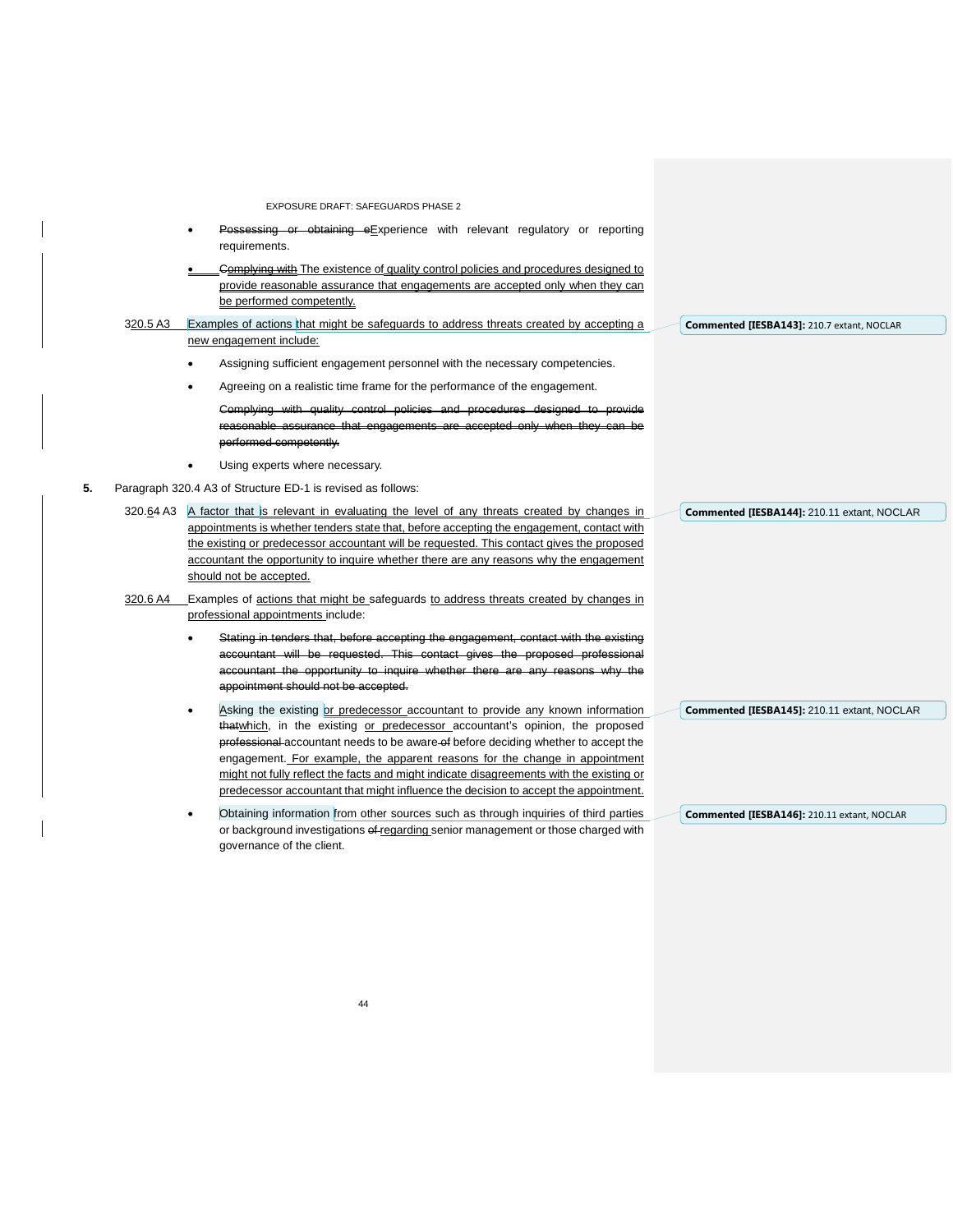# **Section 321**

# **Second Opinions**

# **Requirements and Application Material**

**6.** Paragraphs 321.A5 and 321.5 A3 of Structure ED-1 are revised as follows:

|    | 321.5 A1                    | Factors that are relevant in evaluating the level The existence and significance of any                                                                                                |                             |
|----|-----------------------------|----------------------------------------------------------------------------------------------------------------------------------------------------------------------------------------|-----------------------------|
|    |                             | threat created by providing a second opinion to an entity that are not an existing client is                                                                                           | Commented [IESBA147]: 230.1 |
|    |                             | :depends on tTthe circumstances of the request and all the other available facts and<br>assumptions relevant to the expression of a professional judgment.                             |                             |
|    | 321.5 A2                    | Examples of actions that might be safeguards to address the threats created by providing                                                                                               |                             |
|    |                             | a second opinion include:                                                                                                                                                              | Commented [IESBA148]: 230.2 |
|    |                             | With the Seeking-client's permission, obtaining information from to contact-the<br>$\bullet$<br>existing or predecessor accountant.                                                    |                             |
|    |                             | Describing the limitations surrounding any opinion in communications with the client.<br>$\bullet$                                                                                     |                             |
|    |                             | Providing the existing or predecessor accountant with a copy of the opinion.<br>$\bullet$                                                                                              |                             |
|    | Section 330                 |                                                                                                                                                                                        |                             |
|    |                             | <b>Fees and Other Types of Remuneration</b>                                                                                                                                            |                             |
|    | <b>Application Material</b> |                                                                                                                                                                                        |                             |
| 7. |                             | Paragraph 330.3 A3 of Structure ED-1 is revised as follows:                                                                                                                            |                             |
|    |                             | 330.43 A3 Examples of safeguards Factors that are relevant in evaluating the level of any threats                                                                                      | Commented [IESBA149]: 240.2 |
|    |                             | created by the level of fees quoted include:                                                                                                                                           |                             |
|    |                             | Whether Making the client is aware of the terms of the engagement and, in particular,<br>the basis on which fees are charged and which professional services the quoted fee<br>covers. |                             |
|    |                             | Whether the level of the fee is set by an independent third party such as a regulator<br>$\bullet$<br>or a tax authority.                                                              |                             |
|    | 330.4 A4                    | Examples of actions that might be safeguards to address threats set out in paragraph 330.4<br>A2 include:                                                                              | Commented [IESBA150]: 240.2 |
|    |                             | Adjusting the level of fees or the scope of the engagement.                                                                                                                            |                             |
|    |                             | Assigning a professional with appropriate time and qualified personnelexpertise to<br>review the work taskperformed.                                                                   |                             |
| 8. | follows:                    | The last sentence in paragraph 330.3 A4 and paragraph 330.3 A5 of Structure ED-1 are revised as                                                                                        |                             |
|    |                             | The existence and significance                                                                                                                                                         |                             |
|    | 330.5 A2                    | Factors that are relevant in evaluating the level of such threats created by contingent fees                                                                                           | Commented [IESBA151]: 240.3 |
|    |                             | will depend on factors includeing:                                                                                                                                                     |                             |
|    |                             | The nature of the engagement.                                                                                                                                                          |                             |

• The range of possible fee amounts.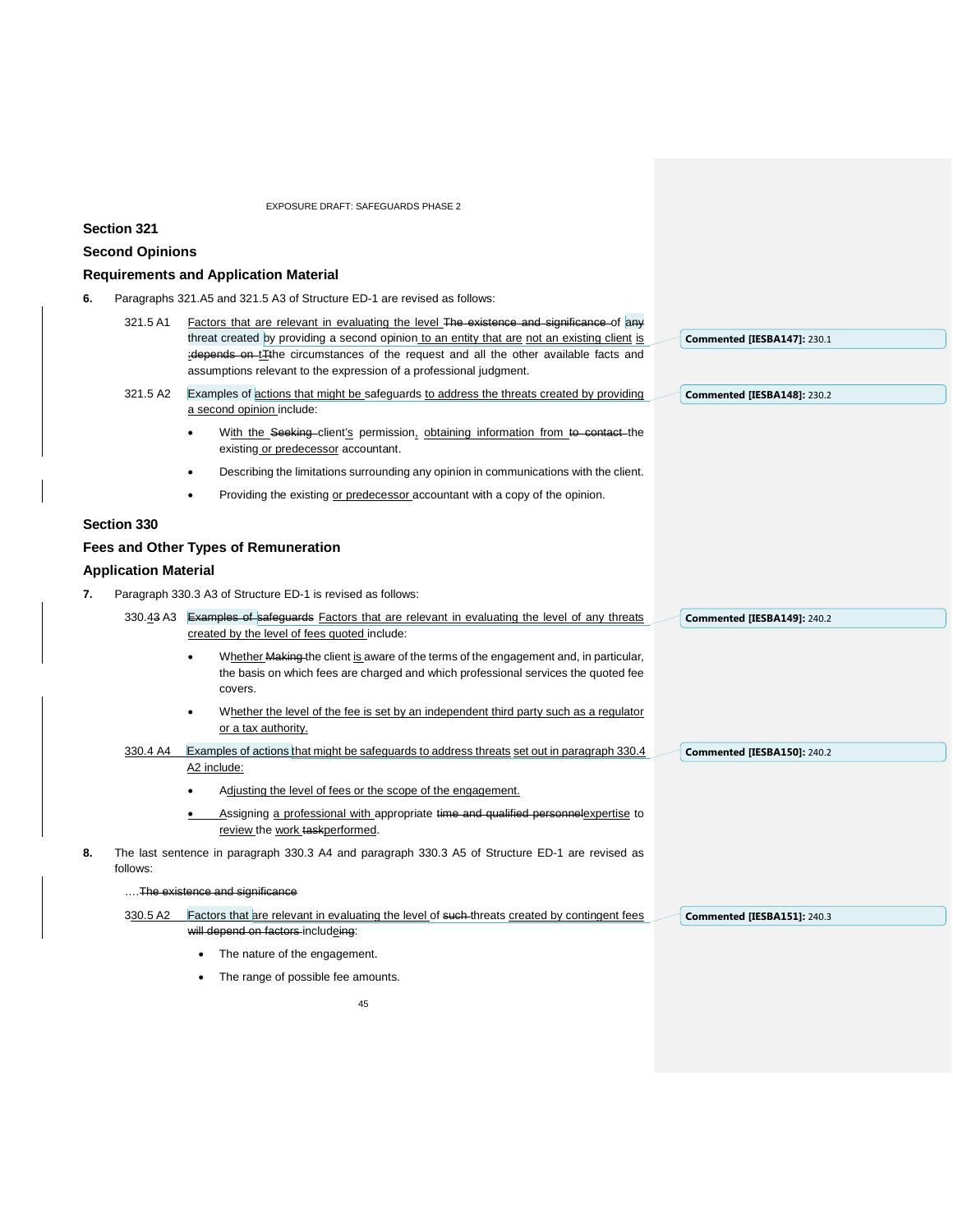|     |                              | EXPOSURE DRAFT: SAFEGUARDS PHASE 2                                                                                                                                                                                                                                                                                                                                                                                                                                                               |                                           |
|-----|------------------------------|--------------------------------------------------------------------------------------------------------------------------------------------------------------------------------------------------------------------------------------------------------------------------------------------------------------------------------------------------------------------------------------------------------------------------------------------------------------------------------------------------|-------------------------------------------|
|     |                              | The basis for determining the fee.                                                                                                                                                                                                                                                                                                                                                                                                                                                               |                                           |
|     | 330.3 A <sub>5</sub>         | <b>Examples of safeguards include:</b>                                                                                                                                                                                                                                                                                                                                                                                                                                                           | Commented [IESBA152]: 240.4               |
|     |                              | An advance written agreement with the client on the basis of remuneration.                                                                                                                                                                                                                                                                                                                                                                                                                       |                                           |
|     |                              | Disclosure to intended users of the work performed by the professional accountant<br>and the basis of remuneration.                                                                                                                                                                                                                                                                                                                                                                              |                                           |
|     |                              | Quality control policies and procedures.                                                                                                                                                                                                                                                                                                                                                                                                                                                         |                                           |
|     |                              | Whether an independent third party is to review the outcome or result of the<br>transaction.                                                                                                                                                                                                                                                                                                                                                                                                     | Commented [IESBA153]: 240.3               |
|     |                              | Whether the level of the fee is set by an independent third party such as a regulator<br>or a tax authority.                                                                                                                                                                                                                                                                                                                                                                                     |                                           |
|     |                              | 300.5 3A53 An example of an action that might be a safeguard to address threats created by contingent<br>fees is having a Rreview by an independent third party of the work performed by the<br>professional accountant.                                                                                                                                                                                                                                                                         | Commented [IESBA154]: 240.4               |
| 9.  |                              | Paragraphs 330.3 A8 and 330.3 A9 of Structure ED-1 are revised as follows:                                                                                                                                                                                                                                                                                                                                                                                                                       |                                           |
|     |                              | 330.73 A18 A self-interest threat to objectivity and professional competence and due care is also<br>created if a professional accountant pays a referral fee to obtain a client. For example,<br>such a referral fee includes a fee that is paid when the client continues as a client of another<br>accountant but requires specialist services not offered by the existing accountant. A factor<br>that is relevant in evaluating the level of threats set out in paragraph 330.6 A1 Examples |                                           |
|     |                              | of safeguards include is whether the professional accountant has disclosed to the client:                                                                                                                                                                                                                                                                                                                                                                                                        | <b>Commented [IESBA155]: 240.6, 240.7</b> |
|     |                              | Disclosing to the client any arrangements to pay a referral fee paid to, or received from.<br>another accountant. for the work referred.                                                                                                                                                                                                                                                                                                                                                         |                                           |
|     |                              | Disclosing to the client any arrangements to receive a referral fee for referring the client to<br>another accountant.                                                                                                                                                                                                                                                                                                                                                                           |                                           |
|     | 330.8 A1                     | An example of an action that might be a safeguard to address threats created by the receipt<br>of a commission is to orthoining advance agreement from the client for commission<br>arrangements in connection with the sale by another-third party of goods or services to the<br>client.                                                                                                                                                                                                       | Commented [IESBA156]: 240.5               |
|     | <b>Section 340</b>           |                                                                                                                                                                                                                                                                                                                                                                                                                                                                                                  |                                           |
|     | <b>Gifts and Hospitality</b> |                                                                                                                                                                                                                                                                                                                                                                                                                                                                                                  |                                           |
|     | <b>Application Material</b>  |                                                                                                                                                                                                                                                                                                                                                                                                                                                                                                  |                                           |
| 10. |                              | Paragraph 340.3 A1 of Structure ED-1 is revised as follows:                                                                                                                                                                                                                                                                                                                                                                                                                                      |                                           |
|     |                              | 340.4 A2340.3 A1The existence and significance of a threat The level of any threat created by an offer<br>of a gift or hospitality-from a client will depend on the nature, value and intent of the offer,<br>- In some circumstances, a and whether, taking into account the reasonable and informed<br>third party test: would consider some<br>The offer of gifts or hospitality would be considered to be trivial and inconsequential:                                                       | Commented [IESBA157]: 260.2               |
|     |                              | or. In such circumstances, the professional accountant may conclude that                                                                                                                                                                                                                                                                                                                                                                                                                         |                                           |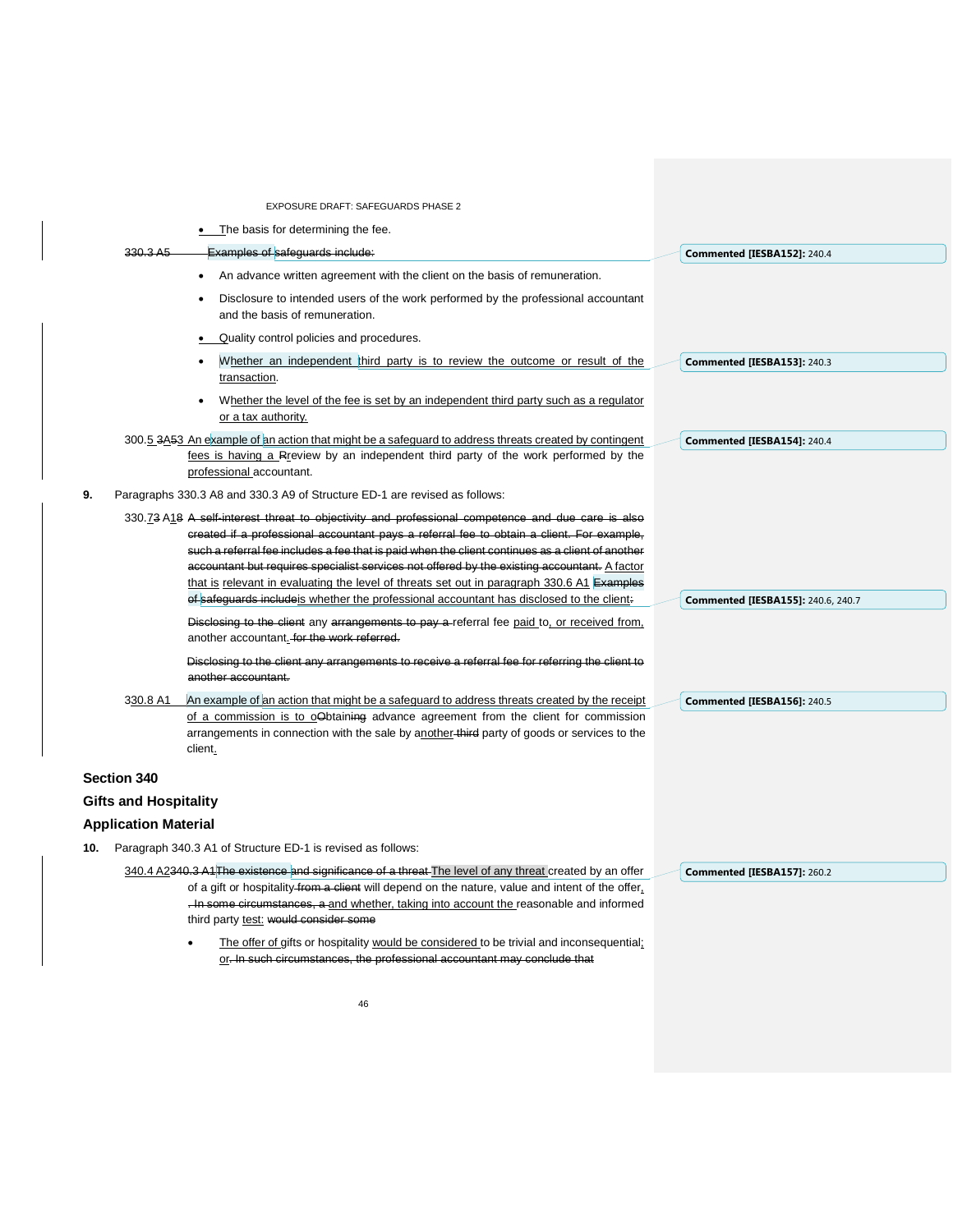tThe offer of gifts or hospitality is made in the normal course of business without intent to influence decision making or to obtain information, and conclude that any threat to compliance with the fundamental principles is at an acceptable level.

# **INTERNATIONAL INDEPENDENCE STANDARDS (PARTS 4A and 4B)**

# **PART 4A – INDEPENDENCE FOR AUDITS AND REVIEWS**

## **Section 400**

### **Applying the Conceptual Framework to Independence for Audits and Reviews**

# **Requirements and Application Material**

### *General*

**11.** Paragraphs R400.9 and R400.10 of Structure ED-1 are replaced with:

|     | R400.11 | A firm performing an audit engagement shall be independent.                                                                                          | Commented [IESBA158]: 280.2                |
|-----|---------|------------------------------------------------------------------------------------------------------------------------------------------------------|--------------------------------------------|
|     | R400.12 | A firm shall apply the conceptual framework set out in Section 120 to identify, evaluate and                                                         | <b>Commented [IESBA159]: New paragraph</b> |
|     |         | address threats to independence in relation to an audit engagement.                                                                                  |                                            |
| 12. |         | Paragraph 400.14 A1 of Structure ED-1 is revised as follows:                                                                                         |                                            |
|     |         | 400.3244 A1 Examples of actions that might be safeguards to address threats to independence include:                                                 | Commented [IESBA160]: 290.32               |
|     |         | Not including individuals who provided the non-assurance service as members of<br>the audit team.                                                    |                                            |
|     |         | Having a professional accountant review the audit and non-assurance work as<br>appropriate.                                                          |                                            |
|     |         | Engaging another firm to evaluate the results of the non-assurance service.                                                                          |                                            |
|     |         | Having another firm re-perform the non-assurance service to the extent necessary<br>to enable the other firm to take responsibility for the service. |                                            |
|     |         |                                                                                                                                                      |                                            |

**13.** Paragraph 400.3 A1 of Structure ED-1 is revised as follows:

| 400.72 A2 <del>403.3 A1</del> | The more significant the threat, the more likely the firm's objectivity will be             |
|-------------------------------|---------------------------------------------------------------------------------------------|
|                               | compromised and it will be unable to continue as auditor. The significance of the threat to |
|                               | objectivity might depend upon fFactors that are relevant in evaluating the level of any     |
|                               | threats created by mergers and acquisitions includesuch as:                                 |

- The nature and significance of the interest or relationship.
- The nature and significance of the related entity relationship (for example, whether the related entity is a subsidiary or parent).
- The length of time until the interest or relationship can reasonably be ended.

**Commented [IESBA161]:** 290.34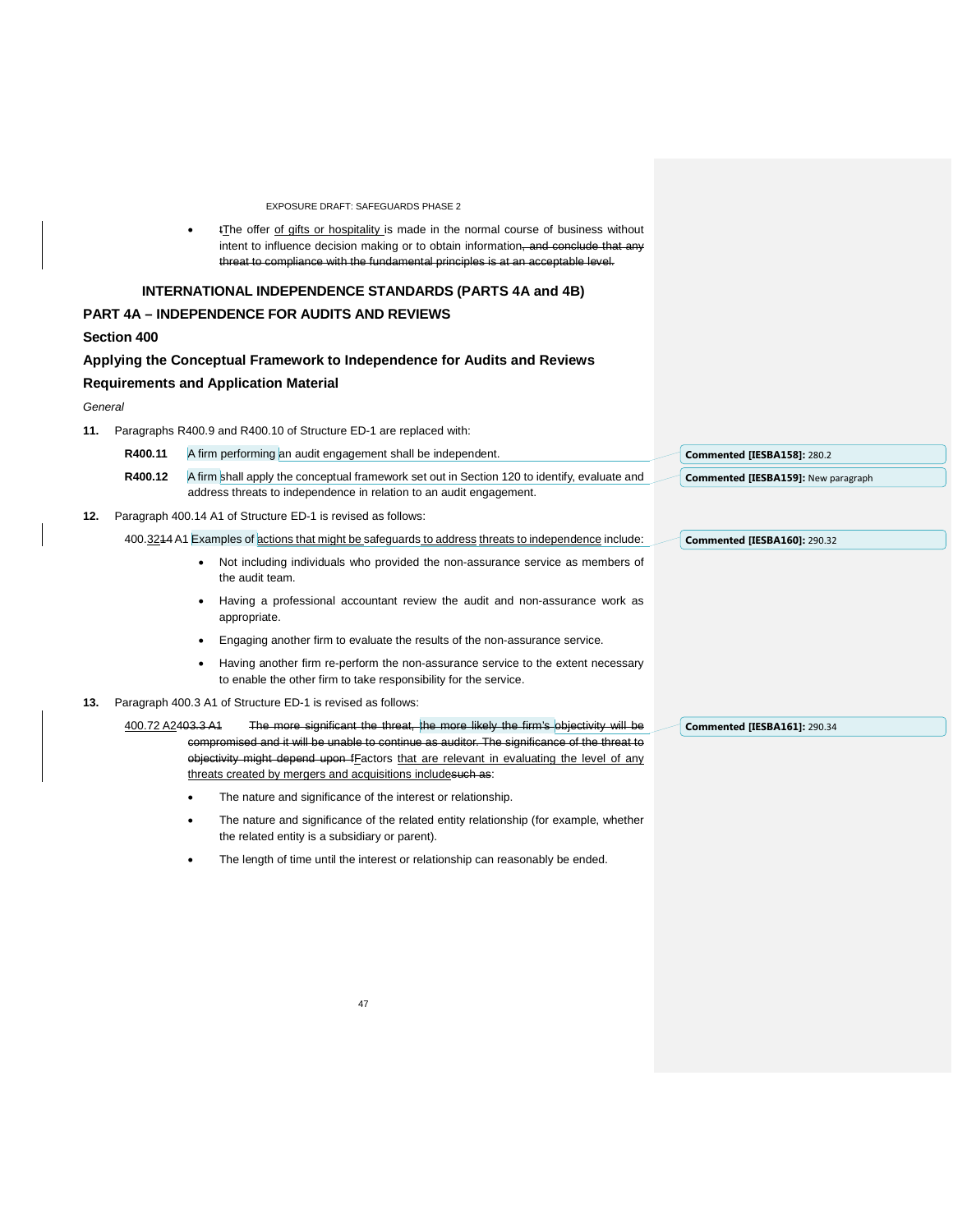# **Section 410**

### **Fees**

# **Requirements and Application Material**

**14.** Paragraphs 410.3 A2 and 410.3 A4 of Structure ED-1 are revised as follows:

|     | 410.43 A2 |                                                                                                                                                              | Examples of actions that might be safeguards to address threats created by the firm's                                                                                                                                                                                                |  | <b>Commented [IESBA162]: 290.215</b> |
|-----|-----------|--------------------------------------------------------------------------------------------------------------------------------------------------------------|--------------------------------------------------------------------------------------------------------------------------------------------------------------------------------------------------------------------------------------------------------------------------------------|--|--------------------------------------|
|     |           |                                                                                                                                                              | dependence on fees charged to the audit client include:                                                                                                                                                                                                                              |  |                                      |
|     |           |                                                                                                                                                              | Increasing the client base in the firm to rReduceing dependence on the audit client.                                                                                                                                                                                                 |  |                                      |
|     |           | $\bullet$                                                                                                                                                    | External quality control reviews.                                                                                                                                                                                                                                                    |  |                                      |
|     |           |                                                                                                                                                              | Consulting a third party, such as a professional or regulatory body or a professional<br>accountant, on key audit judgments.                                                                                                                                                         |  |                                      |
|     |           | 410.53 A34 Examples of actions that might be safeguards to address threats created by fees<br>generated from an audit client include:                        |                                                                                                                                                                                                                                                                                      |  | <b>Commented [IESBA163]: 290.216</b> |
|     |           |                                                                                                                                                              | Increasing the client base of the partner or the office to rReduceing dependence on<br>the audit client.                                                                                                                                                                             |  |                                      |
|     |           |                                                                                                                                                              | Having a professional accountant review the work or advise as necessary.                                                                                                                                                                                                             |  |                                      |
|     |           |                                                                                                                                                              | Regular independent internal or external quality reviews of the engagement.                                                                                                                                                                                                          |  |                                      |
| 15. |           |                                                                                                                                                              | The last sentence in paragraph 410.3 A3 of Structure ED-1 is revised as follows:                                                                                                                                                                                                     |  |                                      |
|     |           | 410.3 A3410.5 A2 The significance of the threat will depend upon Factors that are relevant in                                                                |                                                                                                                                                                                                                                                                                      |  | <b>Commented [IESBA164]: 290.216</b> |
|     |           | evaluating the level of any threat created by dependence of one partner or office on fees                                                                    |                                                                                                                                                                                                                                                                                      |  |                                      |
|     |           |                                                                                                                                                              | generated from an audit client includesuch as:                                                                                                                                                                                                                                       |  |                                      |
|     |           |                                                                                                                                                              | The significance of the client qualitatively and/or quantitatively to the partner or<br>office.                                                                                                                                                                                      |  |                                      |
|     |           | $\bullet$                                                                                                                                                    | The extent to which the compensation remuneration of the partner, or the partners<br>in the office, is dependent upon the fees generated from the client.                                                                                                                            |  |                                      |
| 16. |           | Paragraph R410.4 (b) of Structure ED-1 is revised as follows:                                                                                                |                                                                                                                                                                                                                                                                                      |  |                                      |
|     | R410.64   | Where an audit client is a public interest entity and, for two consecutive years, the total<br>fees from the client and its related entities the firm shall: |                                                                                                                                                                                                                                                                                      |  | <b>Commented [IESBA165]: 290.217</b> |
|     |           | (a)                                                                                                                                                          | Disclose to ; and                                                                                                                                                                                                                                                                    |  |                                      |
|     |           | (b)                                                                                                                                                          | Discuss which whether either of the safeguards below it will apply to reducefollowing<br>actions might be a safeguard to address the threat to an acceptable level created by<br>the total fees received by the firm from the client, and if so, apply the selected<br>safeguard it: |  |                                      |
|     |           |                                                                                                                                                              | (i)<br>Prior to the audit opinion ; or                                                                                                                                                                                                                                               |  |                                      |
|     |           |                                                                                                                                                              | (ii)<br>After the audit opinion on the second year's                                                                                                                                                                                                                                 |  |                                      |
| 17. |           |                                                                                                                                                              | The last sentence in paragraph 410.4 A3 of Structure ED-1 is revised as follows:                                                                                                                                                                                                     |  |                                      |
|     | 410.43 A1 |                                                                                                                                                              | When the total fees generated  The significance of the threat will depend on fFactors                                                                                                                                                                                                |  | <b>Commented [IESBA166]: 290.215</b> |
|     |           |                                                                                                                                                              | that are relevant in evaluating the level of those threats includesuch as:                                                                                                                                                                                                           |  |                                      |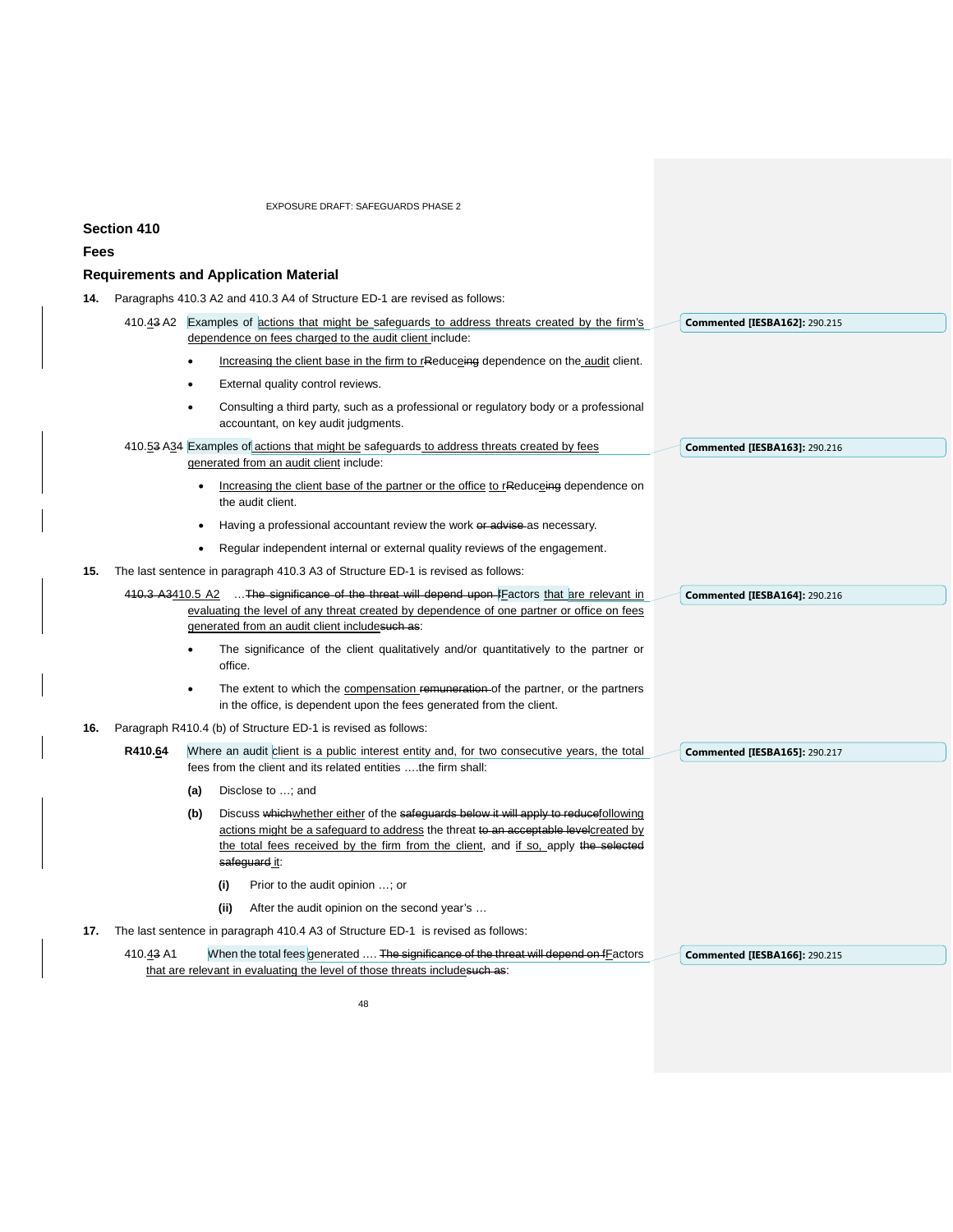|     | EXPOSURE DRAFT: SAFEGUARDS PHASE 2                                                                                                            |                                      |
|-----|-----------------------------------------------------------------------------------------------------------------------------------------------|--------------------------------------|
|     | The operating structure of the firm.                                                                                                          |                                      |
|     | Whether the firm is well established or new.                                                                                                  |                                      |
|     | The significance of the client qualitatively and/or quantitatively to the firm.                                                               |                                      |
| 18. | Paragraph 410.5 A3 of Structure ED-1 is revised as follows:                                                                                   |                                      |
|     | Examples of actions that might be safeguards to address threats created by fees<br>410.53 A34                                                 | <b>Commented [IESBA167]: 290.216</b> |
|     | generated from an audit client include:                                                                                                       |                                      |
|     | Increasing the client base of the partner or the office to rReduceing dependence on the audit                                                 |                                      |
|     | client.                                                                                                                                       |                                      |
|     | Having a professional accountant review the work or advise as necessary.                                                                      |                                      |
|     | Regular independent internal or external quality reviews of the engagement.                                                                   |                                      |
| 19. | Paragraph 410.7 A2 of Structure ED-1 is revised as follows:                                                                                   |                                      |
|     | 410.97 A2-An eExamples of a actions that might be safeguards to address threats created by overdue<br>fees include is:                        | <b>Commented [IESBA168]: 290.218</b> |
|     | Obtaining partial payment of overdue fees.                                                                                                    |                                      |
|     | Hhaving an additional professional accountant, who did not take part in the audit<br>engagement, provide advice or review the work performed. |                                      |
| 20. | The last sentence in paragraph 410.9 A2 of Structure ED-1 is revised as follows:                                                              |                                      |
|     | The existence and significance of any threats will depend on <i>E</i> actors that are<br>410.9 A2-410.14 A2                                   | <b>Commented [IESBA169]: 290.222</b> |
|     | relevant in evaluating the level of such threats include such as:                                                                             |                                      |
|     | The range of possible fee amounts.<br>$\bullet$                                                                                               |                                      |
|     | Whether an appropriate authority determines the outcome on which the contingent<br>$\bullet$<br>fee depends.                                  |                                      |
|     | The nature of the service.<br>$\bullet$                                                                                                       |                                      |
|     | The effect of the event or transaction on the financial statements.                                                                           |                                      |
| 21. | Paragraph 410.9 A3 of Structure ED-1 is revised as follows:                                                                                   |                                      |
|     | 410.149 A3 Examples of actions that might be safeguards to address threats created by a contingent<br>fee include:                            | <b>Commented [IESBA170]: 290.222</b> |
|     | Having a professional accountant review the relevant audit work or advise as<br>necessary.                                                    |                                      |

• Using professionals who are not members of the audit team to perform the nonassurance service.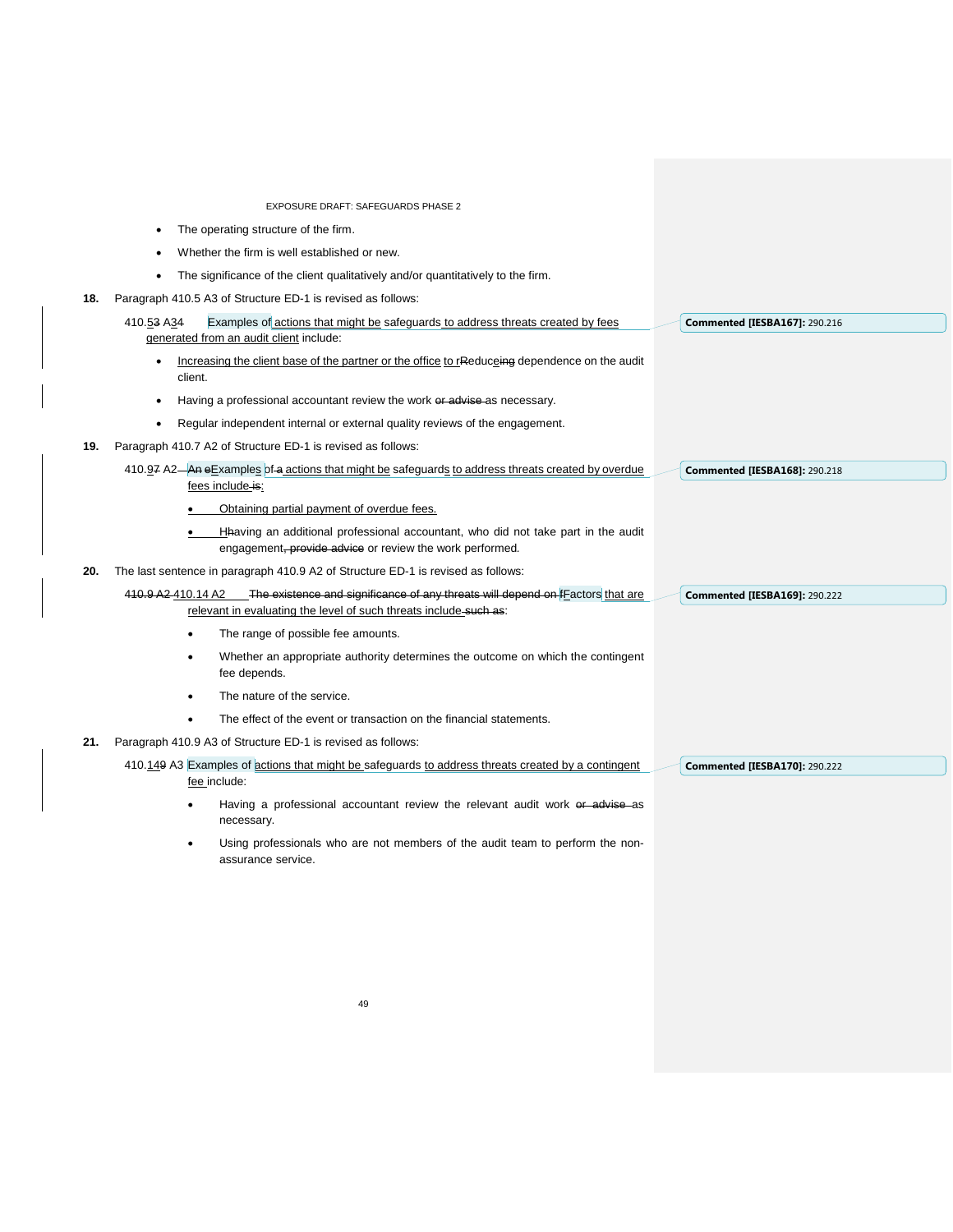# **Section 411**

**Compensation and Evaluation Policies**

# **Requirements and Application Material**

| 22. | Paragraph 411.2 A2 of Structure ED-1 is revised as follows:                                                                                    |           |                                                                                                                                                                                                 |  |                                      |
|-----|------------------------------------------------------------------------------------------------------------------------------------------------|-----------|-------------------------------------------------------------------------------------------------------------------------------------------------------------------------------------------------|--|--------------------------------------|
|     |                                                                                                                                                |           | 411.42 A2 An eExamples of an action that might be a safeguards include: to address threats created<br>by compensation and evaluation policies is having a professional accountant review the    |  | <b>Commented [IESBA171]: 290.223</b> |
|     |                                                                                                                                                |           | work of the audit team member.                                                                                                                                                                  |  |                                      |
|     |                                                                                                                                                |           | Actions that might eliminate those threats include:                                                                                                                                             |  |                                      |
|     |                                                                                                                                                | ٠         | Revising the compensation plan or evaluation process for that individual.                                                                                                                       |  |                                      |
|     |                                                                                                                                                |           | -Removing such membersthat individual from the audit team.                                                                                                                                      |  |                                      |
|     |                                                                                                                                                |           | Having a professional accountant review the work of the audit team member.                                                                                                                      |  |                                      |
|     | <b>Section 430</b>                                                                                                                             |           |                                                                                                                                                                                                 |  |                                      |
|     |                                                                                                                                                |           | <b>Actual or Threatened Litigation</b>                                                                                                                                                          |  |                                      |
|     | <b>Application Material</b>                                                                                                                    |           |                                                                                                                                                                                                 |  |                                      |
| 23. |                                                                                                                                                |           | The last sentence in paragraph 430.2 A1 of Structure ED-1 is revised as follows:                                                                                                                |  |                                      |
|     |                                                                                                                                                |           | 430.2 A1430.4 A2 The significance of the threats created by actual or threatened litigation might depend                                                                                        |  |                                      |
|     |                                                                                                                                                |           | on fFactors that are relevant in evaluating the level of such threats includeas:                                                                                                                |  | <b>Commented [IESBA172]: 290.26</b>  |
|     |                                                                                                                                                | $\bullet$ | The materiality of the litigation.                                                                                                                                                              |  |                                      |
|     |                                                                                                                                                | $\bullet$ | Whether the litigation relates to a prior audit engagement.                                                                                                                                     |  |                                      |
| 24. |                                                                                                                                                |           | Paragraph 430.2 A2 of Structure ED-1 is revised as follows:                                                                                                                                     |  |                                      |
|     |                                                                                                                                                |           | 430.42 A32 An eExamples of an actions that might be a safeguards to address threats created by<br>actual or threatened litigation is include: to have a professional review the work performed. |  | <b>Commented [IESBA173]: 290.226</b> |
|     |                                                                                                                                                |           | If the litigation involves an audit team member, an action that might eliminate the threat is removing<br>that individual from the audit team.                                                  |  |                                      |
|     |                                                                                                                                                |           | Having a professional review the work performed.                                                                                                                                                |  |                                      |
|     | Section 510                                                                                                                                    |           |                                                                                                                                                                                                 |  |                                      |
|     | <b>Financial Interests</b>                                                                                                                     |           |                                                                                                                                                                                                 |  |                                      |
|     |                                                                                                                                                |           | <b>Requirements and Application Material</b>                                                                                                                                                    |  |                                      |
| 25. | Paragraph 510.2 of Structure ED-1 is replaced with:                                                                                            |           |                                                                                                                                                                                                 |  |                                      |
|     | Factors that are relevant in evaluating the level of threats created by holding financial<br>510.6 A1<br>interests in an audit client include: |           |                                                                                                                                                                                                 |  | <b>Commented [IESBA174]: 290.102</b> |
|     |                                                                                                                                                | (a)       | The role of the individual holding the financial interest;                                                                                                                                      |  |                                      |
|     |                                                                                                                                                | (b)       | Whether the financial interest is direct or indirect; and                                                                                                                                       |  |                                      |
|     |                                                                                                                                                | (c)       | The materiality of the financial interest.                                                                                                                                                      |  |                                      |
|     |                                                                                                                                                |           |                                                                                                                                                                                                 |  |                                      |
|     |                                                                                                                                                |           | 50                                                                                                                                                                                              |  |                                      |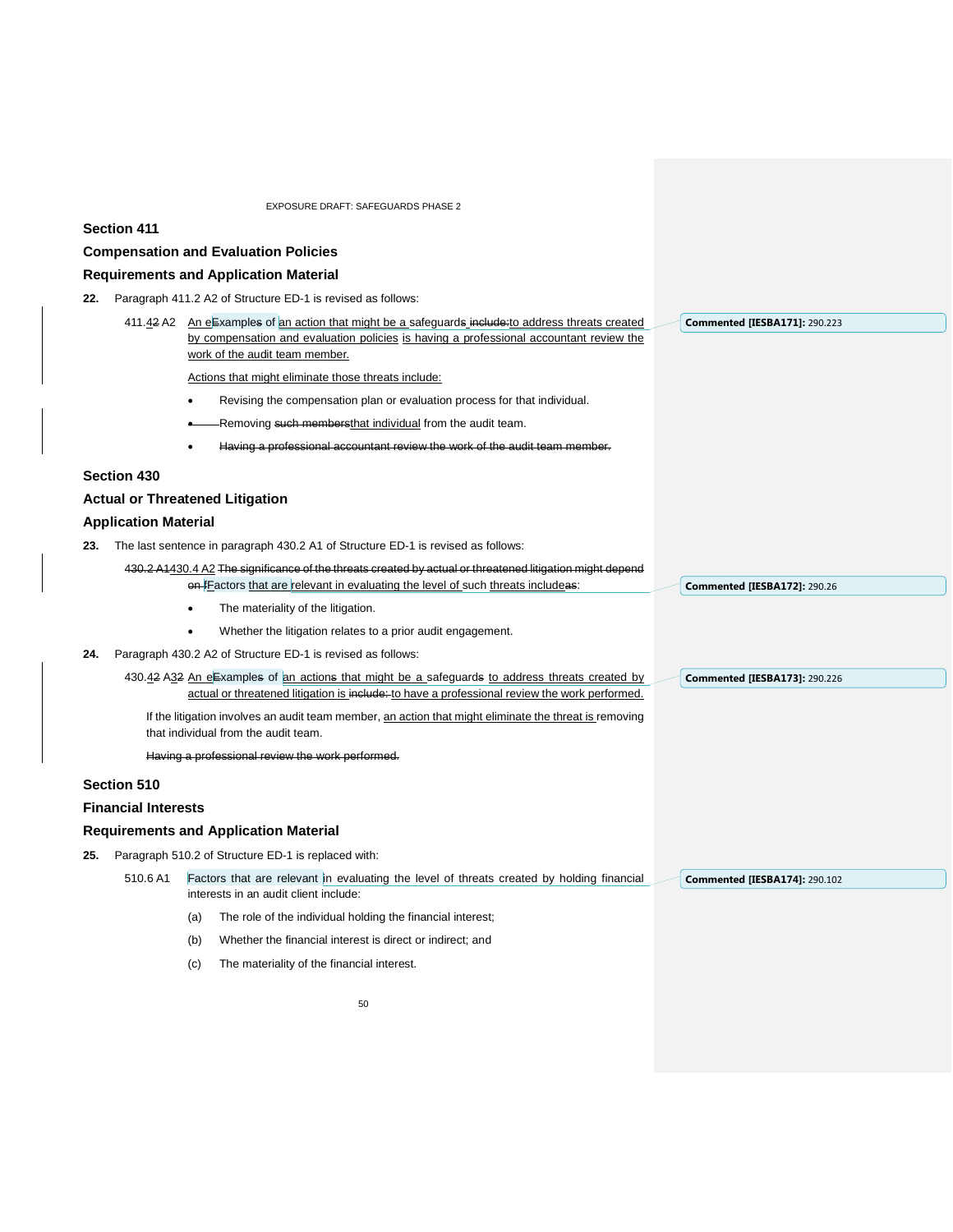EXPOSURE DRAFT: SAFEGUARDS PHASE 2 51 **26.** Subparagraph R510.6(c) of Structure ED-1 is deleted. **27.** The last sentence in paragraph 510.11 A1 of Structure ED-1 is revised as follows: 510.11 A1510.13 A2 The significance of any threat created depends on *FE* actors that are relevant in evaluating the level of such a threat includesuch as: The nature of the relationship between the audit team member and the close family member. The materiality of the financial interest to the close family member. Whether the financial interest is direct or indirect. **28.** Paragraph 510.11 A2 of Structure ED-1 is revised as follows: 510.134 A32 An eExamples of an actions that might be a safeguards to address threats created by having a financial interest as set out in paragraph R510.13(a) include: is having a professional accountant review the work of the audit team member. Actions that might eliminate those threats include: The close family member disposing, as soon as practicable, of all of the financial interest or disposing of enough of an indirect financial interest so that the remaining interest is no longer material. Having a professional accountant review the work of the audit team member. • Removing the individual from the audit team*.* **29.** The last sentence in paragraph 510.11 A3 of Structure ED-1 is revised as follows: 510.11 A3510.13 A5 The existence and significance of any threat depends upon fFactors that are relevant in evaluating the level of such threats includeas: The role of the individual on the audit team. • Whether ownership of the entity is closely or widely held. • Whether the interest allows the investor to control or significantly influence the entity. The materiality of the financial interest. **30.** Paragraph 510.11 A4 of Structure ED-1 is revised as follows: 510.1311 A64 An eExamples of an actions that might be a safeguards to address threats created by having a financial interest set out in paragraph R510.13(c) is include: having a professional accountant review the work of the audit team member. An action that might eliminate those threats is removing the audit team member with the financial interest from the audit team. Having a professional accountant review the work of the audit team member*.* **31.** Paragraph 510.11 A5 is revised as follows: 510.1311 A75 Factors that are relevant in evaluating the level of threats created by Whether the interests set out in paragraph R510.1344(d) create a self-interest threat depends on factors such asinclude: The firm's organizational, operating and reporting structure. **Commented [IESBA175]:** 290.105 **Commented [IESBA176]:** 290.106 **Commented [IESBA177]:** 290.113 **Commented [IESBA178]:** 290.113 **Commented [IESBA179]:** 290.115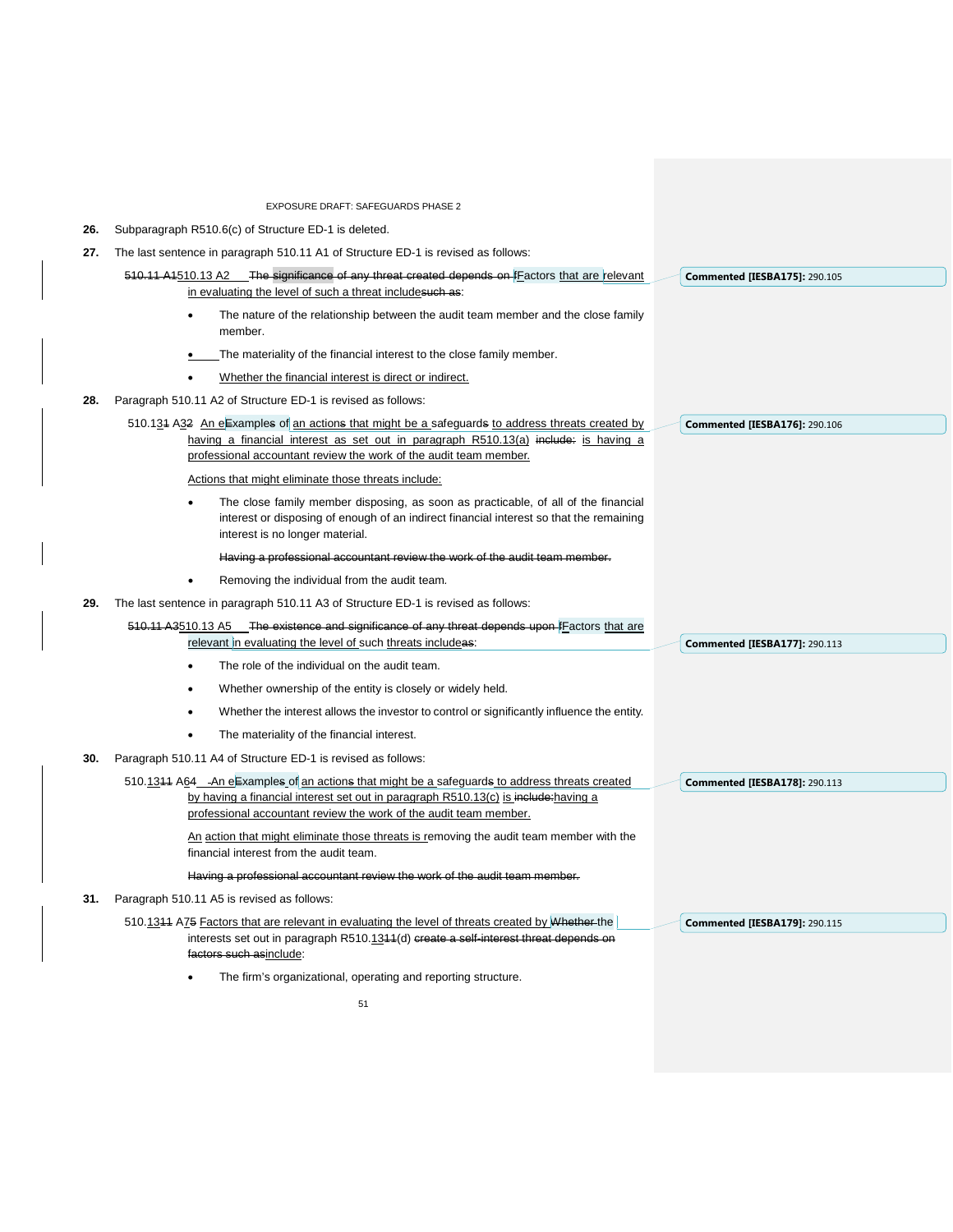The nature of the relationship between the individual and the audit team member.

**32.** Paragraph 510.11 A6 of Structure ED-1 is revised as follows:

510.1311 A86 Examples of actions that might be safeguards to address threats created by a financial interest set out in paragraph R510.13(d) include:

- Removing the audit team member with the personal relationship from the audit team.
- Excluding the audit team member from any significant decision-making concerning the audit engagement.
- Having a professional accountant review the work of the audit team member.

An action to eliminate those threats is removing the audit team member with the personal relationship from the audit team.

## **Section 511**

### **Loans and Guarantees**

### **Requirements and Application Material**

**33.** Paragraph 511.4 A1 is revised and paragraph 511.4 A2 of Structure ED-1 are merged as follows:

511.64 A21 If a loan from an audit client that is a bank or similar institution is made under normal lending procedures, terms and conditions and it is material to the audit client or firm receiving the loan, it might be possible to apply safeguards to reduce the create a selfinterest threat. to an acceptable level.

511.4 A2 An example of an action that might be such a safeguard to address such a threat is Hhaving the work reviewed by a professional accountant from a network firm that is neither involved who is not a member of with the audit team that is neither involved with the audit, nor is a beneficiary of received the loan. If the loan is to a firm the reviewing professional might be someone from a network firm.

## **Section 520**

### **Business Relationships**

#### **Requirements and Application Material**

- **34.** Paragraph 520.6 A2 of Structure ED-1 is revised as follows:
	- 520.86 A2 Examples of Actions that might safeguards eliminate threats created by purchasing goods and services from an audit client include:
		- Eliminating or reducing the magnitude of the transaction.
		- Removing the individual from the audit team.

**Commented [IESBA181]:** 290.118

**Commented [IESBA180]:** 290.115

**Commented [IESBA182]:** 290.125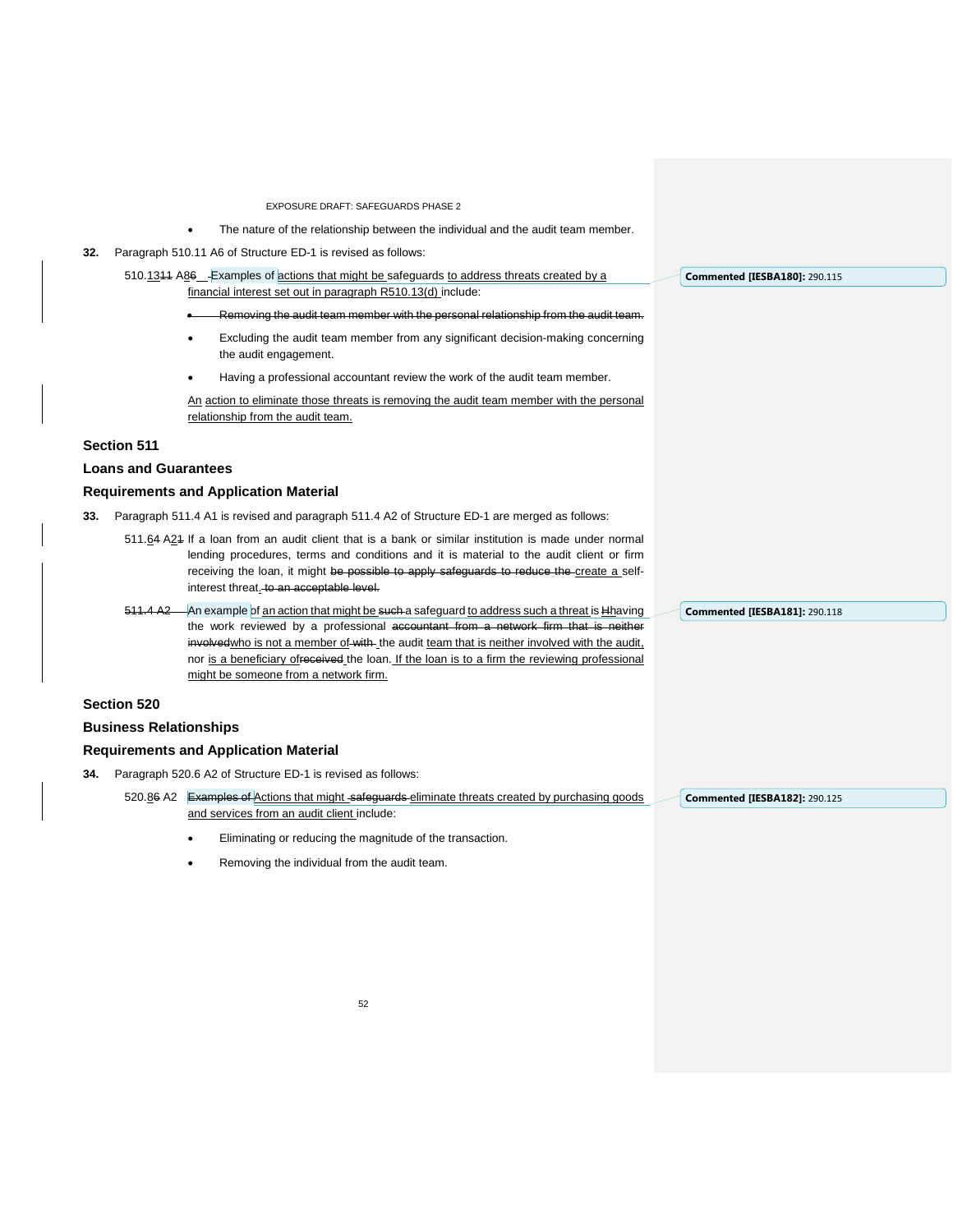### **Section 521**

### **Family and Personal Relationships**

### **Requirements and Application Material**

*General*

- **35.** Paragraph 521.2 A1 of Structure ED-1 is revised as follows:
	- 521.42 A1 The existence and significance Tthreats are created by family and personal relationships between an audit team member and a director or officer or, depending on their role, certain employees of the audit client. Factors that are relevant in evaluating the level of any such threats will depend on a number of factorsinclude:ing the individual's responsibilities on the audit team; and  $\frac{1}{2}$ **Commented [IESBA183]:** 290.126
		- Tthe role of the family member or other individual within the client and the closeness of the relationship.

*Immediate Family of an Audit Team Member* 

- **36.** The last sentence in paragraph 521.3 A1 of Structure ED-1 is revised as follows:
	- 521.3 A1521.5 A2 Factors that are relevant in evaluating t<sub>The level significance of any such the threats</sub> created include: will depend on factors such as:
		- The position held by the immediate family member.
		- The role of the professional on the audit team member.
- **37.** Paragraph 521.3 A2 of Structure ED-1 is revised as follows:
	- 521.53 A32 An eExamples of an actions that might be a safeguards to address the threats set out in paragraph 521.5 A1 include: is

Removing the individual from the audit team.

Sstructuring the responsibilities of the audit team so that the audit team member professional does not deal with matters that are within the responsibility of the immediate family member.

An action that might eliminate the threat is rRemoving the individual from the audit team.

*Close Family of Audit Team Member*

- **38.** The last sentence in paragraph 521.4 A1 of Structure ED-1 is revised as follows:
	- 521.4 A1521.7 A2 The significance of the threats Factors that are relevant in evaluating the level of threats created by the relationships set out in paragraph 521.7 A1 include-will depend on factors such as:
		- The nature of the relationship between the audit team member and the close family member.
		- The position held by the close family member.
		- The role of the professional on the audit team member.

**Commented [IESBA185]:** 290.129

**Commented [IESBA184]:** 290.128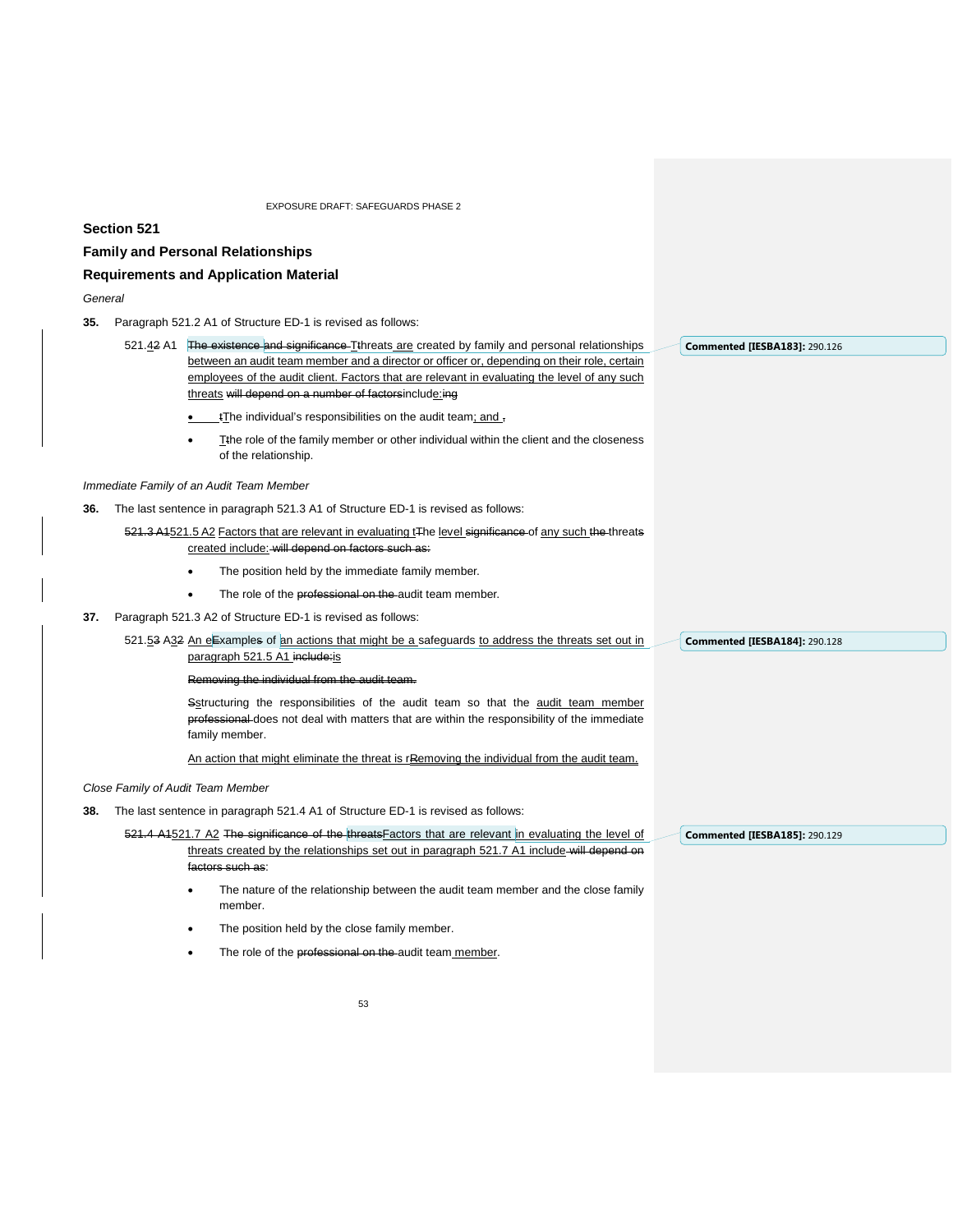- **39.** Paragraph 521. A2 of Structure ED-1 is revised as follows:
	- 521.74 A32 An Eexamples of an action that might be a safeguards to address threats created by the relationships set out in paragraph 521.7 A1 includeis:
		- Removing the individual from the audit team.

Sstructuring the responsibilities of the audit team so that the professional audit team member does not deal with matters that are within the responsibility of the close family member*.*

An action that might eliminate threats created by those relationships is Rremoving the individual from the audit team.

*Other Close Relationships of Audit Team Member*

- **40.** Paragraph 521.5 A1 of Structure ED-1 is revised as follows:
	- 521.85 A1 The significance of the threats created by Factors that are relevant in evaluating the level of threats created by a such relationships set out in paragraph R521.5 will depend on factors such asinclude:
		- The nature of the relationship between the individual and the audit team member.
		- The position the individual holds with the client.
		- The role of the professional on the audit team member.
- **41.** Paragraph 521.5 A2 of Structure ED-1 is revised as follows:

521.85 A2 An Eexamples of an action that might be a safeguard to address threats created by close relationships of audit team members include:is

#### Removing the professional from the audit team.

Sstructuring the responsibilities of the audit team so that the audit team member professional does not deal with matters that are within the responsibility of the individual with whom the audit team member professional has a close relationship.

An action that might eliminate threats created by such relationships is Rremoving the professional from the audit team.

*Relationships of Partners and Employees of the Firm* 

**42.** Paragraph 521.6 A1 of Structure ED-1 is revised as follows:

521.96 A1 The existence and significance of Factors that are relevant in evaluating the level of any threat will depend on factors such ascreated by such relationships include

- The nature of the relationship between the partner or employee of the firm and the director or officer or employee of the client.;
- The interaction of the partner or employee of the firm with the audit team.
- The position of the partner or employee within the firm.
- The position the individual holds with the client.

**Commented [IESBA187]:** 290.130

**Commented [IESBA186]:** 290.129

**Commented [IESBA188]:** 290.130

**Commented [IESBA189]:** 290.131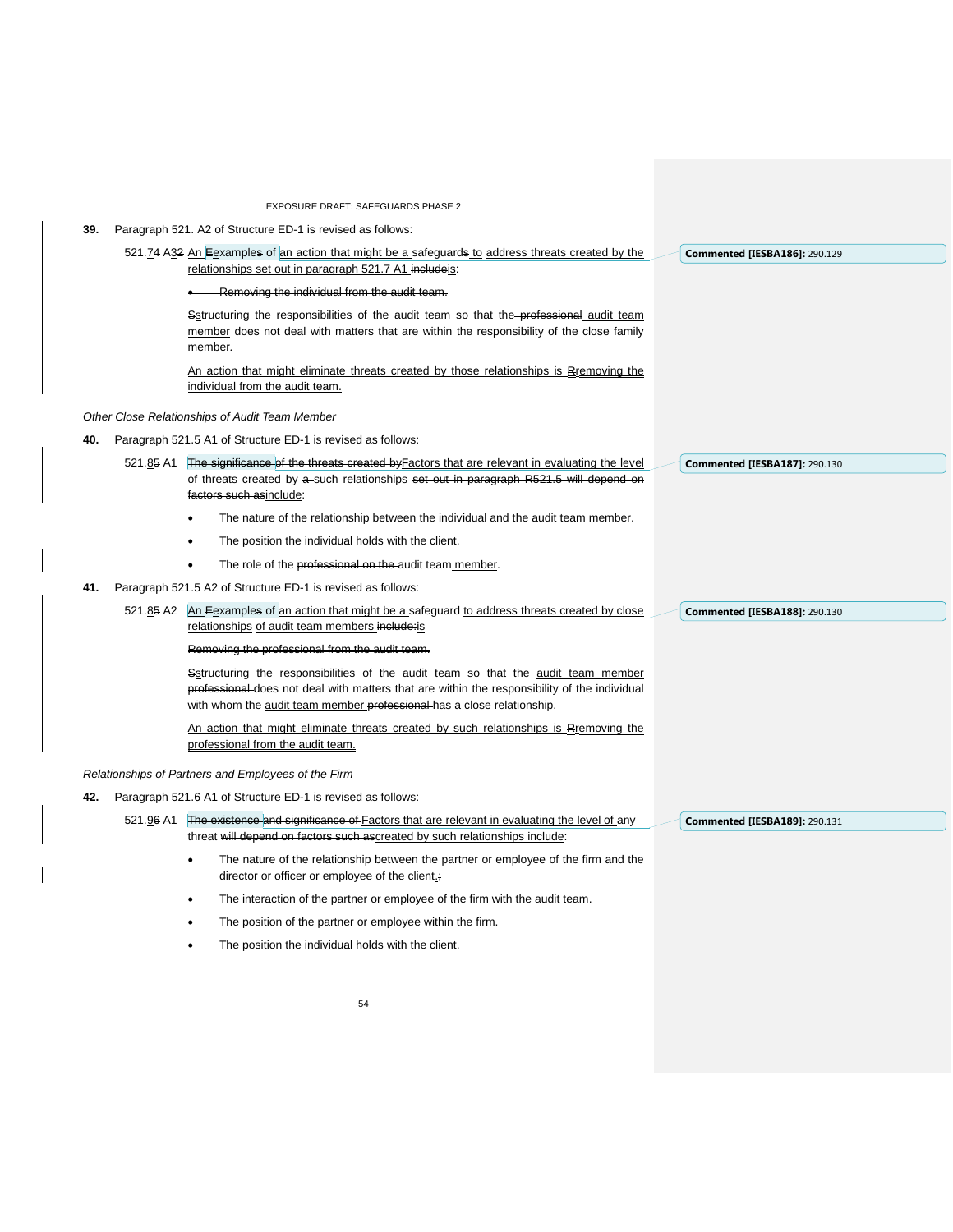EXPOSURE DRAFT: SAFEGUARDS PHASE 2 **43.** Paragraph 521.6 A2 of Structure ED-1 is revised as follows: 521.96 A2 Examples of actions that might be safeguards to address threats created by such relationships include: Structuring the partner's or employee's responsibilities to reduce any potential influence over the audit engagement. • Having a professional accountant review the relevant audit work performed. **Section 522 Recent Service with an Audit Client Requirements and Application Material 44.** Paragraph 522.3 A2 of Structure ED-1 is revised as follows: 522.53 A2 The existence and significance of any threats will depend on fFactors that are relevant in evaluating the level of any threats created by such recent service with an audit client includesuch as: The position the individual held with the client. The length of time since the individual left the client. The role of the professional on the audit team member. **45.** Paragraph 522.3 A3 of Structure ED-1 is revised as follows: 522.5 A3 An example of an action that might be a safeguard to address the threats set out in paragraph 522.5 A1 is conducting a review of the work performed by the individual as an audit team member. **Section 524 Employment with an Audit Client Requirements and Application Material 46.** Paragraph 524.3 A2 of Structure ED-1 is revised as follows: 524.53 A2 Even if the requirements of paragraph R524.5 are met, familiarity or intimidation threats might still be created. If one of those individuals joins the audit client in such a position and no significant connection remains between the firm and the individual, the existence and significancefollowing Factors that are relevant in evaluating the level of any such familiarity or intimidation threats created include will depend on factors such as: The position the individual has taken at the client. • Any involvement the individual will have with the audit team. The length of time since the individual was an audit team member or partner of the firm or network firm. The former position of the individual within the audit team, or firm or network firm. An example is includes whether the individual was responsible for maintaining regular contact with the client's management or those charged with governance. **Commented [IESBA190]:** 290.131 **Commented [IESBA191]:** 290.143 **Commented [IESBA192]:** 290.143 **Commented [IESBA193]:** 290.134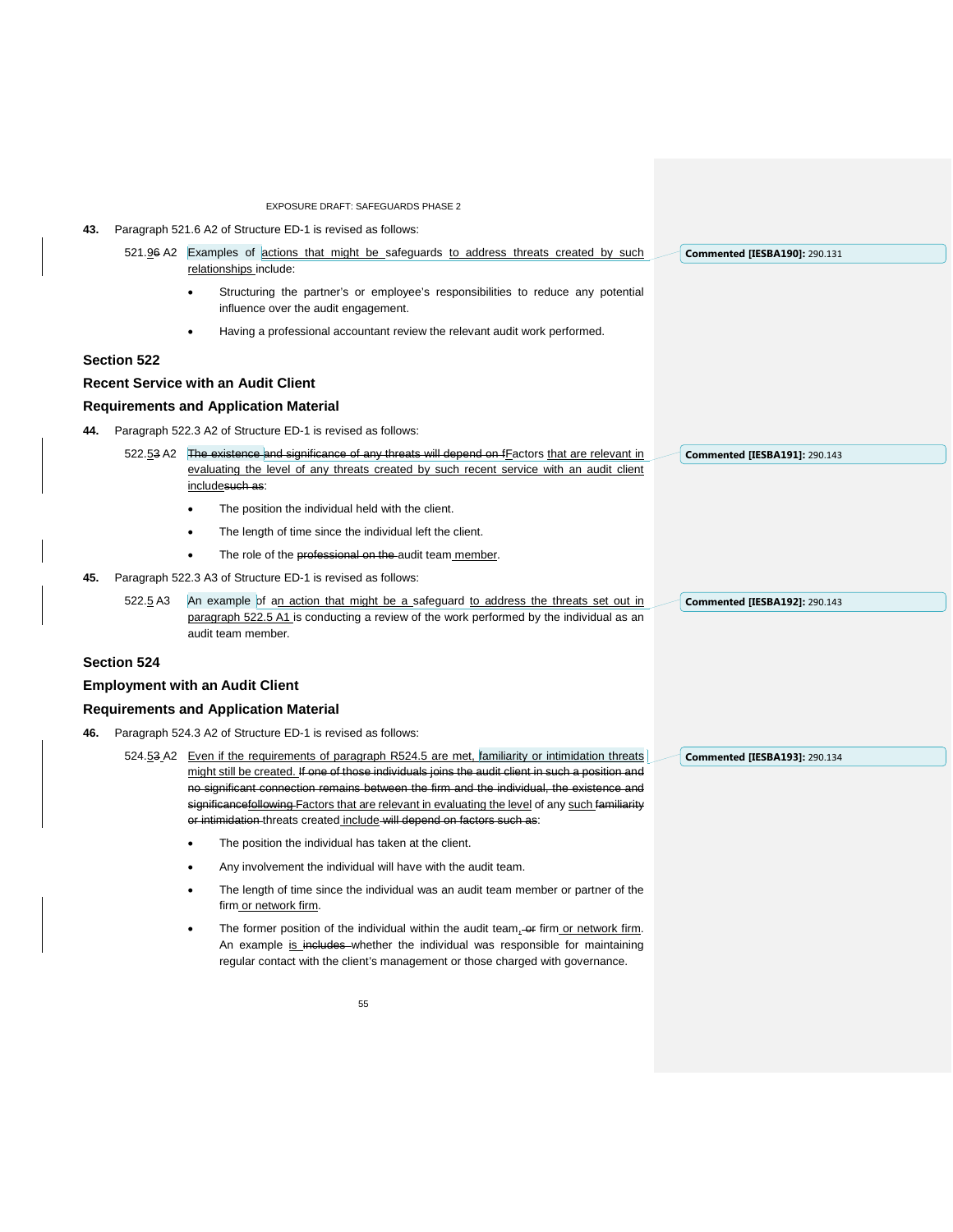- **47.** Paragraph 524.3 A3 of Structure ED-1 is revised as follows:
	- 524.53 A3 Examples of actions that might be safeguards to address threats created by such employment relationships include:
		- Modifying the audit plan.
		- Assigning individuals to the audit team who have sufficient experience in relationrelative to the individual who has joined the client.
		- Having a professional accountant review the work of the former audit team member.
- **48.** Paragraph 524.4 A2 of Structure ED-1 is revised as follows:
	- 524.74 A2 An eExamples of an action that might be a safeguards to address threats set out in paragraph 524.7 A1 include: is having an appropriate professional review any significant judgments made by that individual while on the team.

An action that might eliminate such threats is Rremoving the individual from the audit team.

Reviewing any significant judgments made by that individual while

### **Section 525**

# **Temporary Personnel Assignments**

### **Requirements and Application Material**

- **49.** Paragraph 525.2 A1 of Structure ED-1 is revised as follows:
	- 525.4 A1 Examples of actions that might be safeguards that might be available to address any threats created by the loan of personnel by a firm or a network firm to an audit client include:
		- Conducting an additional review of the work performed by the loaned personnel.
		- Not including the loaned personnel as an audit team member.
		- Not giving the loaned personnel audit responsibility for any function or activity that the personnel performed during the loaned personnel assignment.

**Commented [IESBA196]:** 290.140

**Commented [IESBA194]:** 290.134

**Commented [IESBA195]:** 290.136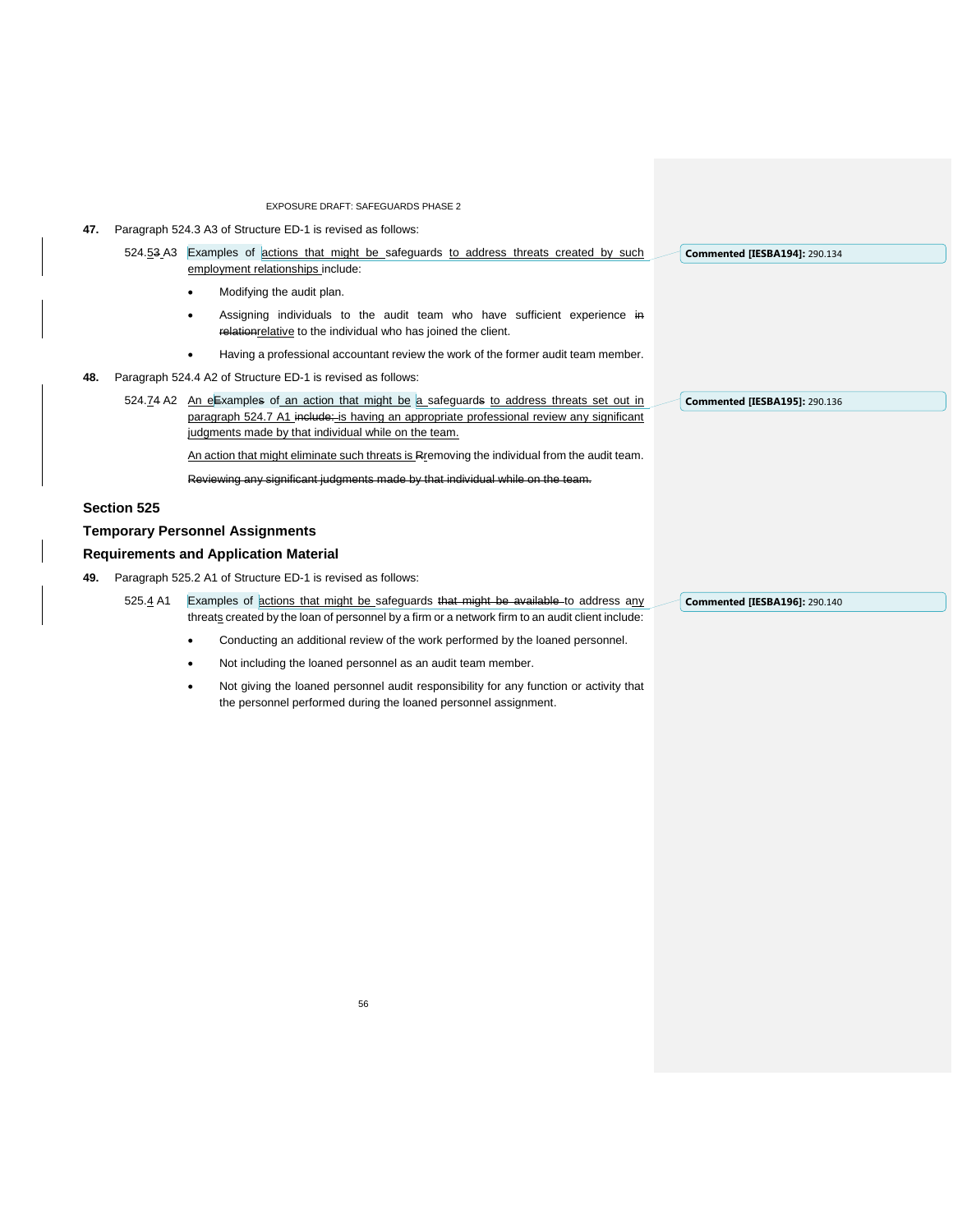COPYRIGHT, TRADEMARK, AND PERMISSIONS INFORMATION

The *Code of Ethics for Professional Accountants*, Exposure Drafts, Consultation Papers, and other IESBA publications are published by, and copyright of, IFAC.

The IESBA and IFAC do not accept responsibility for loss caused to any person who acts or refrains from acting in reliance on the material in this publication, whether such loss is caused by negligence or otherwise.

The 'International Ethics Standards Board for Accountants, '*Code of Ethics for Professional Accountants*', 'International Federation of Accountants', 'IESBA', 'IFAC', the IESBA logo, and IFAC logo are trademarks of IFAC, or registered trademarks and service marks of IFAC in the US and other countries.

<span id="page-56-0"></span>Copyright © January 2017 by the International Federation of Accountants (IFAC). All rights reserved. Permission is granted to make copies of this work to achieve maximum exposure and feedback provided that each copy bears the following credit line: "*Copyright © January 2017 by the International Federation of Accountants (IFAC). All rights reserved. Used with permission of IFAC. Permission is granted to make copies of this work to achieve maximum exposure and feedback*."

> **TEAC** Federatio Published by: